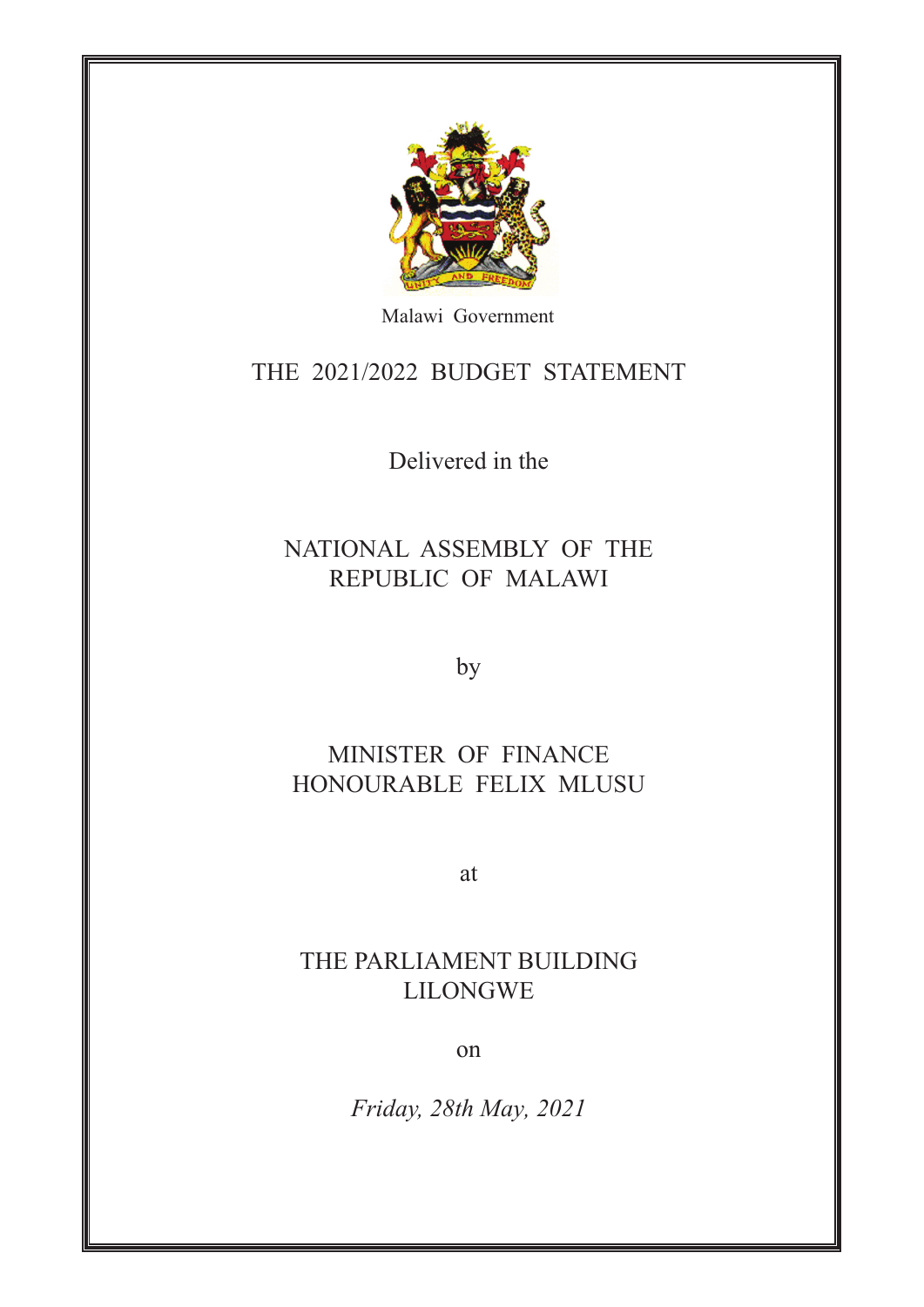#### **MOTION**

1. **Madam Speaker**, I beg to move that the estimates on the Recurrent and Development Accounts for the 2021/2022 Budget of the Malawi Government be referred to the Committee of the Whole House, to be considered vote by vote, and thereafter be adopted.

## **INTRODUCTION**

2. **Madam Speaker**, I stand before the August House to present the fiscal plan for the 2021/2022 financial year. This is my second Budget Statement since I was appointed as Minister of Finance by His Excellency the State President Dr. Lazarus McCarthy Chakwera. I therefore wish to thank His Excellency the President for continued trust in me to manage the fiscal affairs of this great nation. I also wish to thank His Excellency the President for his treasured support during the implementation of the previous budget and for His guidance during the formulation of the one which I am about to present.

3. **Madam Speaker**, in accordance with Section 21, Subsection 3, of the Public Finance Management Act of 2003, I am duty bound, as Minister of Finance, to lay before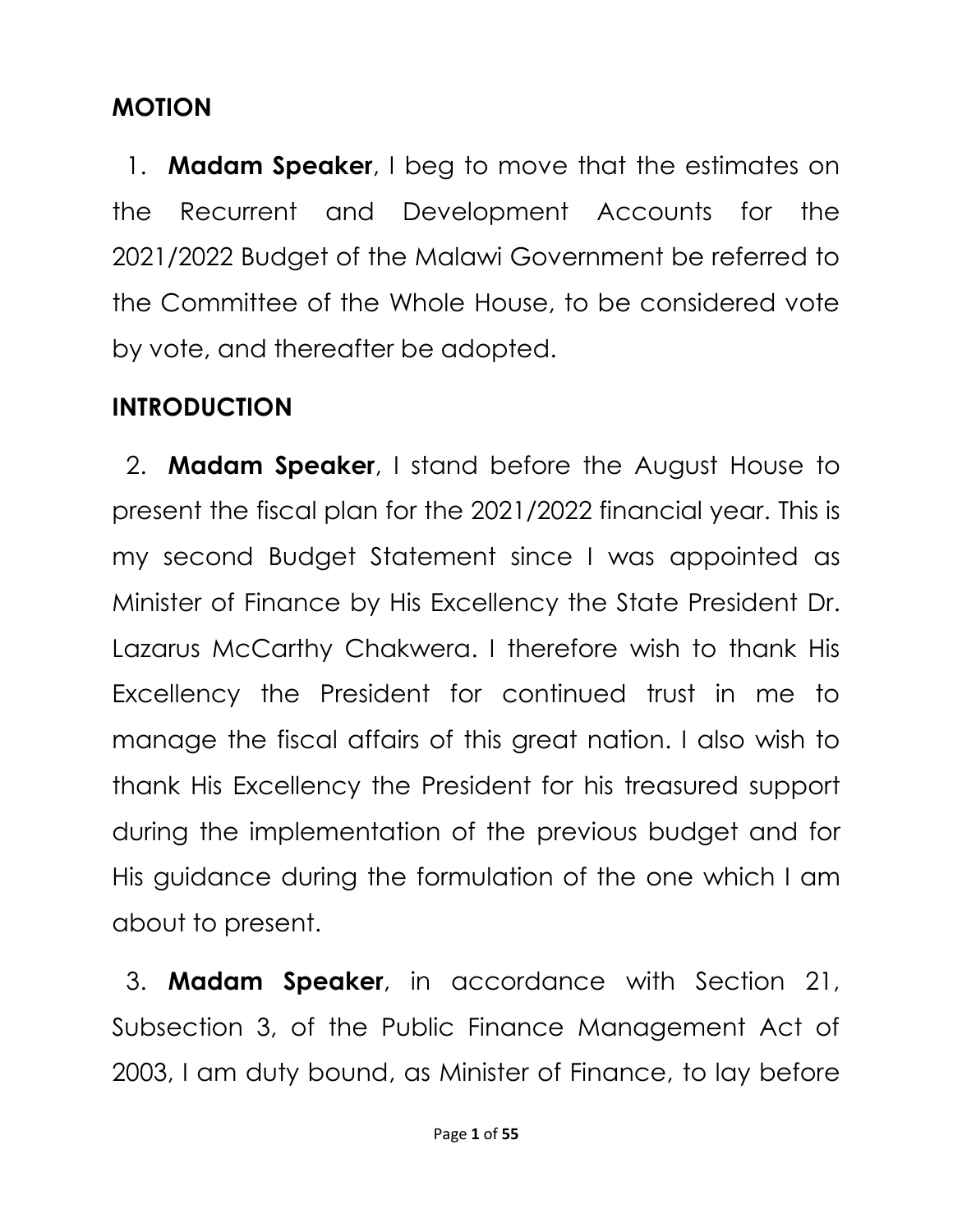the National Assembly, a Statement of the estimated tax revenues, grants and all other revenues as well as details of Government's proposal on how the available resources will be utilized in the 2021/2022 fiscal year, which in this case will be for nine months, from July 2021 to March 2022.

4. However, before I do so, **Madam Speaker**, let me also sincerely thank my fellow Cabinet Colleagues for ably guiding Ministries, Departments and Agencies under their jurisdiction in implementing the last budget and the Honourable Members of this August House, including all committees of the House for the oversight function that was ably executed.

5. **Madam Speaker**, special thanks are also directed to all controlling officers and the whole civil service for the dedication towards the implementation of the 2020/2021 fiscal plan. In some cases, we had challenges, which together, we can only learn from as we embark on the implementation of the 2021/2022 national budget.

Page **2** of **55** 6. **Madam Speaker**, I would also like to take this opportunity to thank Cabinet Colleagues, Honourable Members of this August House and its Committees, development partners, the academia, professional bodies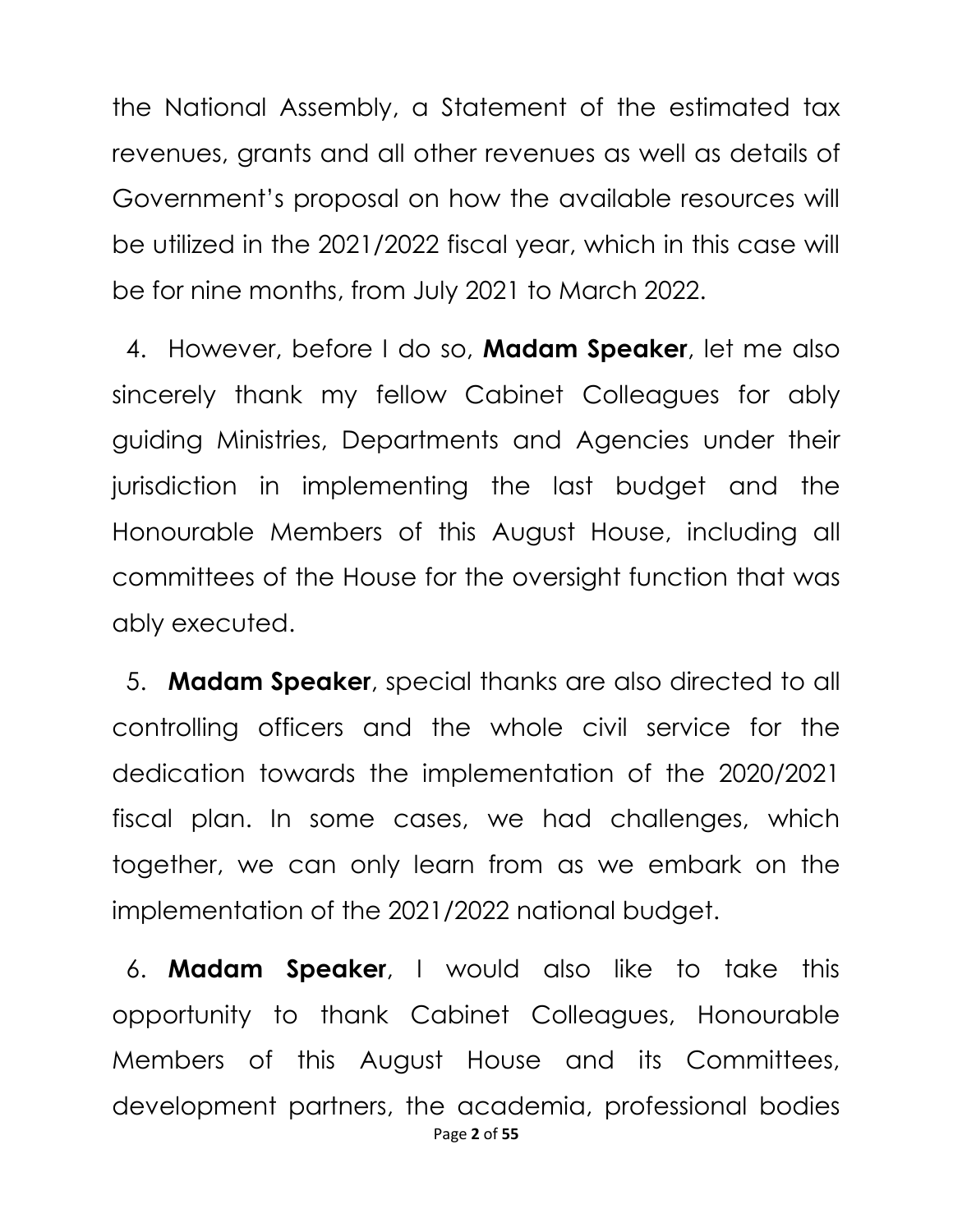and members of the general public for the valuable contributions towards the formulation of this budget. Stakeholders were engaged virtually and I have to report with humility that there was overwhelming response to our call for contributions to the budget. All contributions were consolidated, most of which have been incorporated in this budget while others have been placed in a data base for further review and consideration in subsequent budgets.

7. **Madam Speaker**, in a special way, let me mention and thank the following people: (i) Mr Yohane Kapichi of Mulanje Secondary School who provided Government with some suggestions on how to eradicate corruption in this country, (ii) Mr. Matewere Phiri of Chilanga Village in Kasungu for a good suggestion on how to support the elderly, and (iii) Mr. Peter Sitima of Zingwangwa township for his comment on the pension scheme. I truly value your contributions to this national budget and its policies.

8. Lastly, **Madam Speaker**, it gives me pleasure to inform this August House that, for the first time in the history of Malawi, the Ministry of Finance engaged Local Authorities who also made insightful presentations. **Madam Speaker**, all these engagements were in line with the Tonse Alliance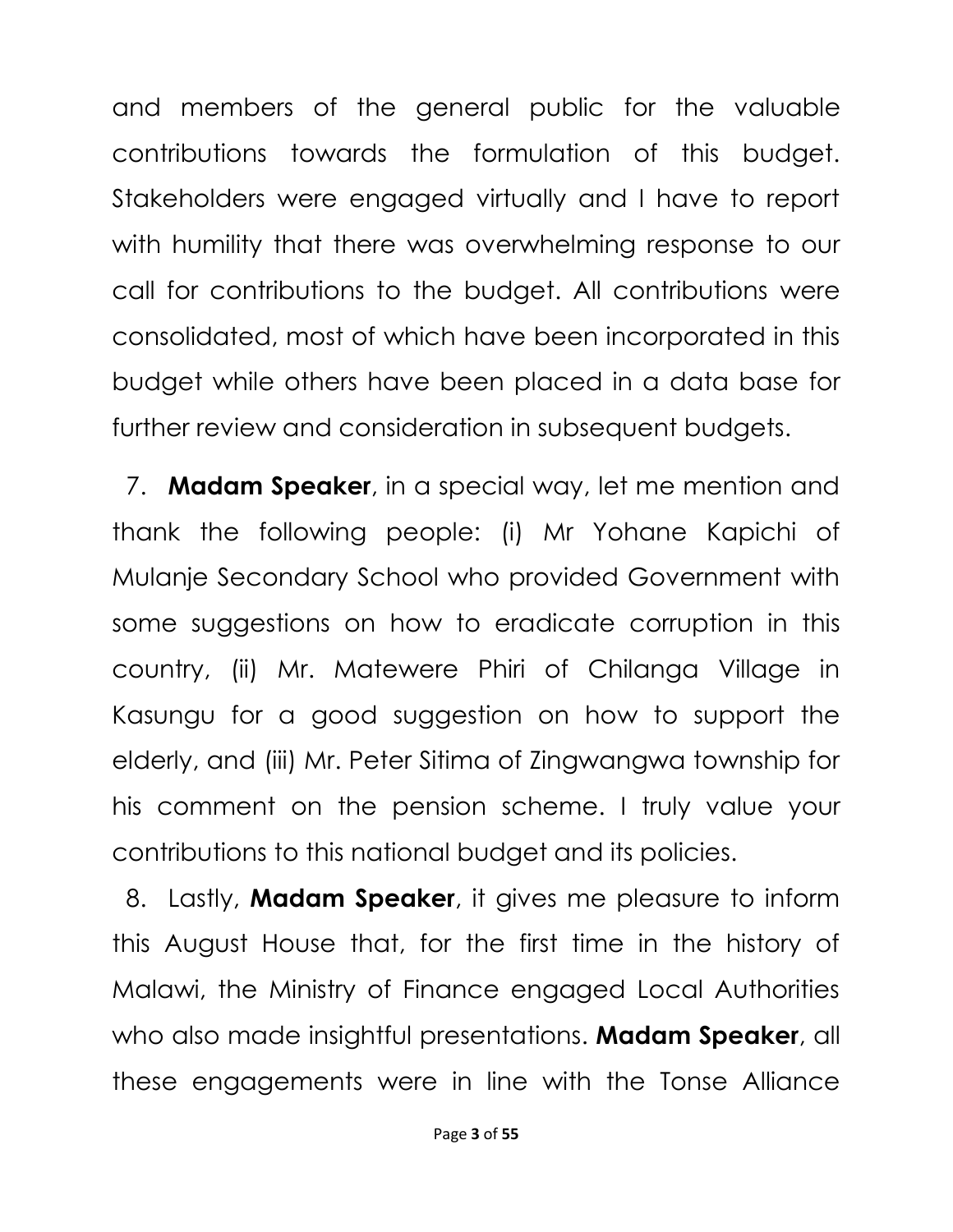agenda of bringing together aspirations of all Malawians in formulating economic policies that affect them.

9. As such, **Madam Speaker**, this budget is an outcome of a very rigorous consultative process. I would therefore like to urge the Honourable Members to support this budget through constructive debate as we all have one common goal – to better the lives of our people through economic growth and development.

10. **Madam Speaker**, in the past ten months of the Tonse Administration, Government through the National Planning Commission laid out a national development blueprint, the Malawi 2063 which outlines that by the year 2063, the Malawi we want should be "**an inclusively wealthy and selfreliant industrialised upper-middle-income nation**".

11. This, **Madam Speaker** is the agenda that as a people, we have set on our own, to be implemented by ourselves and for ourselves. With passage of time, **Madam Speaker**, I have learnt that no one will come from the far lands and develop Malawi for us. This is our country and this is our obligation. I therefore have the belief that Malawians, beginning with the Honourable Members in this August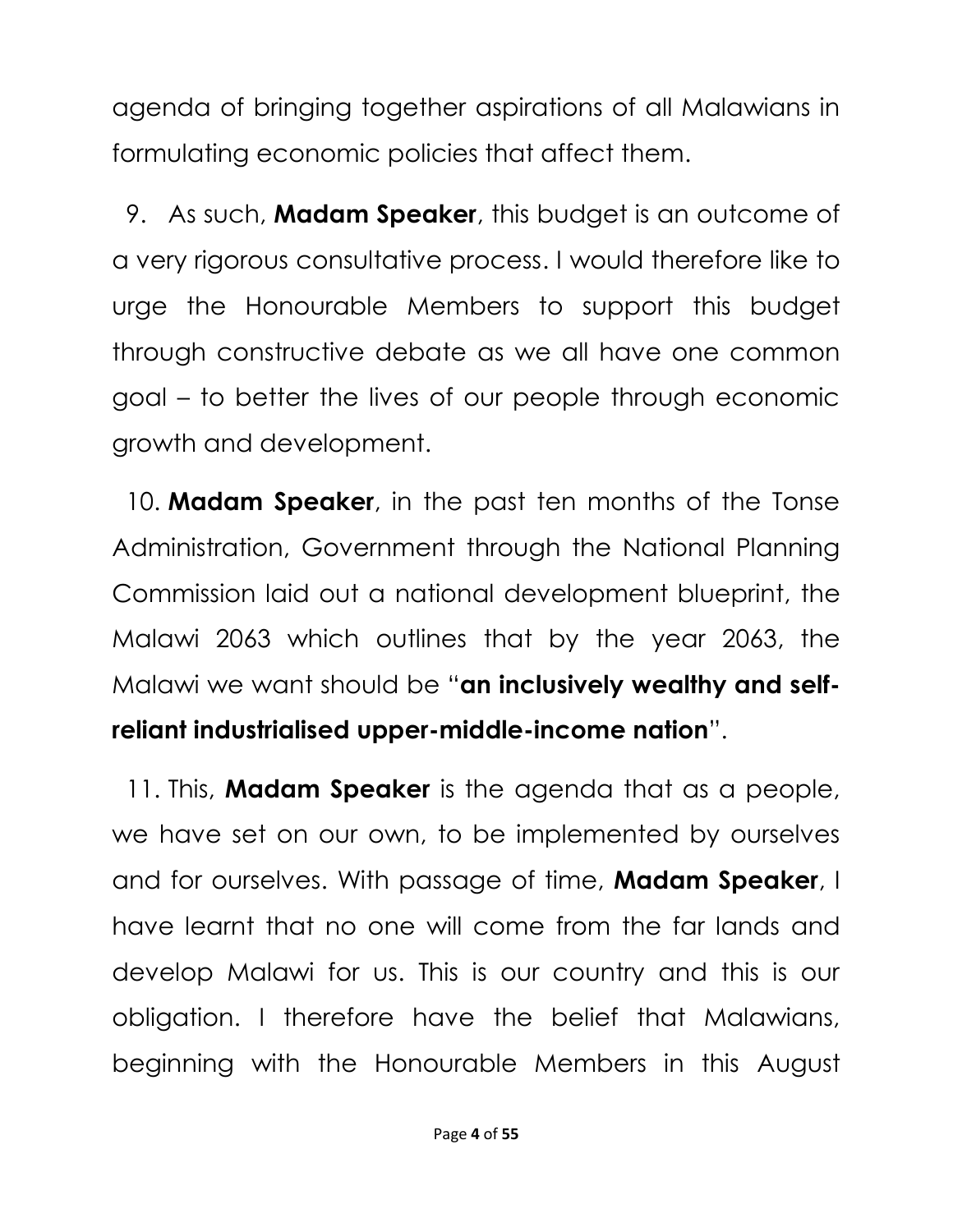House, are capable of embarking on this journey, and will do so because the need for economic success to lift the plight of our people is our unifying factor.

12. **Madam Speaker**, the Budget I am about to present is the first since His Excellency the President launched the national vision, the Malawi 2063. This Budget, therefore sets the pace in implementing economic policies and programs that will put this country on track to reach the nation's desired destiny. In many ways, therefore, sectoral allocations in this budget are in line with the long-term aspirations of our nation as enunciated in the Malawi 2063.

13. **Madam Speaker**, the Tonse Alliance Government, through the 2021/2022 budget will continue with its drive to entrench macroeconomic stability characterised by low and stable inflation rate and economic growth that will ensure the country's resilience to, and recovery from the devastating impact of Covid-19 pandemic. As stated by His Excellency the President in the State of the Nation Address, presented in this August House on 12<sup>th</sup> May 2021, this Government will focus on programs with impact to achieve permanent food security, create jobs for the youth and create wealth for all.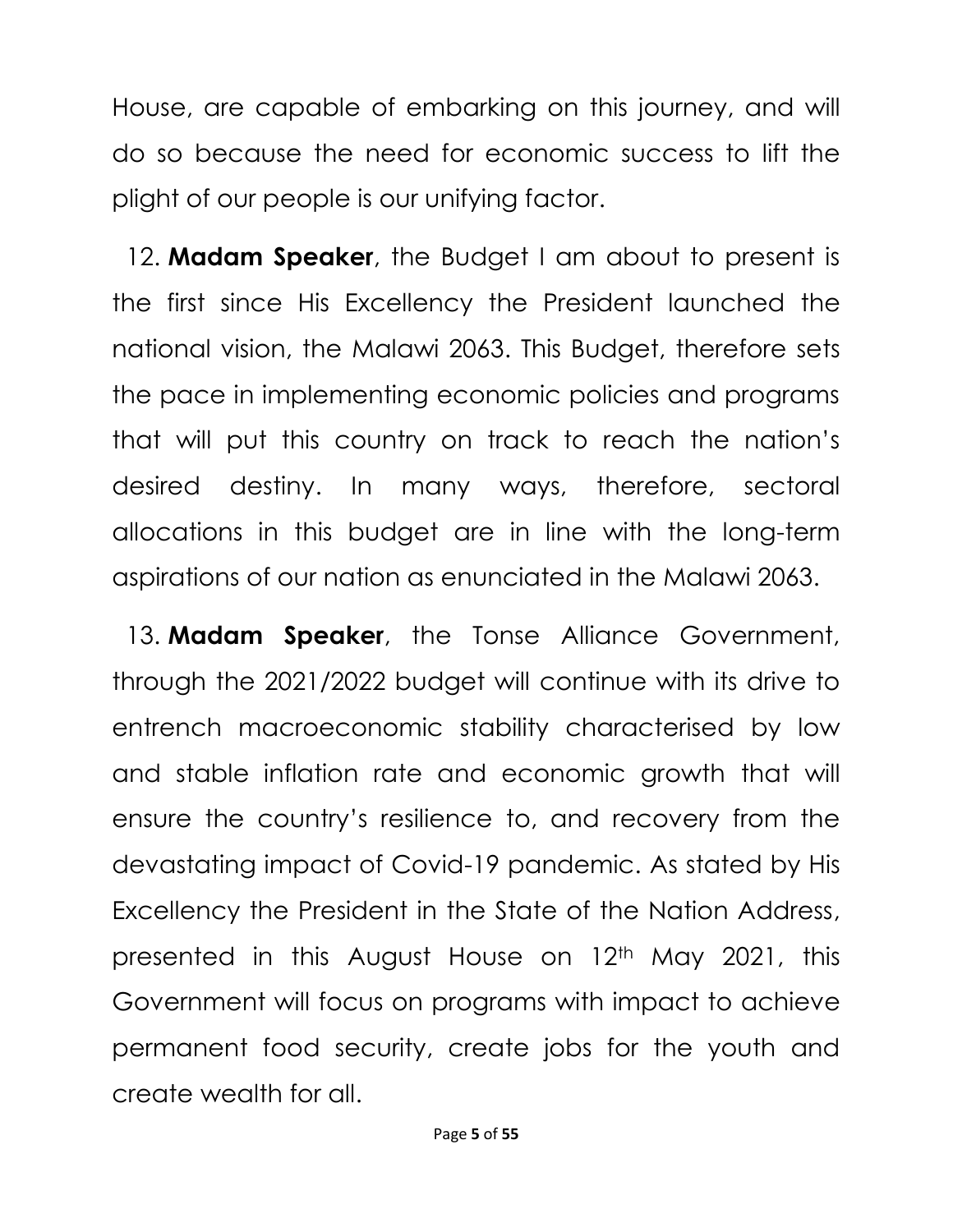14. **Madam Speaker**, Government is determined to achieve this through the attainment of a robust, inclusive and resilient economic growth, economic empowerment, and infrastructure development. Alongside this overall objective, Government will pursue its obligations to mitigate the social and economic impact of the Covid-19 pandemic. Furthermore, **Madam Speaker**, this budget will continue to deliver on the promises that the Tonse Alliance made to the people of Malawi when it took office in June 2020. As such, the 2021/2022 fiscal budget has been framed under the theme "**Building Back Better: Achieving aspirations of the nation together**".

15. **Madam Speaker**, without doubt, the 2021/2022 budget has been formulated amidst some uncertainties due to the Covid-19 pandemic. However, unlike the previous budget which was implemented at the peak of the pandemic, prospects for this budget are brighter, although risks from the third wave remain high considering that some parts of the global village, including countries that are Malawi's major trading partners have been affected.

16. **Madam Speaker**, it is therefore expected that implementation of the 2021/22 budget will continue to face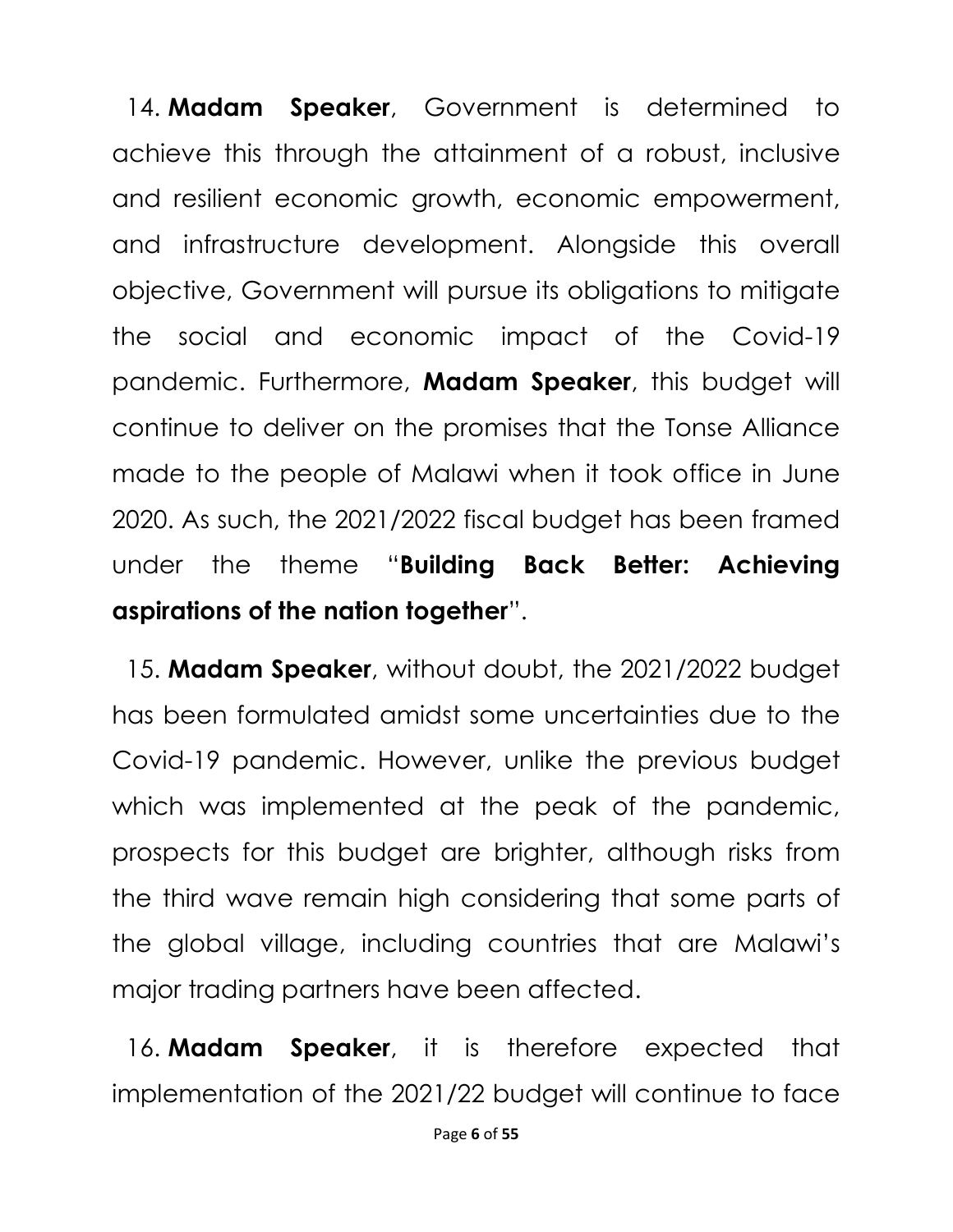challenges. Revenue performance will remain subdued in the short term but is expected to rebound as the economy gradually recovers. Pressure on expenditure will however continue in the short to medium term on account of continued need for resources to adequately respond to the aftereffects of the pandemic. Further, resources will be required for investment to recover and build resilience against future shocks to this economy.

17. **Madam Speaker**, improved economic growth prospects for this country are however on account of the roll out of the Covid-19 vaccine which is expected to boost economic confidence. This is also bolstered by the normal to above normal rains that this country received and the positive impact of the Affordable Inputs Program which was implemented for the first time by the Tonse Government.

18. **Madam Speaker**, despite the negative effects of the novel coronavirus, inflation rate remained low and relatively stable, oscillating within the single digits. As at end April 2021, headline inflation was recorded at 9.2 percent. The low inflation rates enabled the Reserve Bank of Malawi to reduce the policy rate in November 2020 from 13.5 percent to 12.0 percent. The official exchange rate has also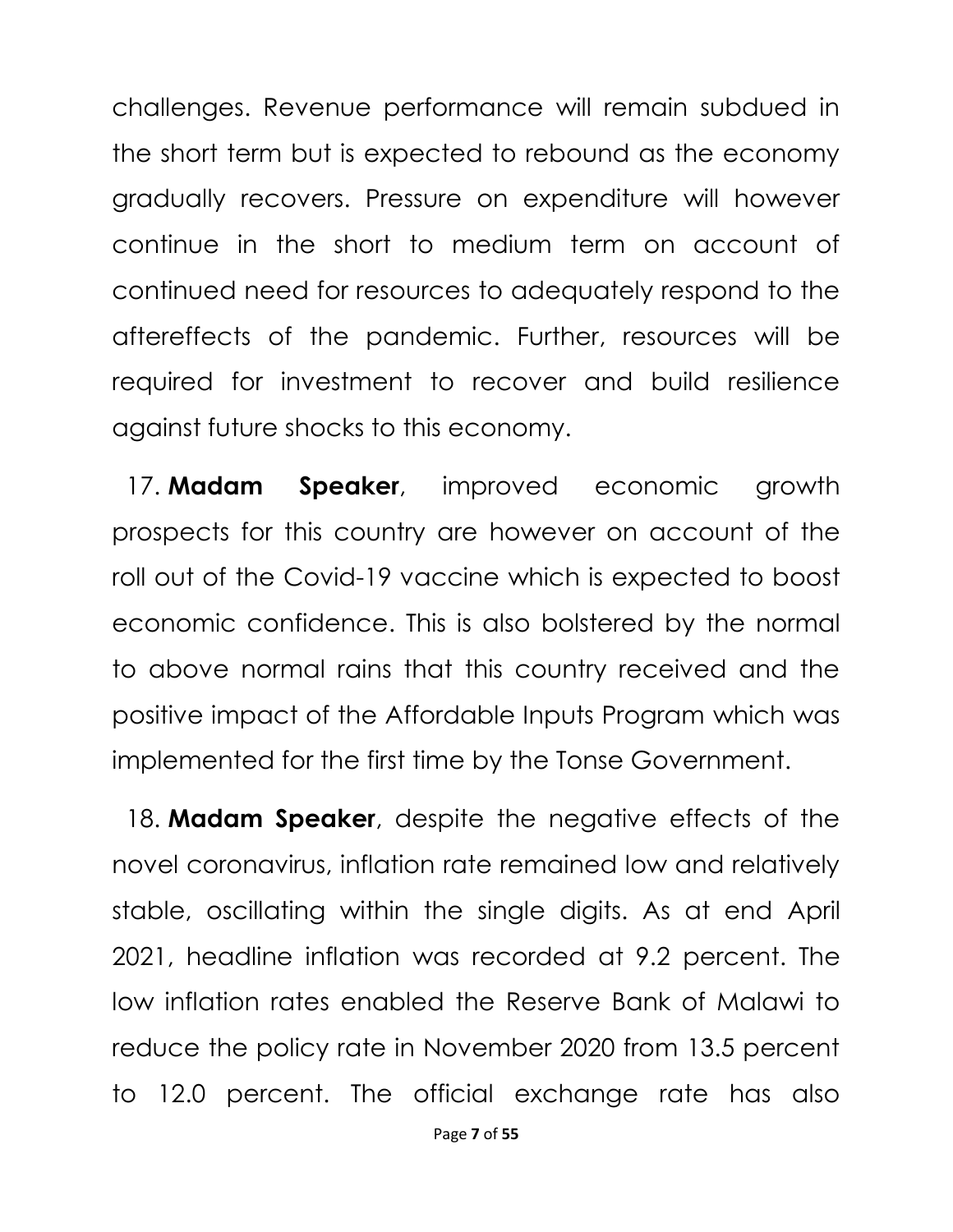remained stable at around K780.0 per US dollar, although experiencing depreciation pressures on account of subdued supply of foreign currency following a drop in the country's export proceeds as a result of the pandemic.

19. **Madam Speaker**, the high and rising public debt remains a major concern. To counter this, Government will implement a number of fiscal consolidation initiatives, including but not limited to enhancement of external resource mobilization; domestic revenue mobilisation; public expenditure efficiency and prioritization. Government has also engaged external creditors for debt relief as part of efforts to mitigate the economic impact of Covid-19 pandemic on the domestic economy.

## **2020/2021 BUDGET PERFORMANCE**

## **Performance of Revenues and Grants**

20. **Madam Speaker**, the likely outturn for total revenues and grants during the 2020/2021 fiscal year is projected at K1.523 trillion, representing 16.4 percent of the country's rebased GDP. Of this amount, domestic revenues are expected to close the year at K1.186 trillion while grants are projected at K337.5 billion.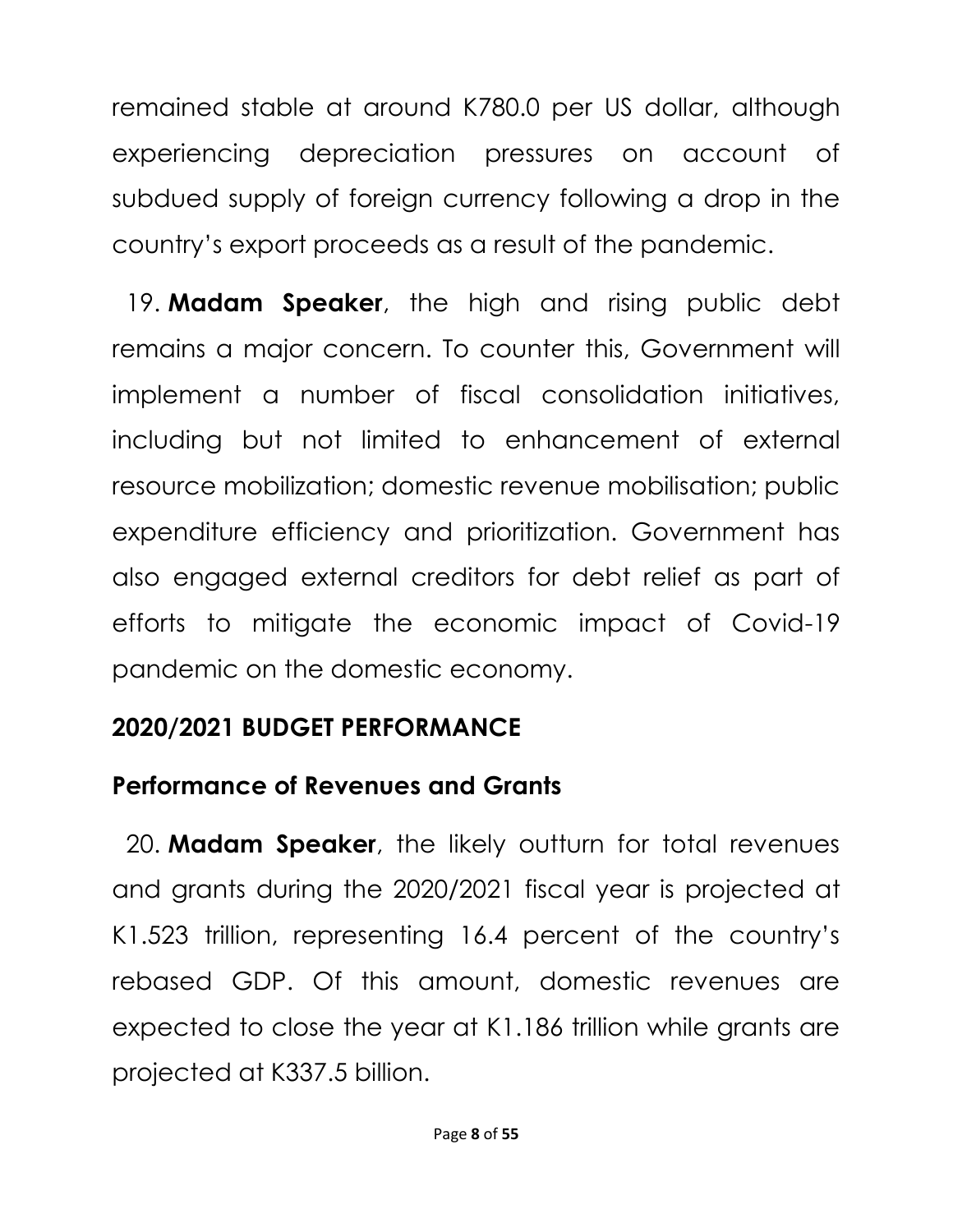21. **Madam Speaker**, of the domestic revenues, tax revenues are projected at K1.116 trillion, or 12.0 percent of the rebased GDP while other revenues are estimated to close at K69.6 billion. Compliance issues and the narrow tax base remain a challenge as implementation of some tax administrative reforms such as the Integrated Tax Administration System (ITAS) are yet to be fully operational. Government expects full implementation of this system to be completed during the 2021/2022 financial year.

#### **Performance of Expenditure**

22. **Madam Speaker**, total expenditure to 2020/2021 fiscal year end is projected at K2.335 trillion, representing 25.2 percent of the rebased GDP. Recurrent expenses will amount to K1.719 trillion, constituting 73.6 percent of the total expenditure and 18.5 percent of the country's GDP.

23. **Madam Speaker**, major expenditure lines within recurrent expenses included: compensation of employees at K542.2 billion; interest on public debt at K376.0 billion; and generic goods and services at K223.8 billion. Development expenditure is expected to amount to K615.8 billion representing 6.6 percent of GDP and 26.4 percent of total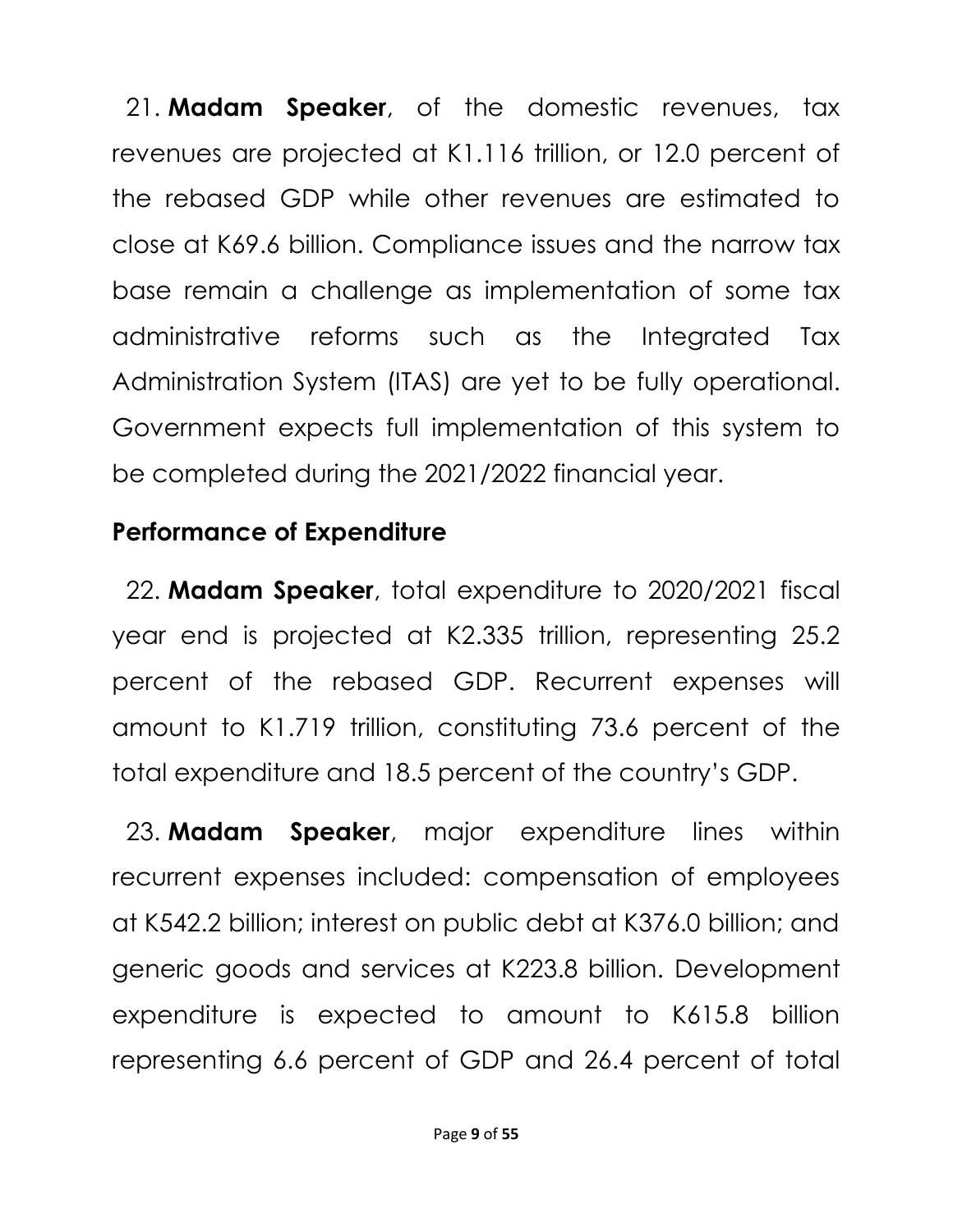expenditure, of which K104.7 billion will be financed using domestic resources and K511.1 billion by foreign resources.

## **Overall balance and borrowing**

24. **Madam Speaker**, developments in revenues and expenditures are projected to amount to a fiscal deficit of K811.7 billion, representing 8.8 percent of GDP. This deficit is on account of a number of factors including: (a) the subdued revenue performance; (b) expenses in response to Covid-19 pandemic; and (c) the significantly high proportion of mandatory expenses. The deficit will be financed through foreign borrowing at K246.3 billion and domestic borrowing at K565.4 billion, or 6.1 percent of GDP.

## **WORLD AND REGIONAL OUTLOOK**

25. **Madam Speaker**, allow me to turn to the current economic developments as well as the economic outlook at the international, regional and national levels. This is important as it gives Honourable Members a full understanding of the context within which the budget has been formulated and the assumptions underpinning the budget.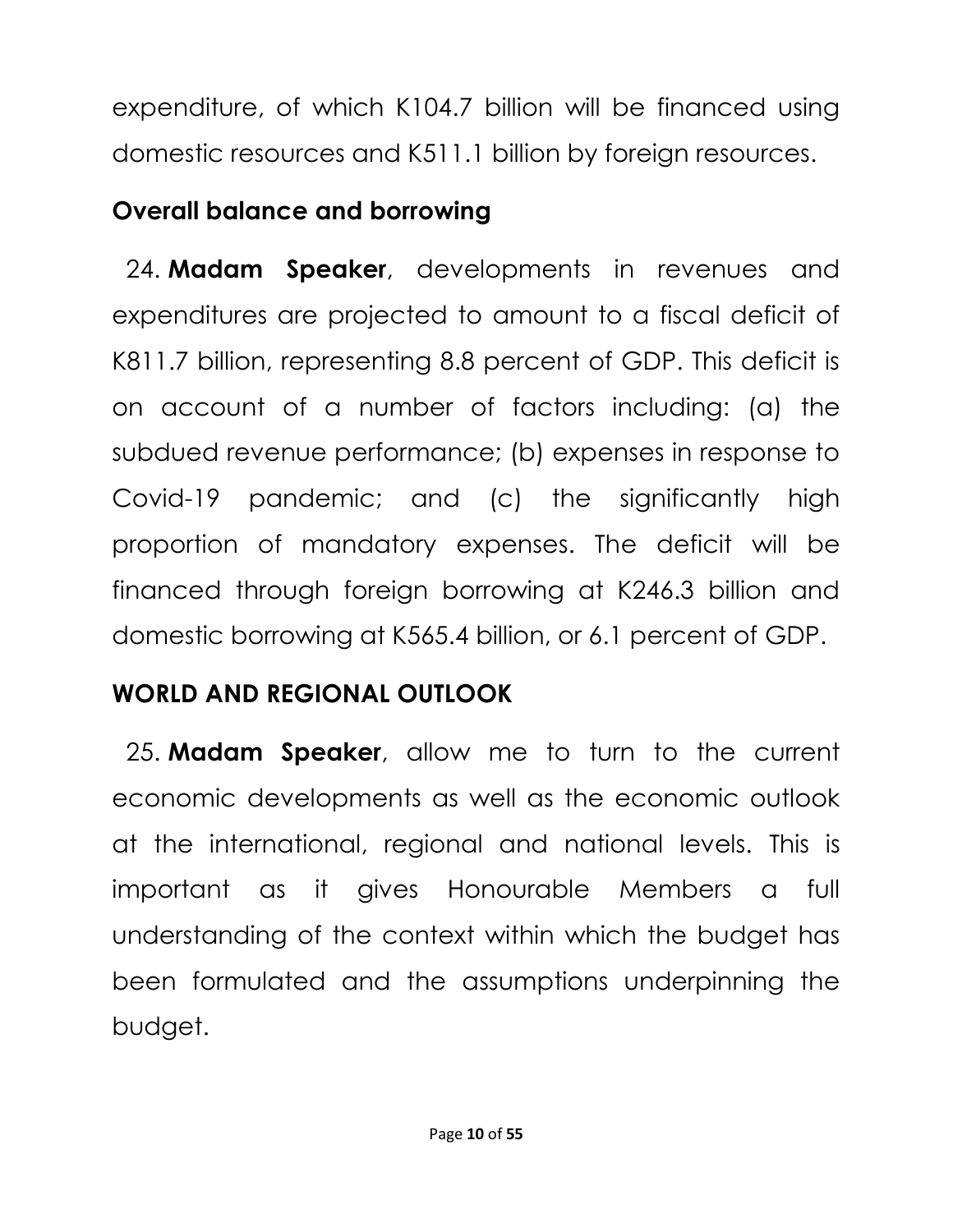26. **Madam Speaker**, according to the April 2021 World Economic Outlook Report by the International Monetary Fund, Global prospects remain highly uncertain, one year into the pandemic. However, global economic growth is projected at 6.0 percent in 2021 and moderating to 4.4 percent in 2022. These projections reflect the impact of additional fiscal support in a few large economies, the anticipated vaccine-powered recovery during the second half of 2021, and continued adaptation of economic activity to subdued mobility of persons and capital.

#### **Sub-Saharan Regional Economic Outlook**

27. **Madam Speaker**, GDP growth rate in Sub-Saharan Africa is projected to rebound from the largest ever contraction for the region of minus 1.9 percent in 2020 to 3.4 percent in 2021 and 4.0 percent in 2022. The pandemic continues to exert adverse effects on the region. Tourism reliant economies will likely be the most affected. South Africa, Malawi's major trading partner is projected to register a growth rate of 3.1 percent in 2021 compared to a recession recorded at minus 7.0 percent in 2020. In 2022, economic recovery in South Africa will continue albeit slower at 2.0 percent.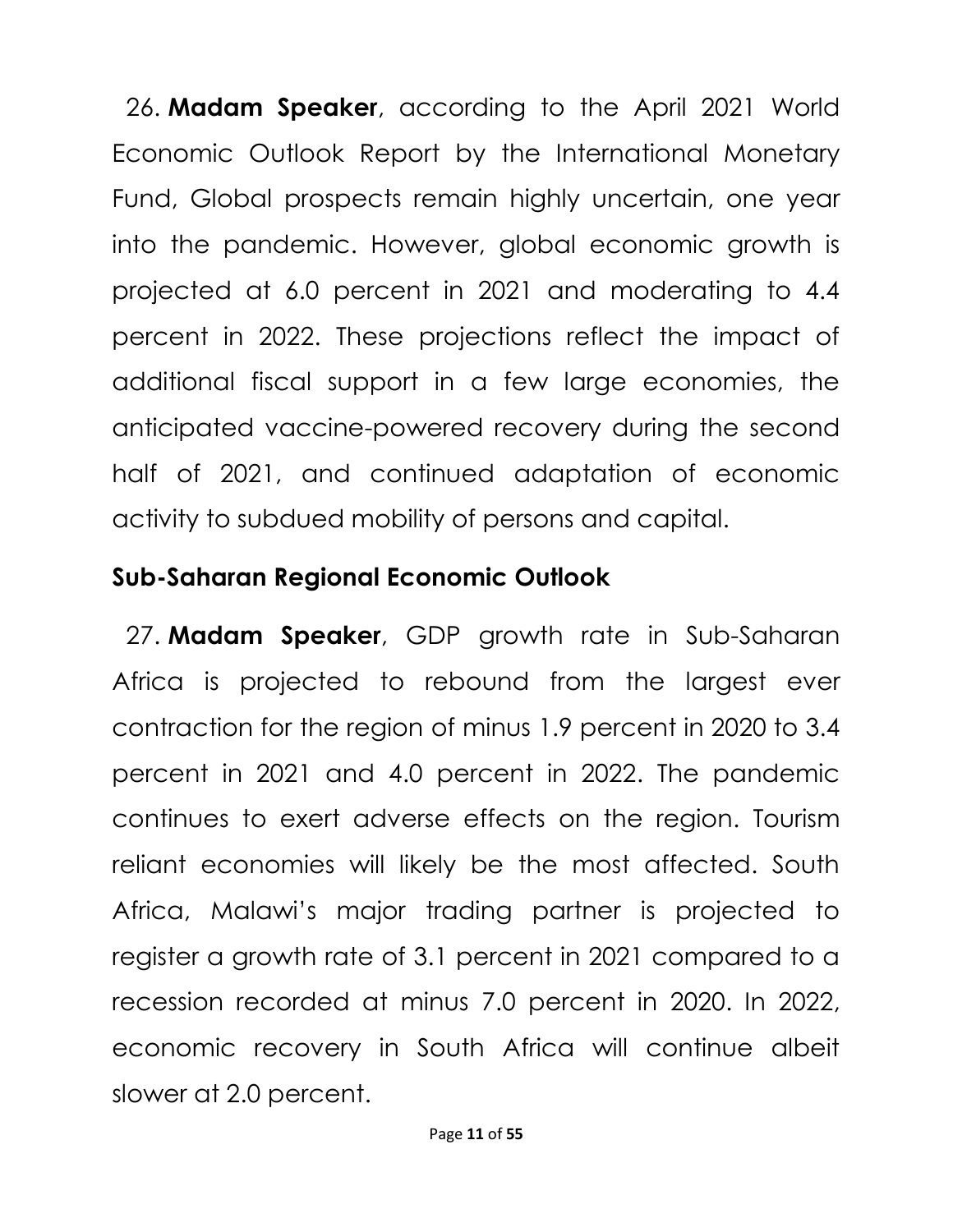#### **Malawi's Macroeconomic Developments**

28. **Madam Speaker**, economic prospects for Malawi are showing signs of recovery following the declining Covid-19 pandemic cases and steady progress in rolling out the vaccine. The economy is also expected to register improved economic growth rates on account of the favourable rain season and the successful implementation of the Affordable Inputs Program.

29. **Madam Speaker**, the country's economic growth, which was recorded at 0.9 percent in 2020 is expected to jump to 3.8 percent in 2021 and 5.2 percent in 2022. This is mainly on the assumption that there will be gradual lifting of containment measures and that business will slowly return to normality during the second half of 2021. The agriculture sector is projected to grow by 6.2 percent in 2021 and due to its strong backward and forward linkages, most economic sectors are expected to register positive growth rates as well.

Page **12** of **55** 30. **Madam Speaker**, the annual average inflation rate has remained within single digits, recorded at 9.4 percent and 8.6 percent in 2019 and 2020, respectively. In 2021 and 2022, inflation rate is projected at 7.5 percent and 7.3 percent,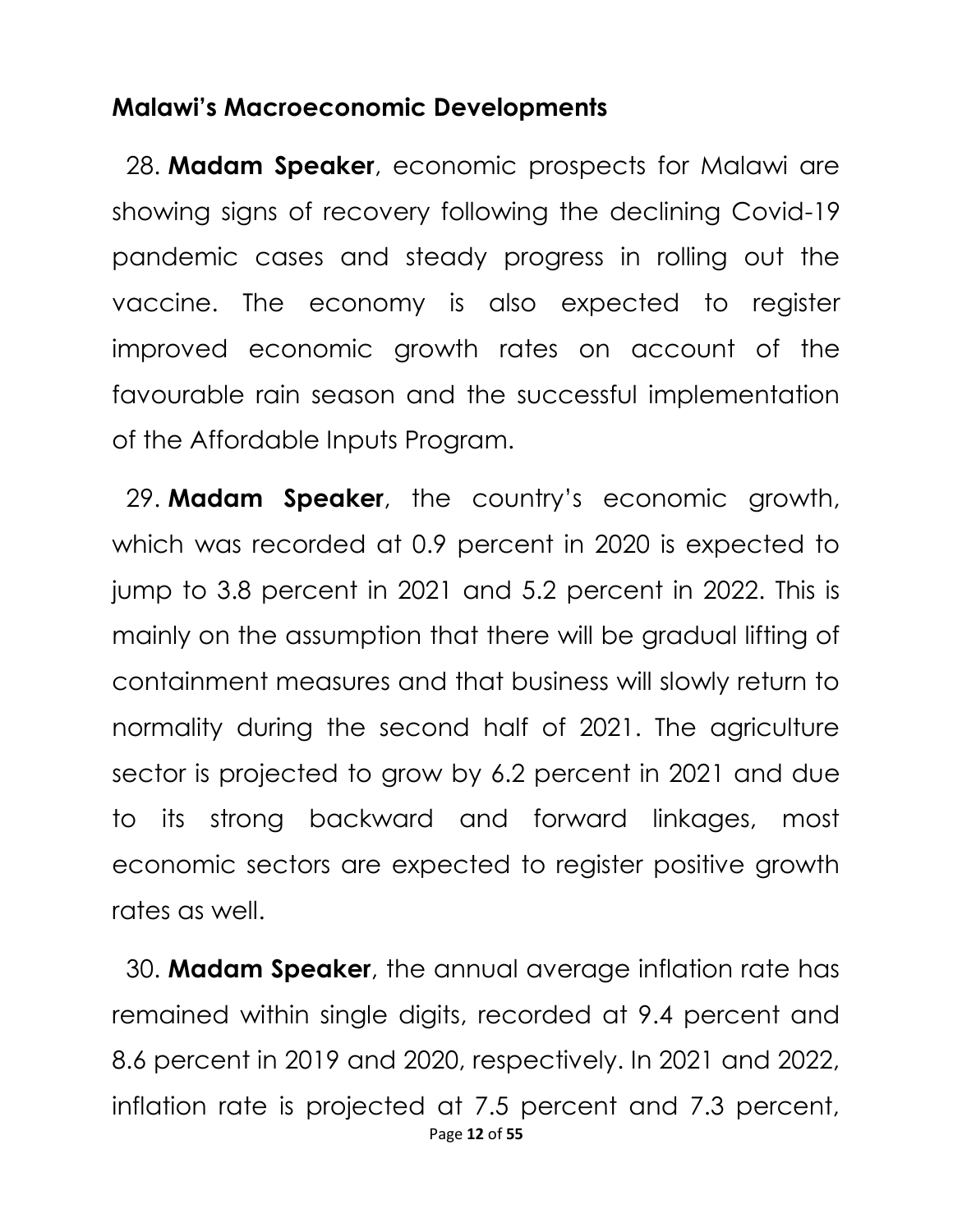respectively. Inflationary pressure during the fiscal year is expected to be moderated by subdued food inflation especially on account of increased maize supply. Government, **Madam Speaker** is on track to attain its overarching monetary policy objective of a headline inflation rate of 5.0 percent in 2022 and 3.0 percent by 2025.

#### **GOVERNMENT REFORM PROGRAMS**

31. **Madam Speaker**, allow me to report on the status of implementation of some policy issues aimed at supporting the national budget and the implementation of the Tonse Government agenda.

#### **Public Finance Management**

32. **Madam Speaker**, the review of the Public Finance Management Act, 2003 is in its final stages and the Bill will be submitted to this August House during this session.

## **Integrated Financial Management System (IFMIS)**

33. **Madam Speaker**, you will recall that in my last Budget Statement, I reported that as part of strengthening Public Finance Management Systems, Government through the Department of Accountant General rolled out the New IFMIS on 1st July, 2020. **Madam Speaker** will also recall that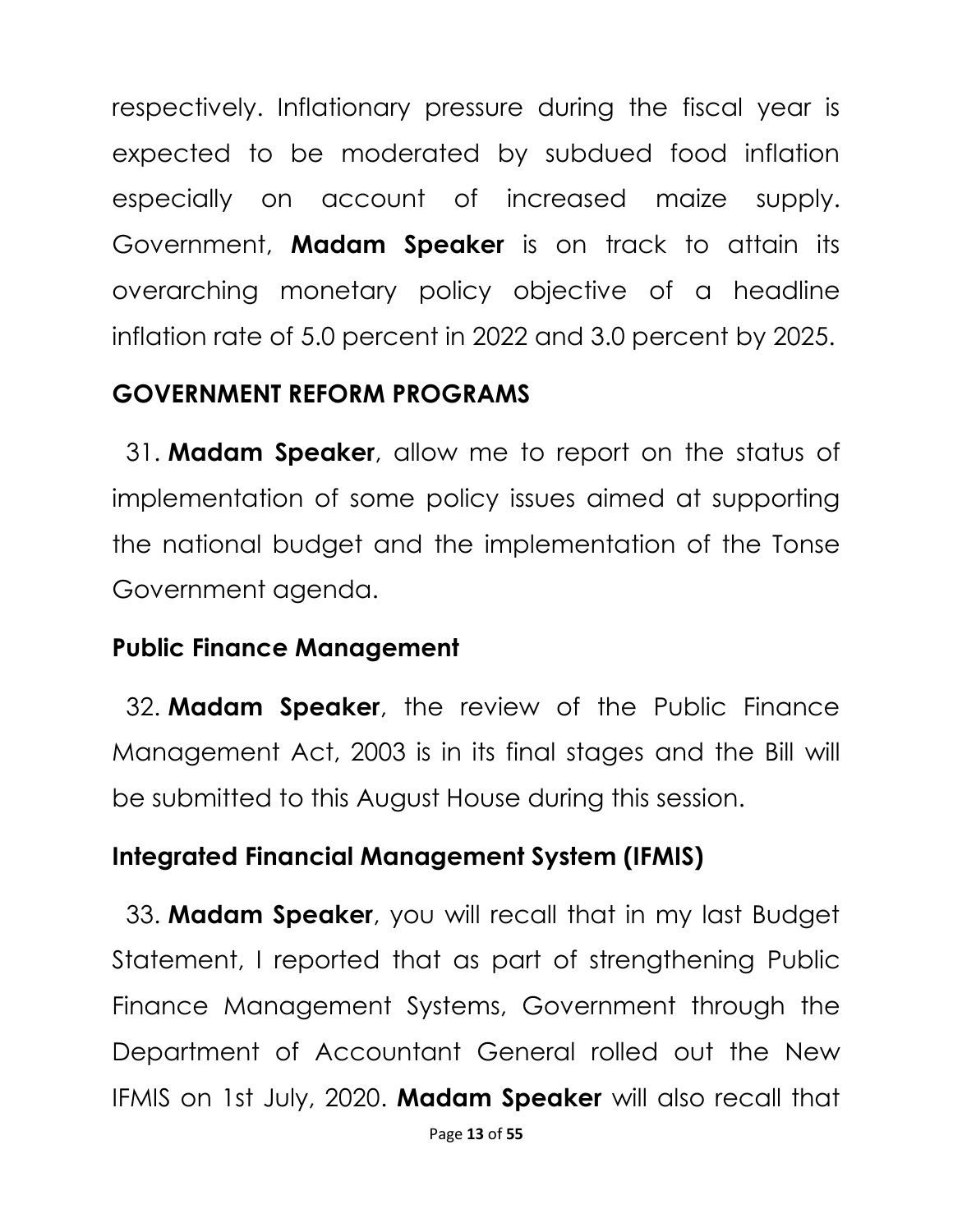this was done in a phased manner where 10 selected votes and 4 modules were identified as part of the pilot phase.

34. **Madam Speaker,** implementation in the pilot phase experienced some challenges including inadequate end user training, network problems, and project slippages due to the impact of Covid-19 pandemic. However, the pilot phase is in its stabilization stage and users are now able to process transactions with minimum support. I am pleased therefore to inform the August House that full roll out of the new IFMIS is on schedule for 1st July, 2021.

## **The Malawi Enterprise Development Fund (MEDF)**

35. **Madam Speaker**, in September 2020, Malawi Enterprise Development Fund (MEDF) was rebranded into the National Economic Empower Fund (NEEF) to enhance its operations to economically empower Malawians, especially the youth and women, through job creation; enhancement of entrepreneurial activities; and to support agricultural productivity and value addition.

36. **Madam Speaker**, NEEF commenced disbursing loans in accordance with its new policies and procedures. To date NEEF has disbursed to 2,700 groups which comprise 10 or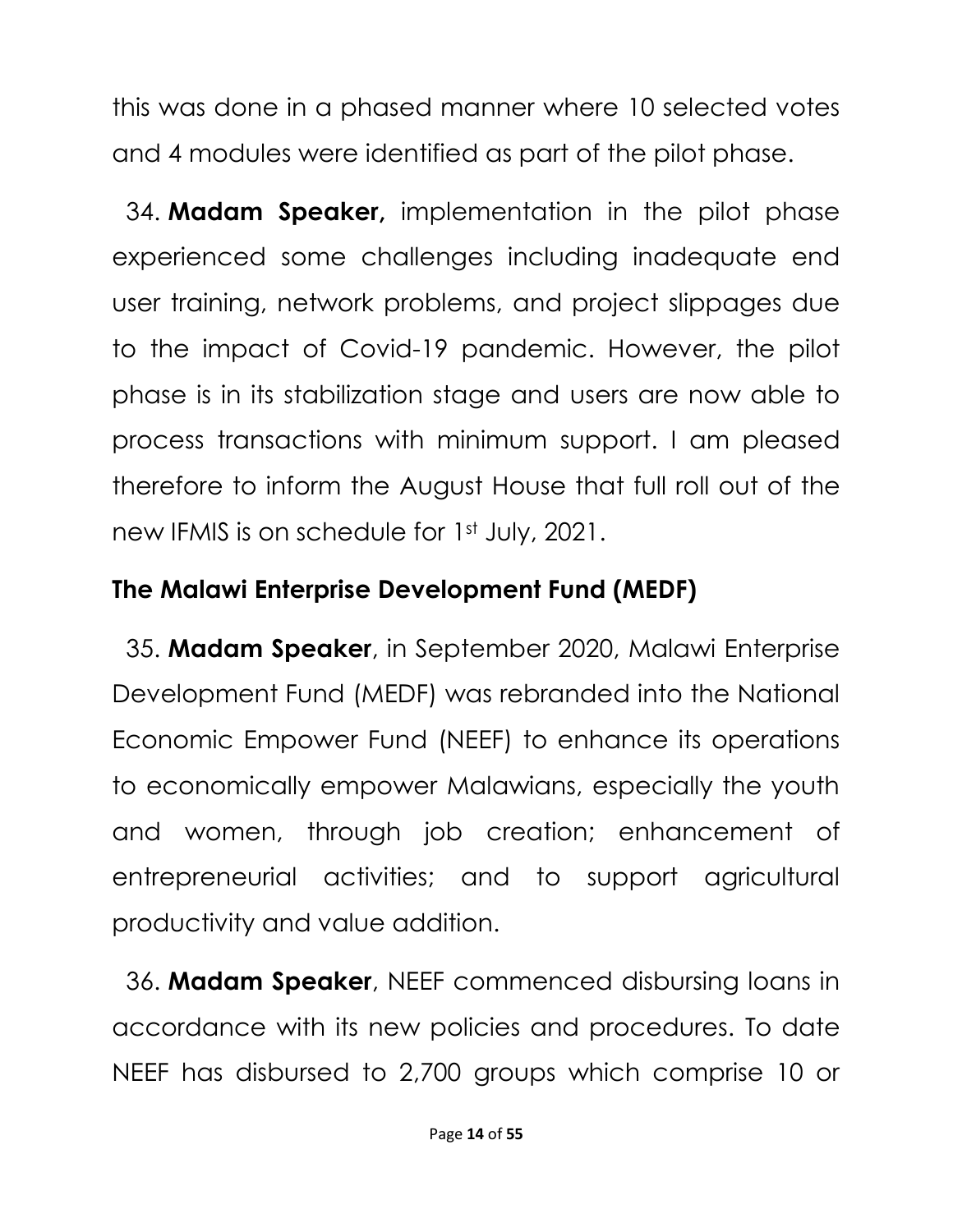more beneficiaries per group. Currently NEEF is recruiting more loan officers and this will enable them enhance outreach to more clients.

#### **Payment of Government Arrears**

37. **Madam Speaker**, in an effort to support the business community, through an injection of the much needed liquidity into the economy during the Covid-19 pandemic period, the Tonse Government commenced paying the arrears which the previous Government owed the private sector. Some of these arrears are dated as far back as 2015. The Auditor General is auditing these arrears and the Ministry of Finance is clearing the audited arrears through issuance of Promissory Notes for amounts in excess of K100 million while amounts of less than K100 million are being cleared through the budget.

#### **Long Term Development Bond**

38. **Madam Speaker**, the Honourable Members will recall that in my last Budget Statement, Government announced its intention to embark on other innovative financing arrangements for this country's infrastructure development. One such financing arrangement was the issuance of a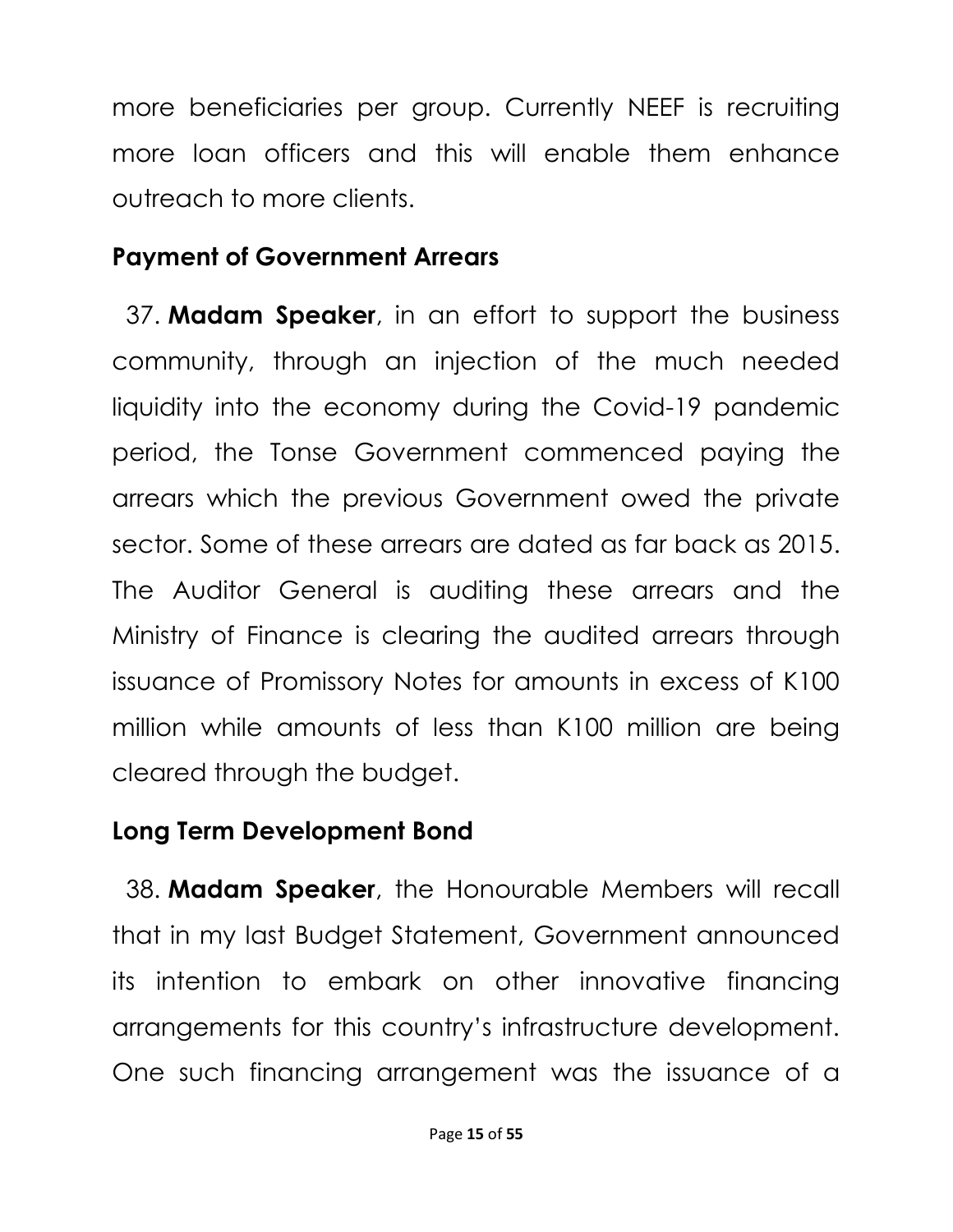Long Term Local Development Bond. I am pleased to report that Government has progressed with preparations to issue a 15-year development bond for some strategic and flagship projects.

39. **Madam Speaker**, the Ministry of Economic Planning and Development and Public Sector Reforms, in conjunction with the Ministry of Finance completed the selection of 15 projects that will be financed through the issuance of a local development bond. **Honourable Members**, Government is expected to raise K1.0 trillion from the local market over a period of 5 years to finance these flagship projects including the following:

- i. Construction of the Inkosi Mbelwa University in Mzimba where access roads have been completed and building designs are ready;
- ii. Dzaleka Ntchisi Mpalo Malomo road, to be upgraded to a paved road covering 70 kilometers;
- iii. Lirangwe Chingale Namatulu Machinga road, to be upgraded to a paved road and covering a distance of 62 kilometers;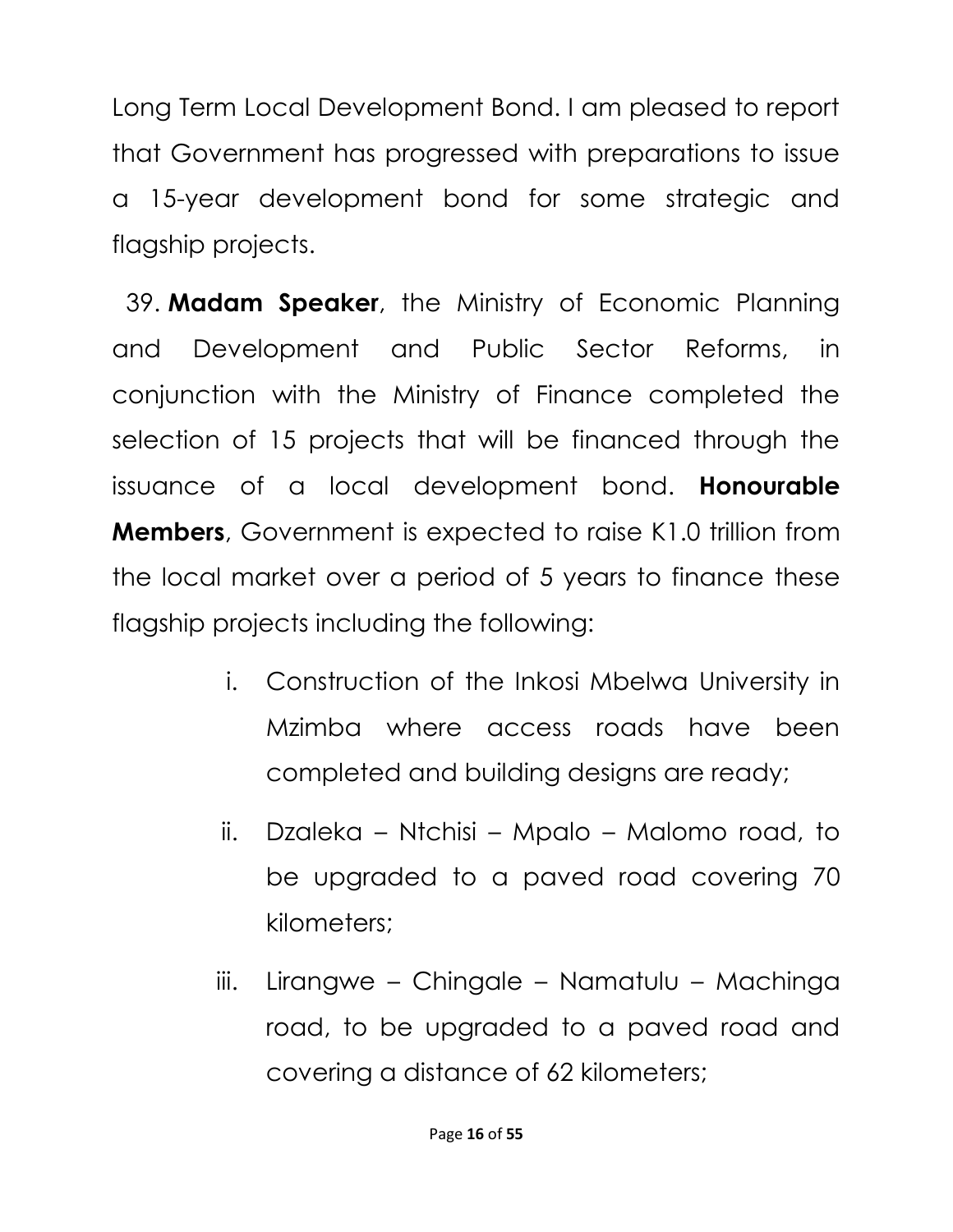- iv. Rumphi Nthalire Nyika Chitipa road, to be upgraded to a paved road covering a distance of 260 kilometers; and
- v. Chikwawa Chapananga Mwanza road to be upgraded to a paved road covering a distance of 106 kilometers.

40. **Madam Speaker**, these are just some of the many projects that will be financed using the development bond. A full list of Government projects is circulated in this august House as part of budget statement. The Ministry of Finance will very soon release a prospectus comprising all the 15 projects before the beginning of the next fiscal calendar.

41. **Madam Speaker**, I am further pleased to inform this August House that, where possible, other financing models for these projects will be considered such as Public Private Partnership arrangements as well as soliciting foreign or local direct financing or placements, where Government will receive a turnkey solution from a project promoter.

42. Furthermore, **Madam Speaker**, the long term development bond will be structured in such a way that it incentivizes Malawians in the diaspora to participate in the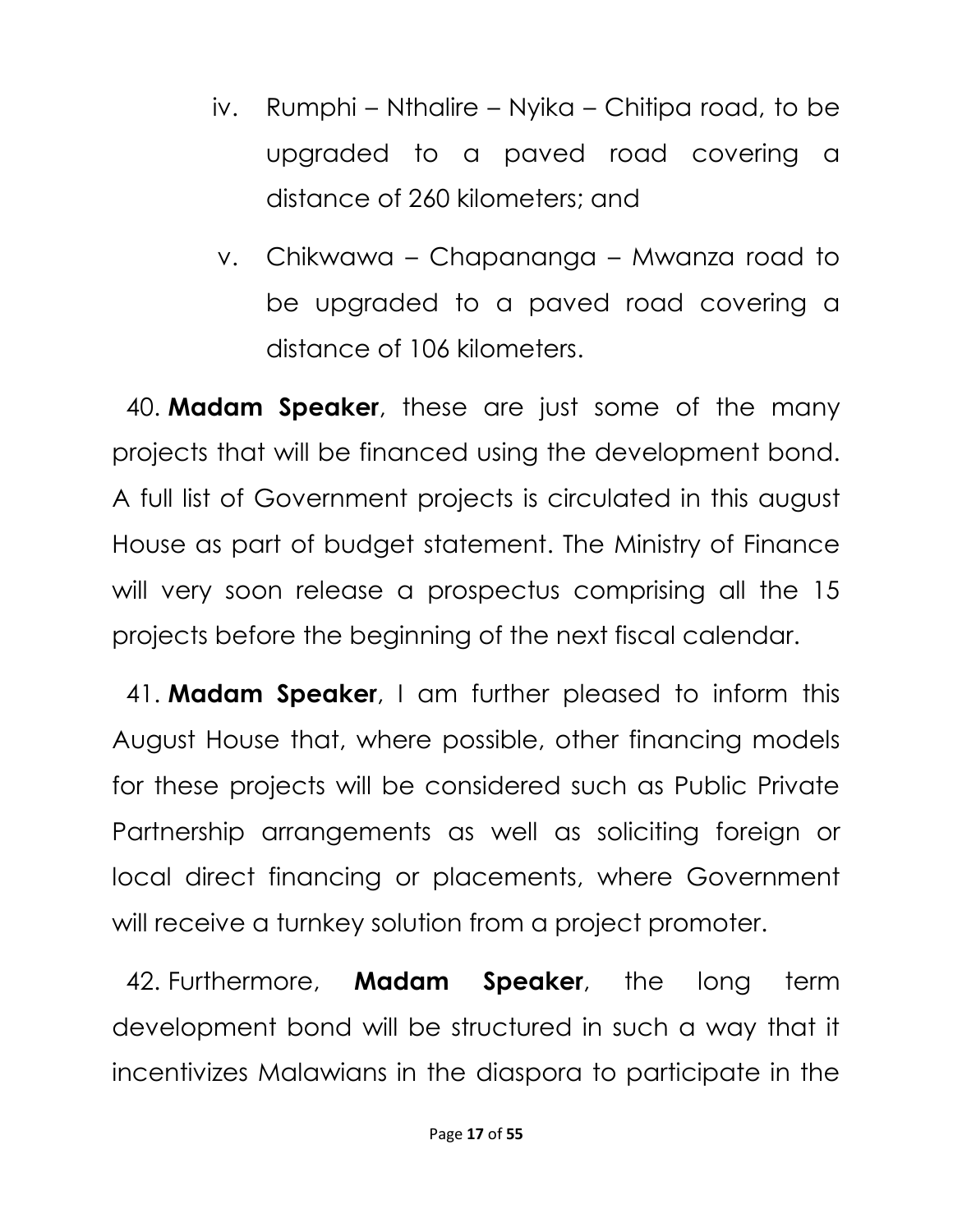development of this country through infrastructure project financing.

## **Civil Service Personnel Audit**

43. **Madam Speaker**, Government carried out a head count for the civil service. As was the case with the Pension Payroll Audit in 2020, the Civil Service Personnel Audit is aimed at bringing efficiency in use of public resources by ensuring that only bonafide civil servants are paid by the Government. Field work for this Audit was completed and the draft report is expected by the end of June 2021. Government, will implement recommendations from this Audit as part of its civil service reforms agenda.

# **Affordable Inputs Programme**

44. **Madam Speaker**, in the 2020/2021 fiscal year, Government introduced the Affordable Inputs Program, which targeted 4.2 million farm families. This program, **Honourable Members**, is a success. It has not only helped to achieve food security but also contributed to creation of jobs and business opportunities to small and medium scale enterprises especially those in the transport and real estate sectors.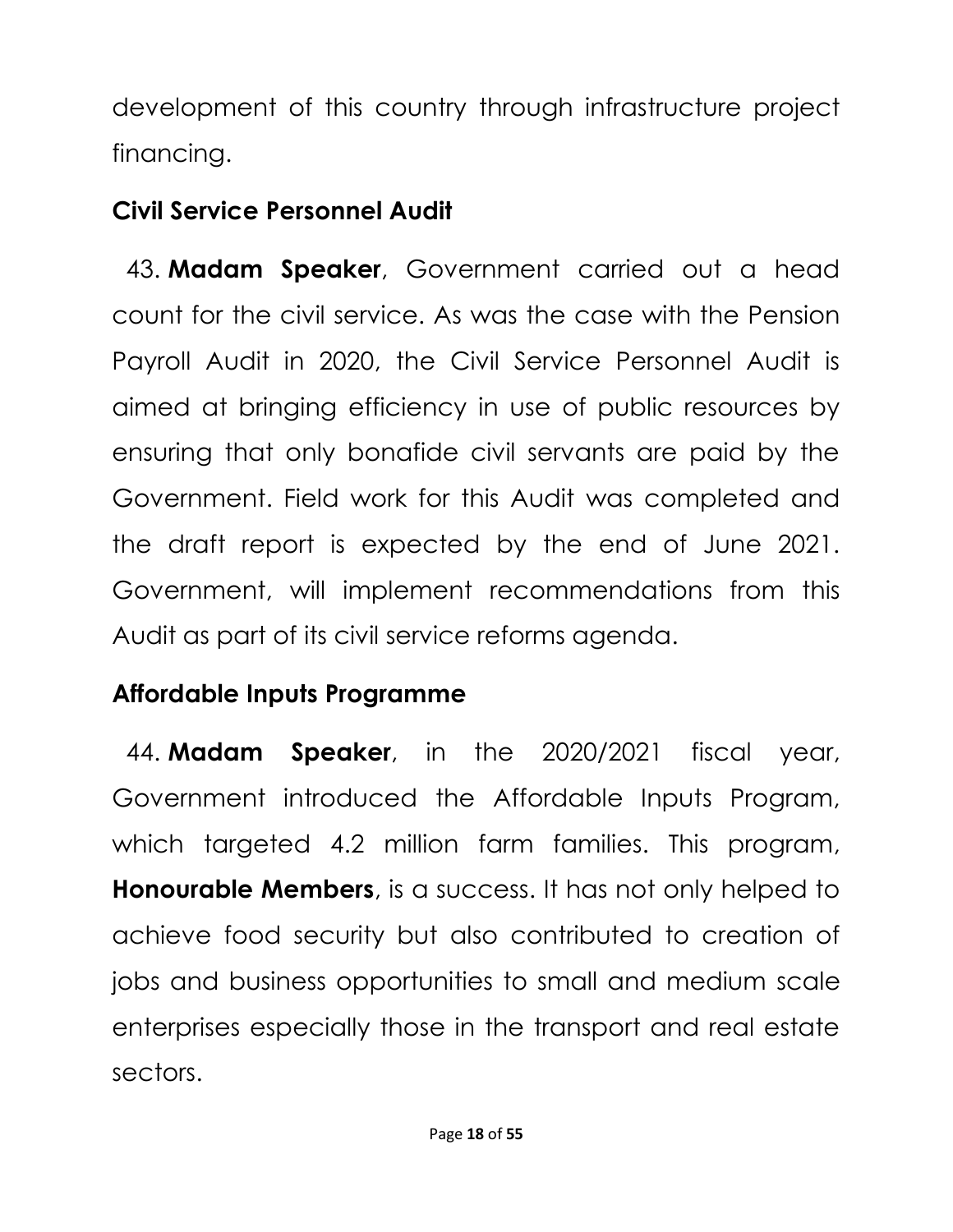45. According to official numbers from the Ministry of Agriculture, this country, **Madam Speaker** is expected to achieve a national maize surplus estimated at 1.4 million metric tons. Government, through its various organs has already started looking for export markets within Africa.

46. **Madam Speaker**, due to the huge success of the AIP in 2020/2021, I am pleased to inform this August House that Government will continue with the program in the 2021/2022 financial year.

## **Creation of a Debt Retirement Fund**

47. **Madam Speaker**, the Ministry of Finance is at an advanced stage in establishing the Debt Retirement Fund. The Ministry is now working with Ministry of Justice to establish the legal framework of the Fund and its operations. The review of the PFM Act (2003) has incorporated this legal framework and the Fund is expected to be operational during the 2021/2022 fiscal year once the revised PFM Bill has been enacted by this August House.

## **Formalising the Informal Sector**

48. **Madam Speaker**, this Government is committed to empower the informal sector entrepreneurs through the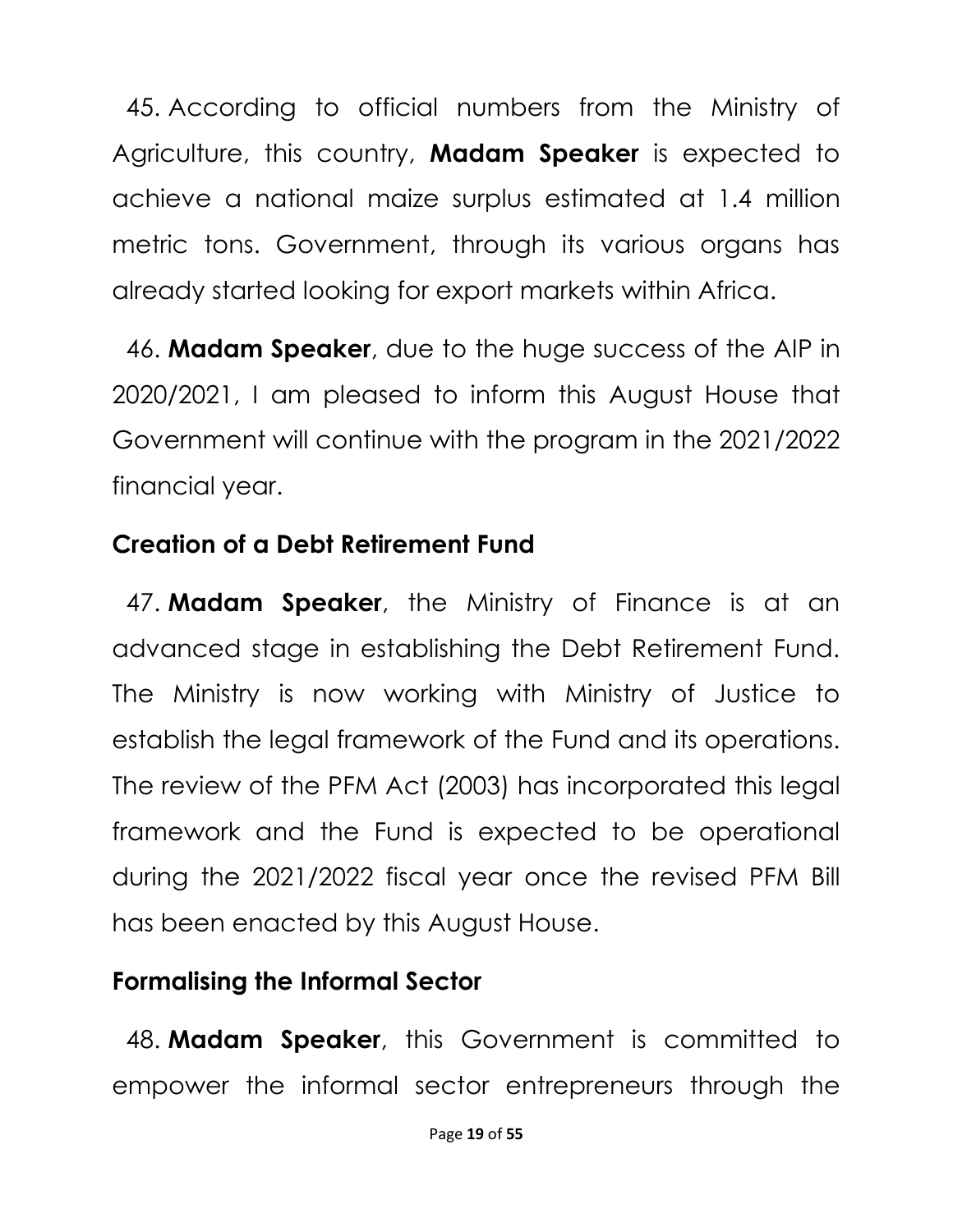establishment of cooperatives and skills development to enable them produce quality products for the local and export market. Under the Public Procurement and Disposal of Public Assets Act, Government in December 2020 enacted regulations to empower Micro, Small and Medium Enterprises to participate in public procurement of goods, works, and services provided that the SMEs are registered as business entities and are also registered with the Malawi Revenue Authority.

49. **Madam Speaker**, in line with the SME Order, public procurement is expected to prioritise locally made products such as furniture and uniforms of security institutions and health personnel. This will enable the SME sector, where most of its players are in the informal category to contribute towards national development through participation in public procurement and remittance of taxes.

#### **Free electricity and water connections**

Page **20** of **55** 50. **Madam Speaker**, the Tonse Government promised the people of Malawi free electricity and water connections. The Ministry of Energy has completed drafting of the Free Electricity Connection Policy which will provide a platform for free connections to individuals and public institutions in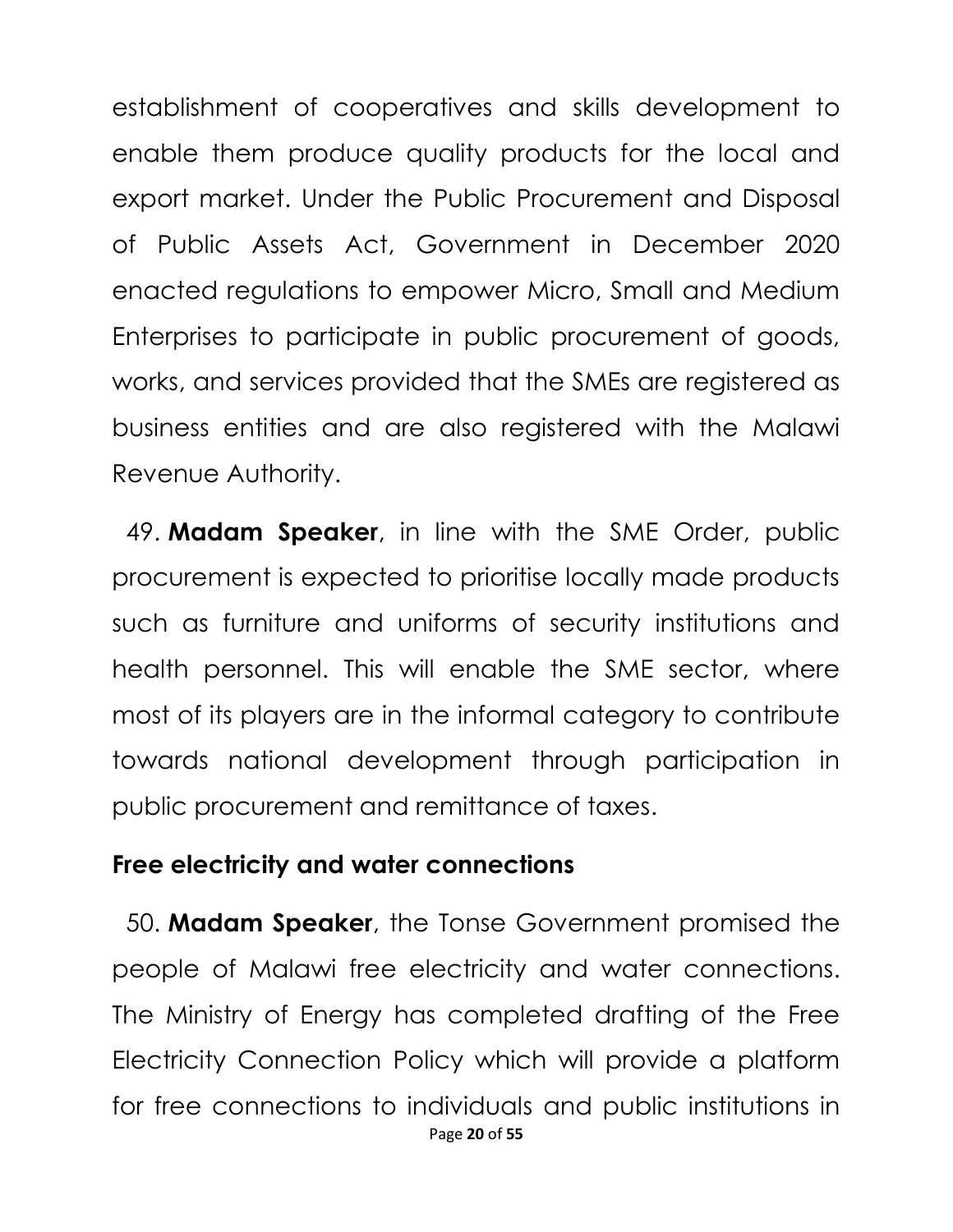the rural and peri-urban areas. Under this arrangement, connection fees which averages K17,500 will be scrapped off. Implementation will commence during the 2021/2022 fiscal year. A similar approach is being worked out for the implementation of free water connections.

## **Houses for security institutions**

51. **Madam Speaker**, construction of the 10,000 houses for security institutions commenced. This project is being implemented in phases. **Honourable Members** may wish to note that over 231 houses are under construction in various sites and another lot of 1,000 houses has been advertised, soliciting bids from contractors. Financing for this project is through a long term development bond that was issued by Government and raised the initial amount of K21.0 billion.

#### **Extended Credit Facility with the IMF**

52. **Madam Speaker**, the Tonse Alliance Government cancelled the IMF's Extended Credit Facility (ECF) program with Malawi immediately after coming into power. This was mainly due to a re-focus of policy objectives. Furthermore, the program that was inherited by Tonse Administration was off track and it was impossible to bring it back on track.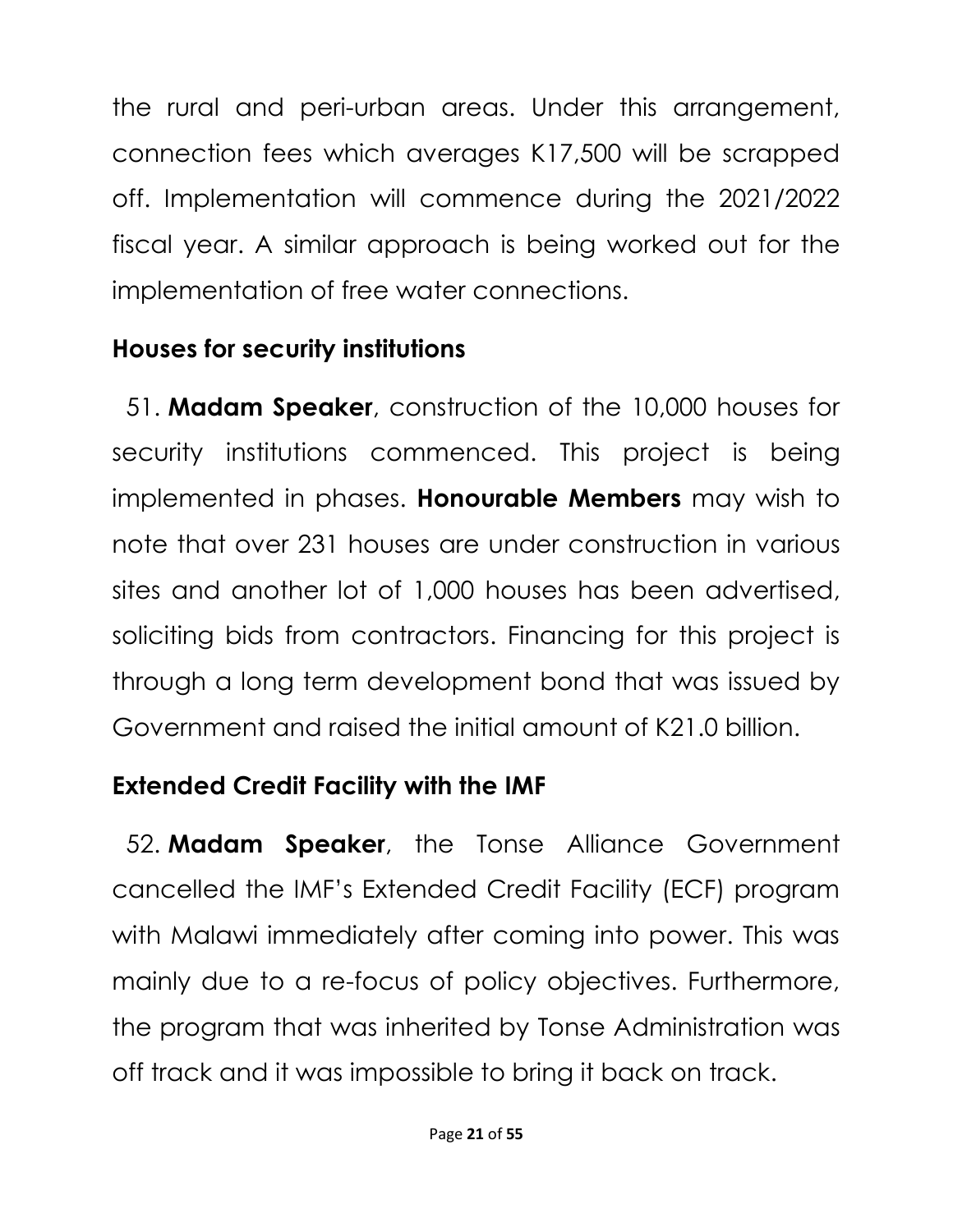53. **Madam Speaker**, as a stop gap measure, the Tonse Alliance Government and the IMF agreed on a second Rapid Credit Facility which disbursed US\$102 million to Malawi in October 2020. Of this amount, US\$30.0 million was a direct budget support to the Government. Going forward, Ministry of Finance has commenced negotiations with the IMF for a new program, which is expected to align its objectives with that of the Government and the national vision, Malawi 2063.

#### **THE 2021/2022 BUDGET**

54. **Madam Speaker**, in the 2021/2022 fiscal year, Government will focus on implementation of economic policies and programs that will put this country on track to attain the nation's aspirations as prescribed in the Malawi 2063. There are so many targets that Government will aim to achieve by 2063, but as His Excellency the President said in the State of the Nation Address, food security, jobs and wealth creation are the low hanging objectives that will move this country towards our 2063 destiny.

Page **22** of **55** 55. **Madam Speaker**, alongside these objectives, Government will aim to entrench macroeconomic stability; enhance the country's resilience to external shocks; and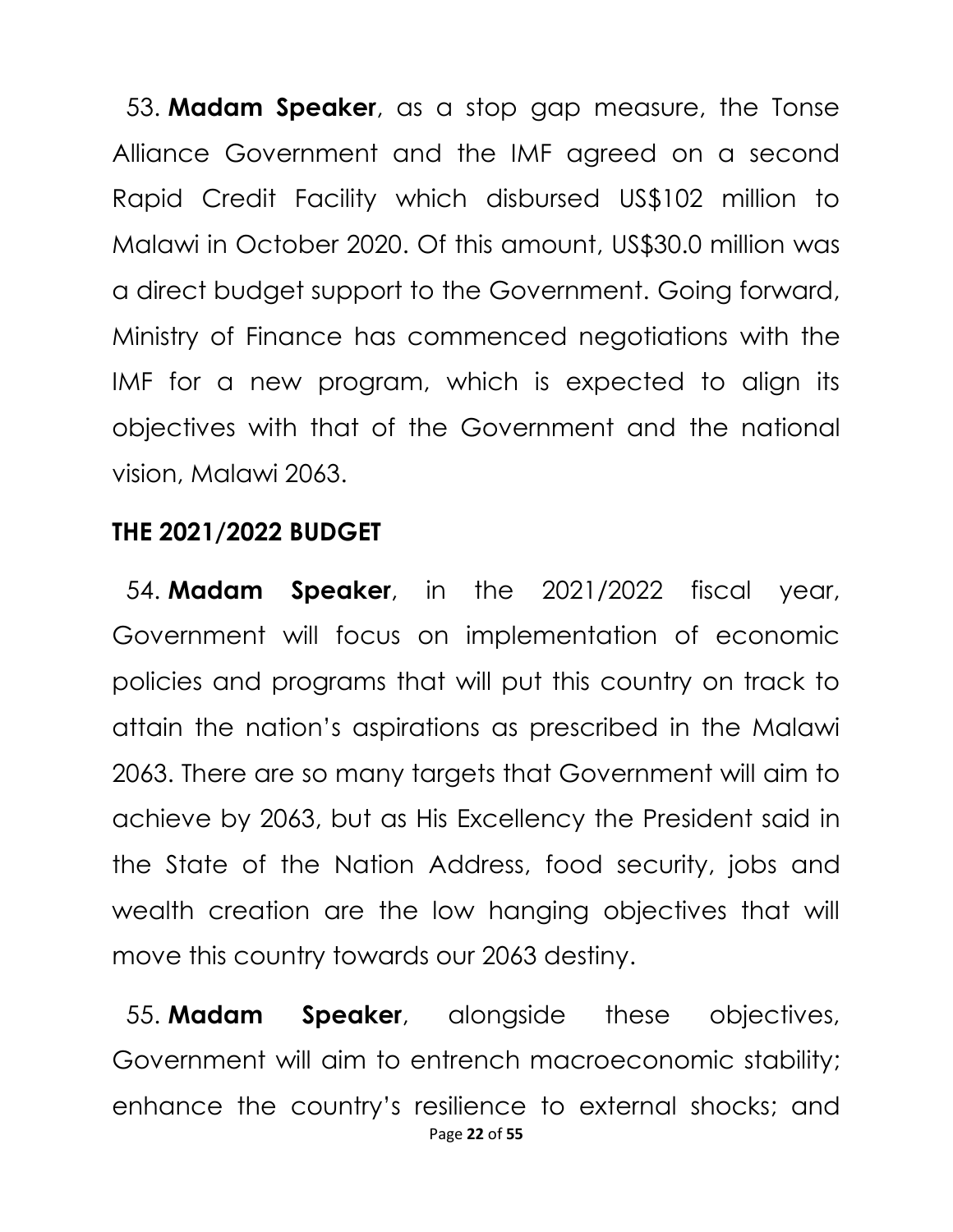fast-track economic recovery during the post Covid-19 pandemic period. These, **Honourable Members**, are the defining tenets and the context within which the 2021/22 budget has been framed and will be implemented.

# **Major Assumptions for the 2021/22 Budget**

56. **Madam Speaker**, the 2021/2022 budget has been developed under the following assumptions.

- i. Real GDP growth rates of 3.8 percent in 2021 and 5.4 percent in 2022;
- ii. Average inflation rate of 7.4 percent during the fiscal year;
- iii. A stable exchange rate of about K780 per US dollar;
- iv. A policy rate of 12.0 percent; and
- v. Tax refunds at 3.0 percent of total tax revenue collection.

# **Total Revenue and Grants**

57. **Madam Speaker**, total revenue and grants for the nine months of the 2021/2022 fiscal year are estimated at K1.271 trillion, representing 12.4 percent of GDP. Domestic revenues are estimated at K1.101 trillion, of which tax revenues are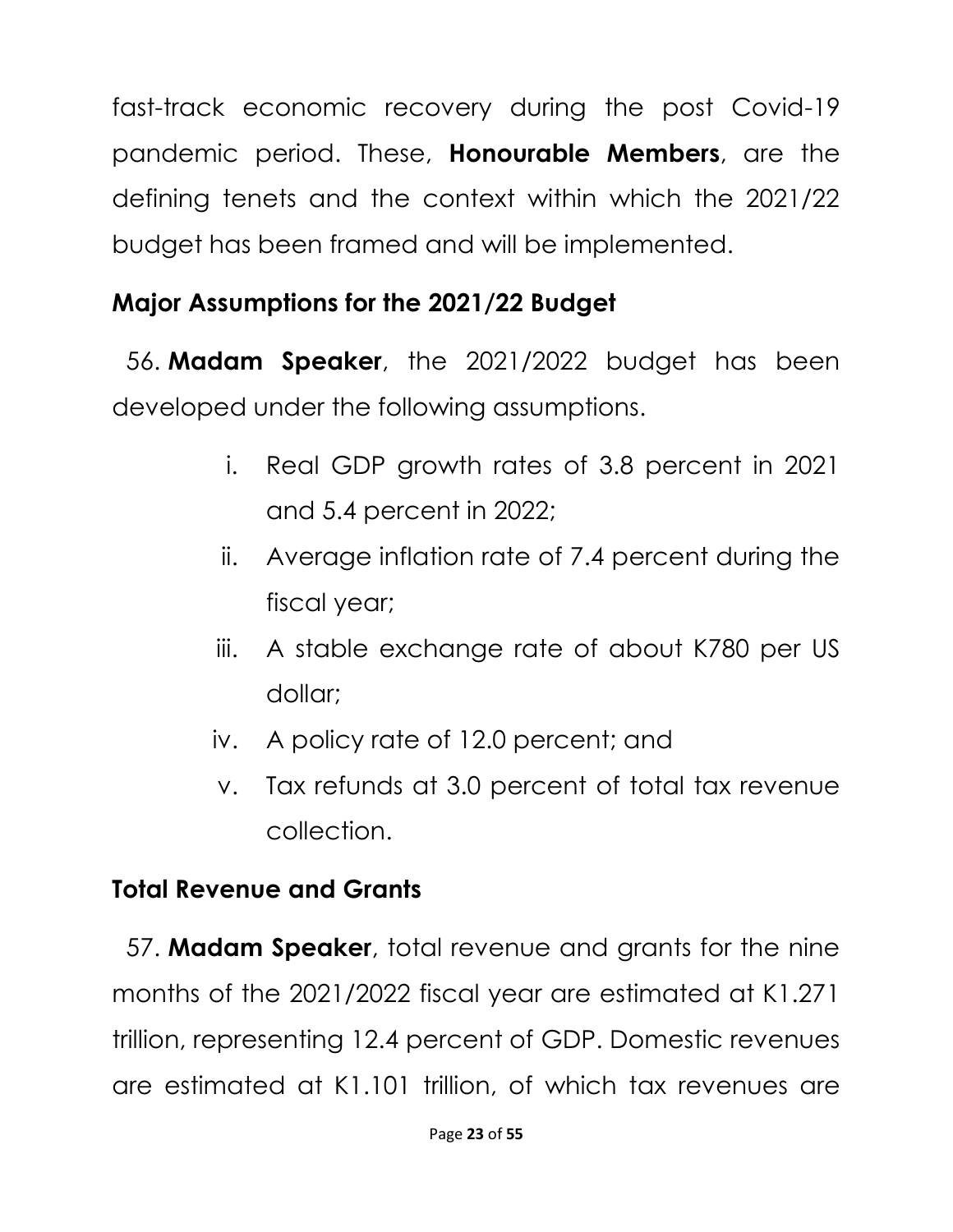estimated at K1.044 trillion, representing, 10.2 percent of GDP. Other revenues have been estimated at K56.9 billion.

58. Grants, **Madam Speaker** are estimated at K170.3 billion, representing a 1.7 percent of GDP. This comprise K58.4 billion from foreign Governments and K111.9 billion from international organisations in form of dedicated and project grants.

#### **Total Expenditure**

59. **Madam Speaker**, total expenditure for the 2021/2022 fiscal year is programmed at K1.990 trillion, representing 19.4 percent of GDP. This represents a drop from 25.2 percent of GDP during the 2020/2021 fiscal year. Of the total expenditure, recurrent expenses are estimated at K1.419 trillion, representing 71.3 percent of total expenditure.

60. Development expenditure, **Madam Speaker** is programed at K570.8 billion, representing 5.6 percent of the rebased GDP. This, however excludes the development expenditure that will be financed through the issuance of the long term development bond where some of the projects will be financed off budget.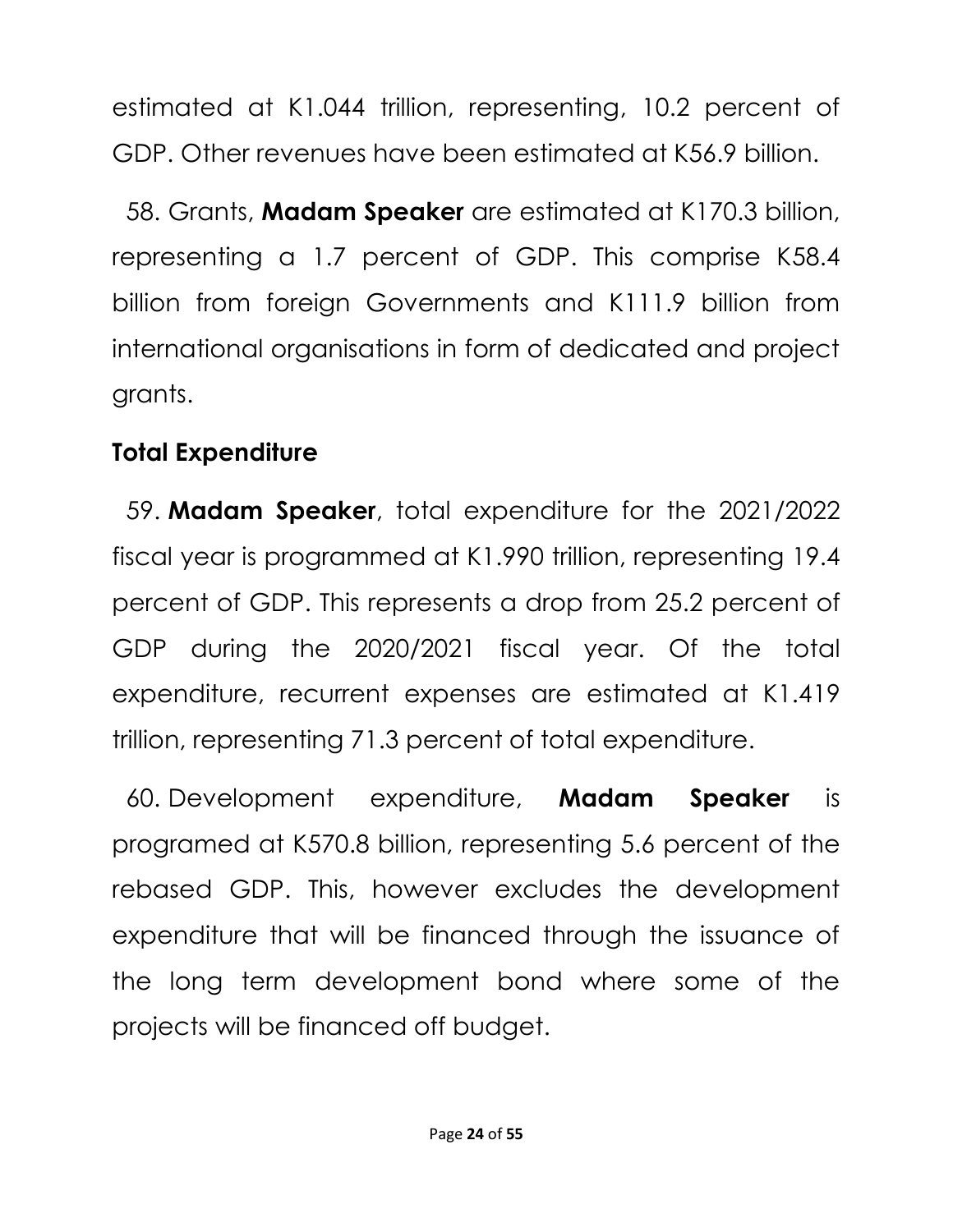# **Overall Fiscal Balance and Financing**

61. **Madam Speaker**, the 2021/2022 overall balance is estimated at a deficit of K718.3 billion, which is 7.0 percent of the rebased GDP, and markedly lower compared to 8.8 percent of GDP during the 2020/2021 fiscal year. This deficit will be financed through foreign borrowing amounting to K134.8 billion and domestic borrowing amounting to K583.5 billion, or 5.7 percent of the rebased GDP.

# **HIGHLIGHTS OF THE 2021/2022 BUDGET**

## **RECCURENT BUDGET**

## **Wages and Salaries**

62. **Madam Speaker**, wages and salaries are projected at K436.3 billion, representing 4.2 percent of the rebased GDP. This includes an amount of K20.3 billion which is earmarked for salary rationalization and recruitment.

# **Pensions and Gratuities**

63. **Madam Speaker**, Pensions and Gratuities have been projected at K77.6 billion while K13.3 billion is for the contributory pension scheme. It should further be noted that resources amounting to K375.0 million have been set aside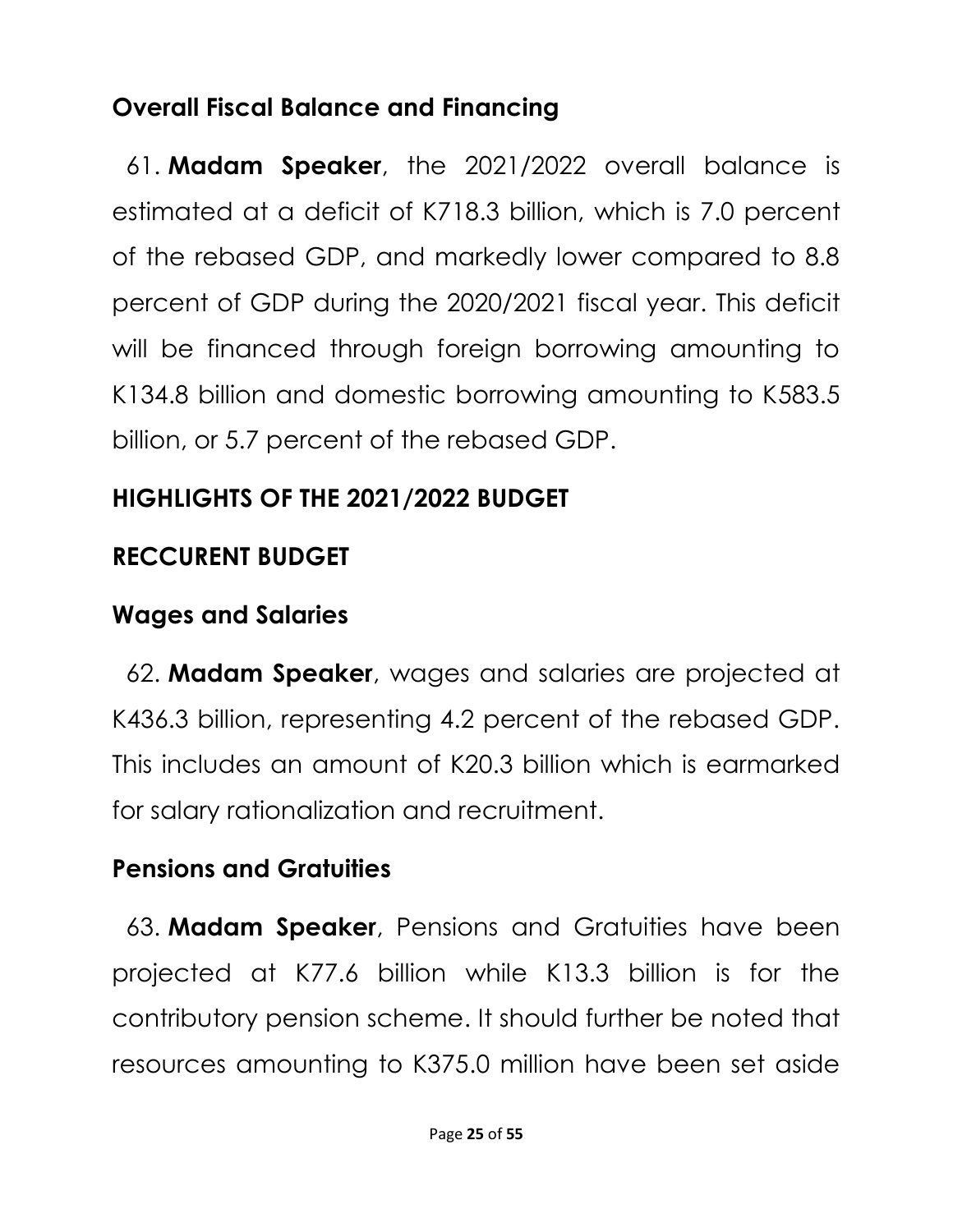for settlement of past liabilities of the retired civil servants under the contributory pension scheme.

#### **Interest Payments**

64. **Madam Speaker**, public debt interest is projected at K299.7 billion or 2.9 percent of the rebased GDP. Of this amount, K14.5 billion is payable to non-residents while K285.3 billion is payable to residents. The projected public debt interest is 27.2 percent of the country's projected domestic revenues.

#### **Maize Purchases**

65. **Madam Speaker**, in the 2021/2022 fiscal budget, K12.0 billion has been allocated for maize purchases by the National Food Reserve Agency and ADMARC to restock the Strategic Grain Reserves. These resources are part of the total allocation to the agriculture sector and are slightly higher compared to last year's allocation.

66. **Madam Speaker**, this allocation is specifically for restocking the SGR. For more purchases other than this, ADMARC will be supported to borrow from commercial banks and Government has already approved the use of last year's maize sale proceeds to purchase the new maize.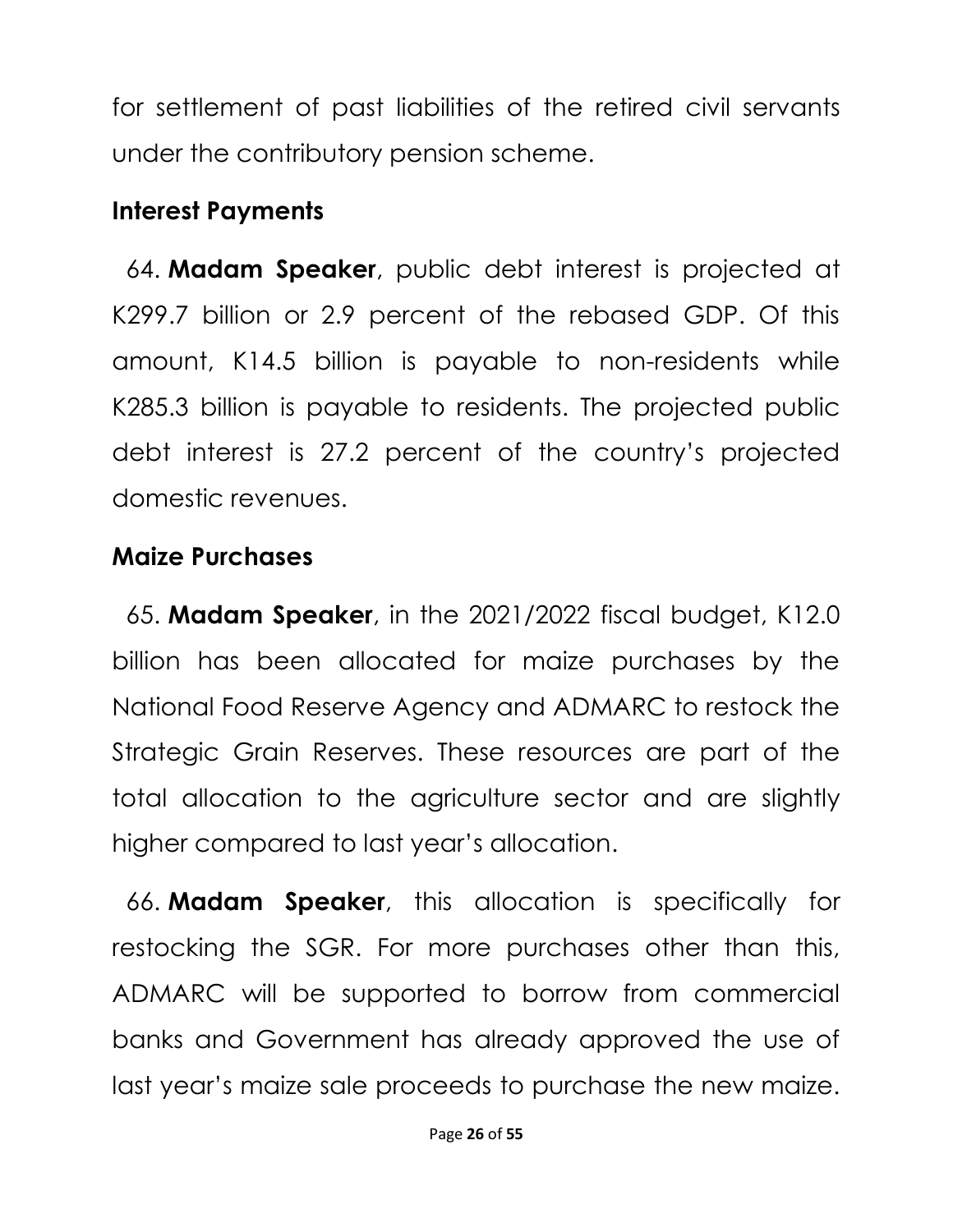This, **Madam Speaker** will capacitate the grain trader to buy most of the maize from smallholder farmers to cushion prices on the back of increased supply this year.

## **Affordable Inputs Programme**

67. **Madam Speaker**, in line with first pillar of Malawi 2063, Agriculture Productivity and Commercialization, an amount of K142.0 billion has been allocated to the AIP which is expected to achieve an outreach of not less than 3.5 million farming families. These resources are part of the total allocation to the agriculture sector.

#### **Empowerment of People with Disabilities and Albinism**

68. **Madam Speaker**, in order to continue with the empowerment of persons with disabilities, the budget has allocated K75 million to the Disability Fund and K300 million for the implementation of the Action Plan for the Protection of People with Albinism. In addition, K400 million has been allocated under Ministry of Lands for the construction of houses for people with albinism.

# **Early Childhood Development Education**

69. **Madam Speaker**, in an effort to promote quality childhood development, Government will start giving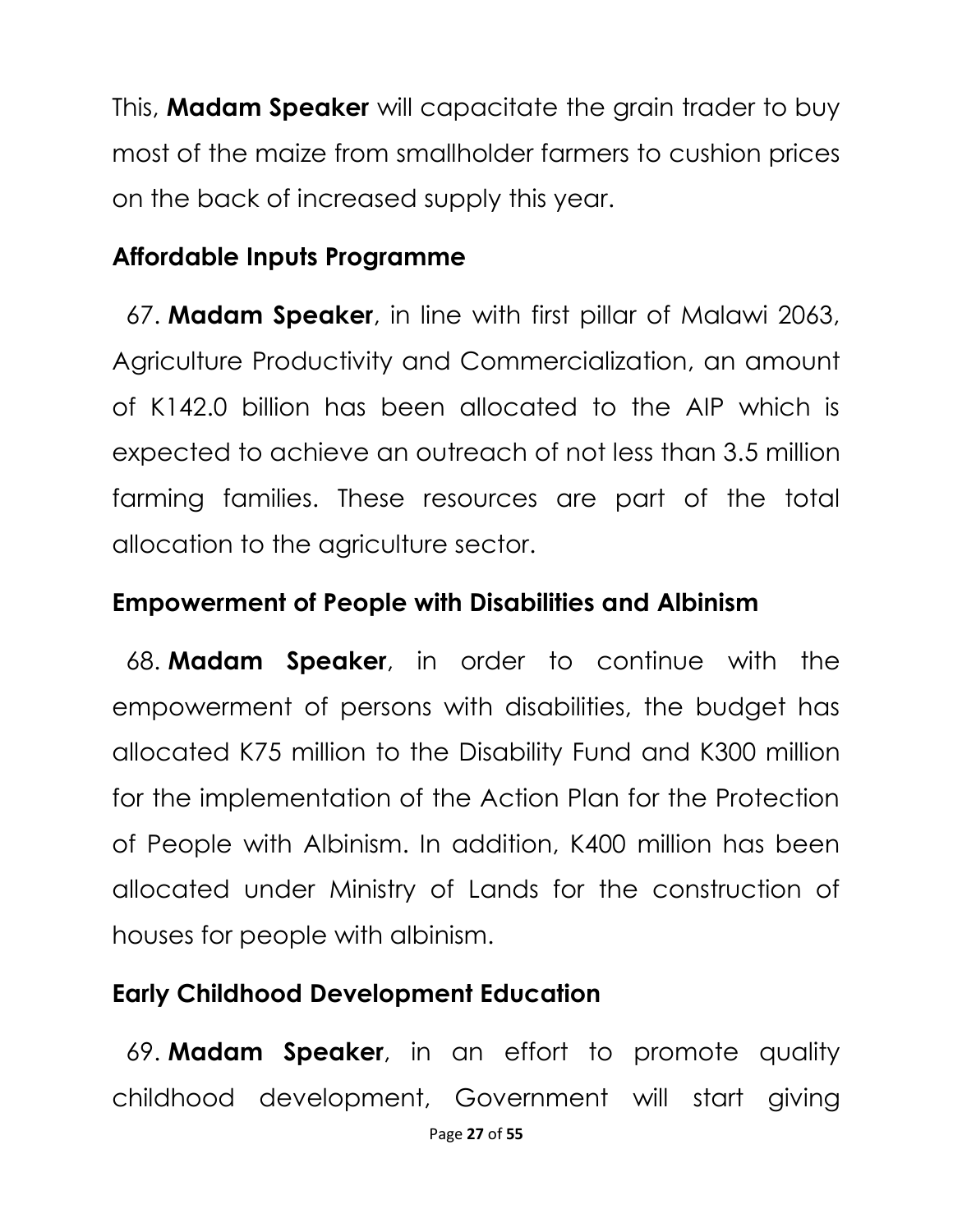honoraria of K15,000 per month to certified Caregiver Workers during the 2021/2022 fiscal year. This is expected to motivate our caregiver workers, thereby enhancing their dedication to the job.

# **2021/2022 KEY SECTOR ALLOCATIONS AND DEVELOPMENT PROJECTS**

## **Education and Skills Development Sector**

70. **Madam Speaker**, the importance of developing the education sector in a country where over 50 percent of its population are under 18 years old cannot be overemphasised. As an enabler for economic growth and development, this sector has a critical role in the attainment of the country's national aspirations.

71. **Madam Speaker**, for the 9 months of the 2021/2022 fiscal year, and in line with Enabler number 5 in the Malawi 2063, Human Capital Development, this Sector has been allocated the largest portion of the budget at K327.3 billion which is 3.2 percent of GDP and representing 16.5 percent of the total budget. These resources will cater for wages and salaries; operations of both primary and secondary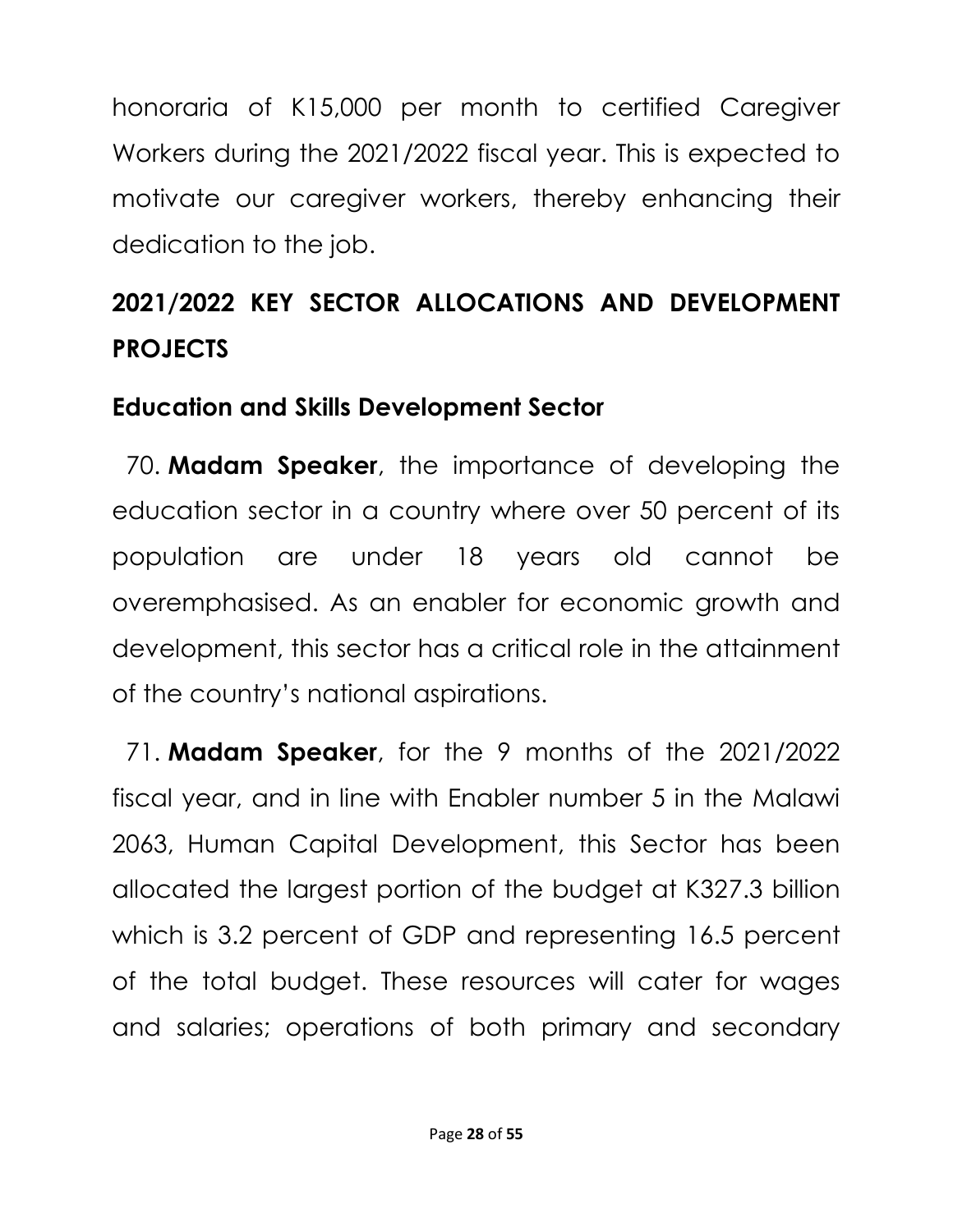schools; for subvented organizations including public universities and to finance projects in the sector.

# **Education Sector Projects**

72. **Madam Speaker**, Government will continue with initiatives to improve human capital development through infrastructure projects including the following:

- i. Completion of the construction of the three Teacher Training Colleges for Primary School Teachers in Mchinji, Chikwawa and Rumphi;
- ii. Construction of 383 low-cost classrooms and 52 classroom blocks for primary school education; and
- iii. Completion of the construction of 92 new Secondary Schools during the 2021/2022, thereby creating 18,400 spaces in rural schools. This is part of the SEED Project whose overall goal is to construct 250 CDSSs by the end of 2023.

73. **Madam Speaker**, as I indicated earlier on, Government will mobilize resources for the construction of the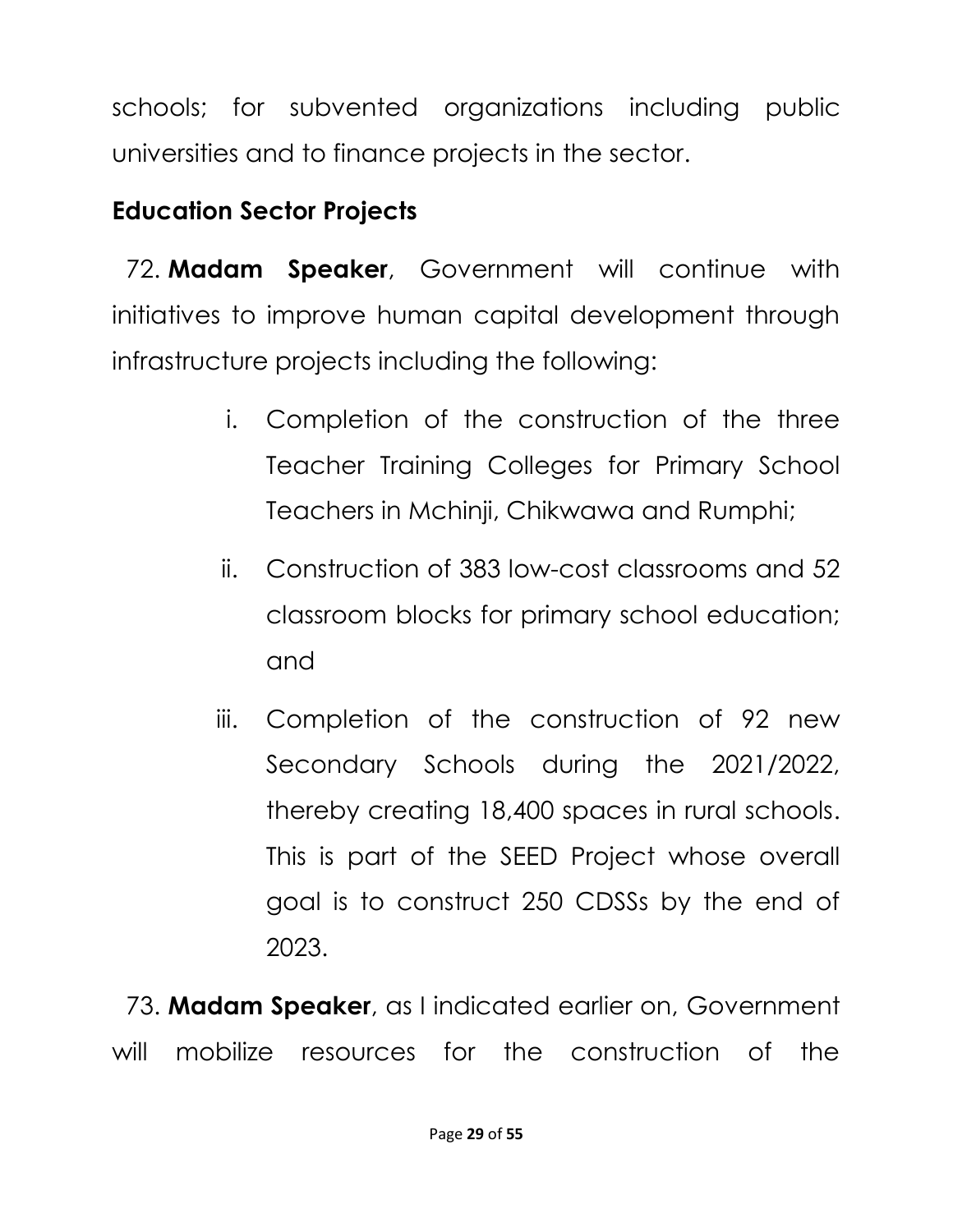Inkosi M'mbelwa University and works are expected to commence during the 2021/2022 fiscal year.

## **Agriculture Sector**

74. **Madam Speaker**, the Agriculture Sector has been allocated K284.4 billion which is 2.8 percent of GDP, and representing 14.3 percent of the total budget. This provision is intended to enhance agricultural productivity as prescribed under Pillar One of the Malawi 2063 and to achieve permanent food security for all Malawians. These resources will cater for wages and salaries for officers in the sector, operations for all the Agriculture Departments; rehabilitation of the strategic grain reserves; the Affordable Input Program and development projects.

75. Some of the projects in the agriculture sector include; (i) the Agriculture Infrastructure and Youth in Agribusiness, (ii) Shire Valley Transformation Project; and (iii) the Livestock Infrastructure Development for sustainable animal health.

# **Health Sector**

76. **Madam Speaker**, expenditure in this sector falls under the Human Capital Development Enabler number 5 of the Malawi 2063. This sector has been allocated K187.2 billion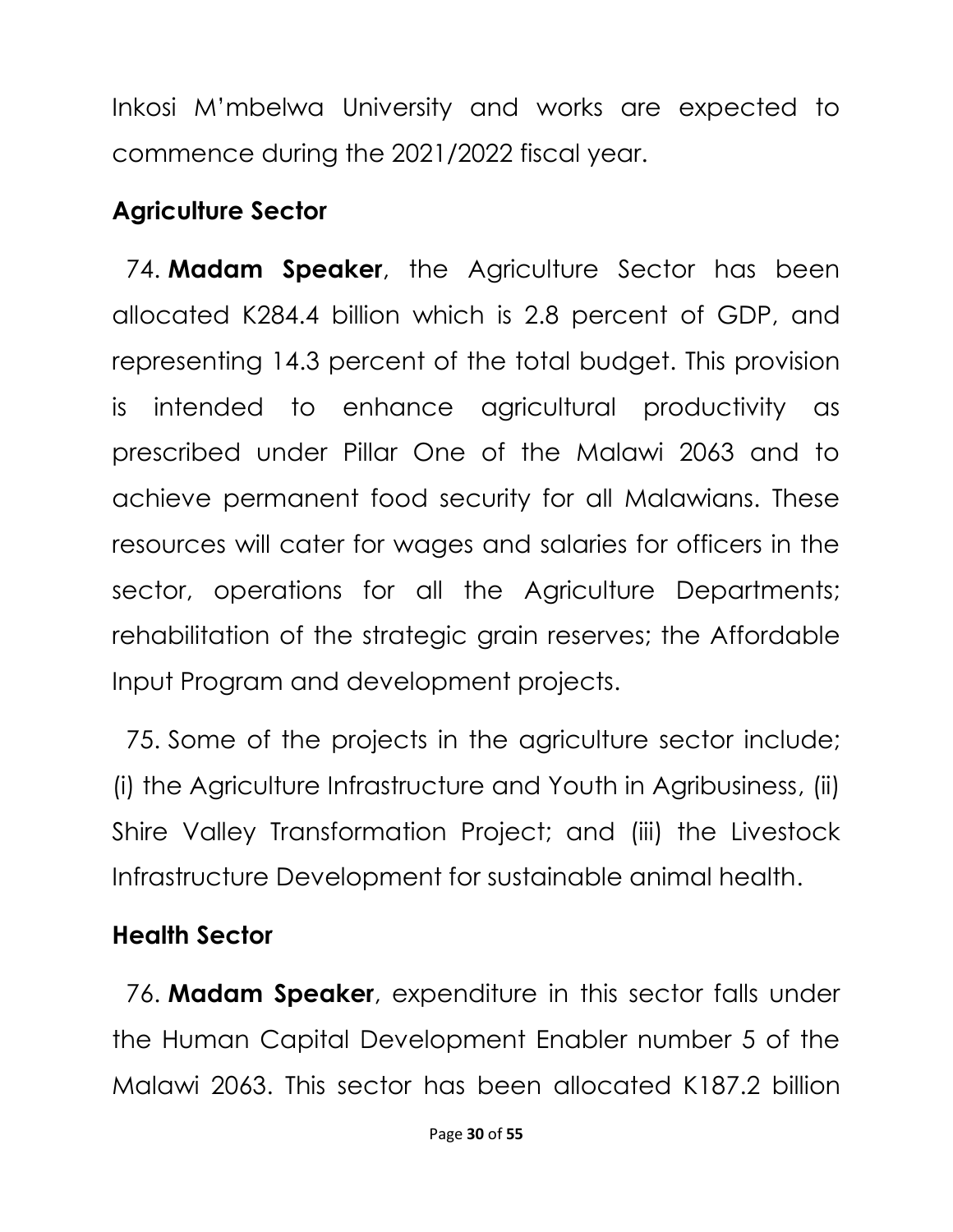which is 1.8 percent of GDP, representing 9.4 percent of the total budget. These resources will cater for wages and salaries for heath personnel; operational expenses for central and district hospitals, procurement of medical drugs and vaccines; maintenance costs for hospitals and medical equipment; as well as development projects.

# **Health Sector Projects**

77. **Madam Speaker**, during the 2021/2022 fiscal year, Government will focus on a few but impactful infrastructure projects to ensure efficient delivery of health services. Some of the earmarked projects include: (i) construction of Mponela Community Hospital; (ii) construction of Domasi Community Hospital; and rehabilitation of all district hospitals in Malawi.

# **Transport and Public Works Sector**

78. **Madam Speaker**, the Transport sector has been allocated K208.4 billion, or 2.0 percent of GDP, representing 10.5 percent of the total budget. Out of this, K94.5 billion has been allocated to the Roads Fund Administration for rehabilitation and maintenance of the road network as well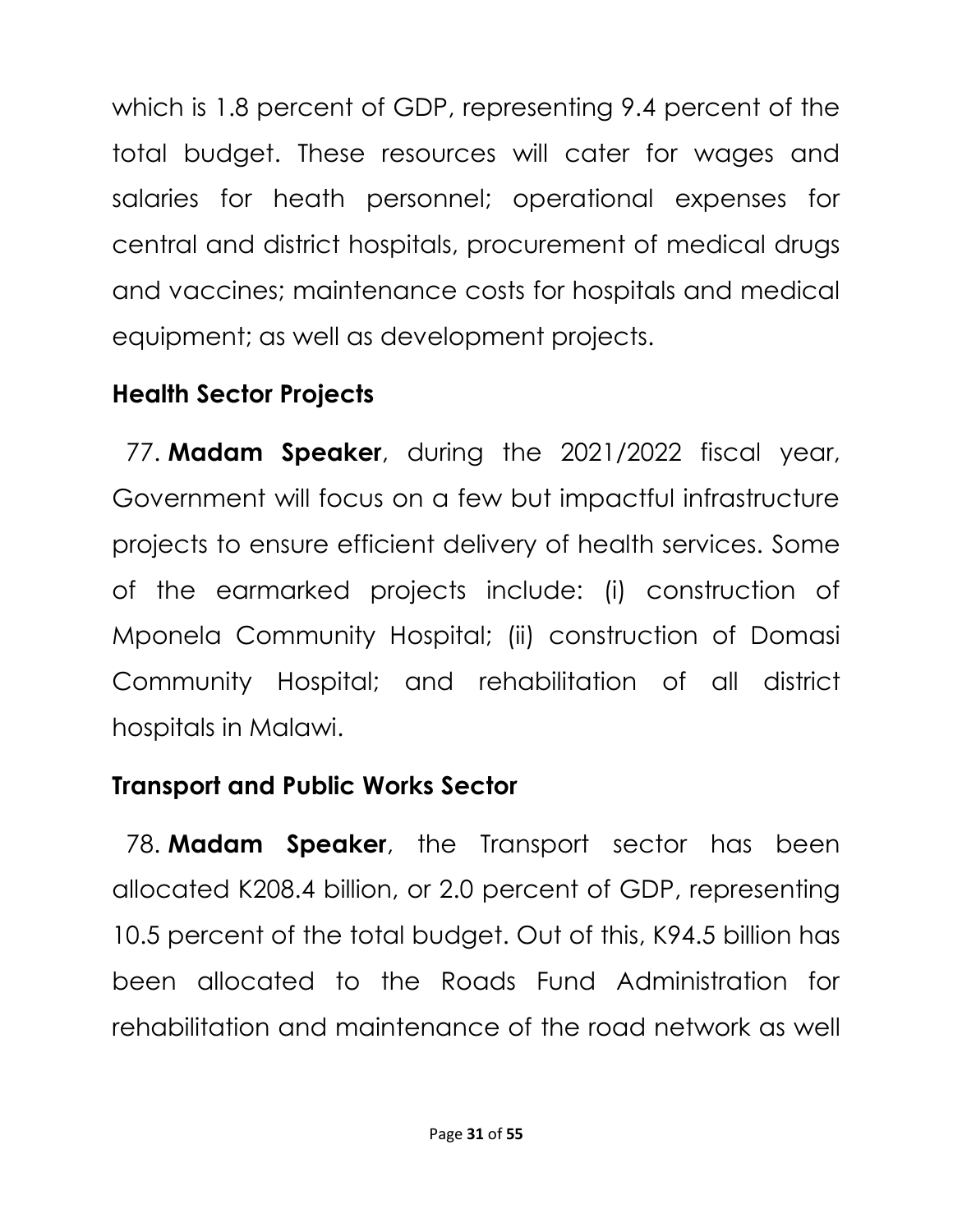as continuation and completion of various road projects across the country.

# **Transport and Public Works Projects**

79. **Madam Speaker**, the Government is implementing the annual routine maintenance of the 4,998 kilometers of unpaved road network. This involves grading and reshaping of the earth roads that are inaccessible during the rainy season. The following projects, whose preparatory processes have already been concluded are lined up to commence during the 2021/2022 fiscal year:

- i. The M1 Road from Kamuzu International Airport junction to Mzimba Turn-off and from Kacheche to Chiweta. Works are expected to commence in September, 2021;
- ii. Nsipe Liwonde Road: the project will upgrade the 55 kilometers road stretch. Construction works are expected to commence during the second half of the 2021/2022 fiscal year;
- iii. Expansion to dual carriageway of the M1 road from Mchinji road Roundabout to Kanengo.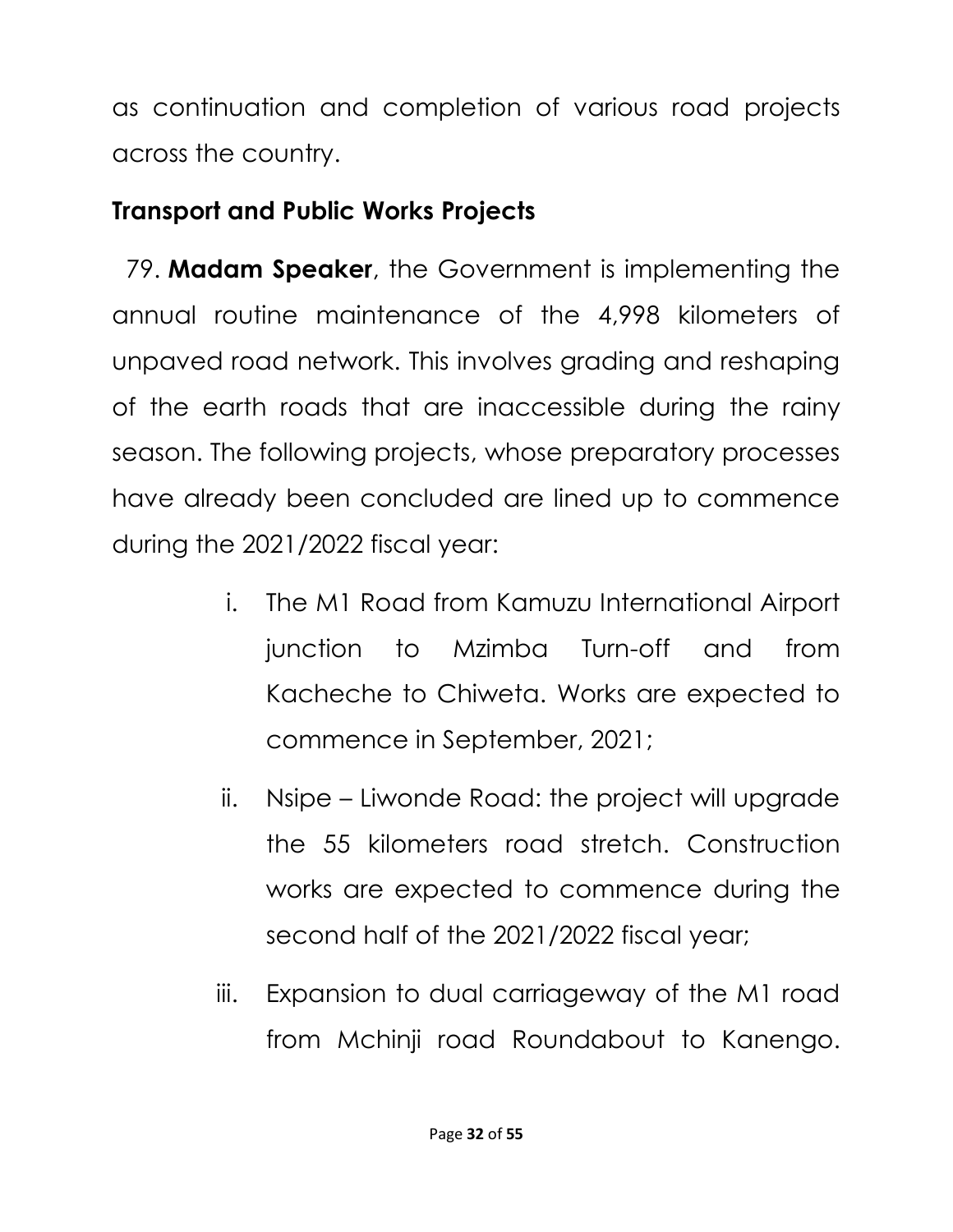Contractor is mobilizing to commence construction works;

- iv. Expansion to 6 lanes of the Kenyatta Drive, from Parliament Roundabout to Shoprite and Mzimba Street, from Cross Roads Roundabout to Central Medical Stores in Lilongwe;
- v. Mzimba Eswazini Mzarangwe Kafukule Njakwa road, to be upgraded to a paved road, covering an extra distance of 120 kilometers.

80. **Madam Speaker**, Government is now constructing two toll plazas on the M1 road, which will assist to raise funds for road maintenance activities in the country. Construction is underway at Chingeni in Ntcheu and Kalinyeke in Dedza.

#### **Energy Sector**

81. **Madam Speaker**, just like the transport sector which falls under Enabler 6, Economic Infrastructure of the Malawi 2063, the Energy sector is very critical to promote economic activity and catalyse foreign direct investments for wealth creation. This sector has been allocated K60.7 billion which is 0.6 percent of GDP, representing 3.0 percent of the budget.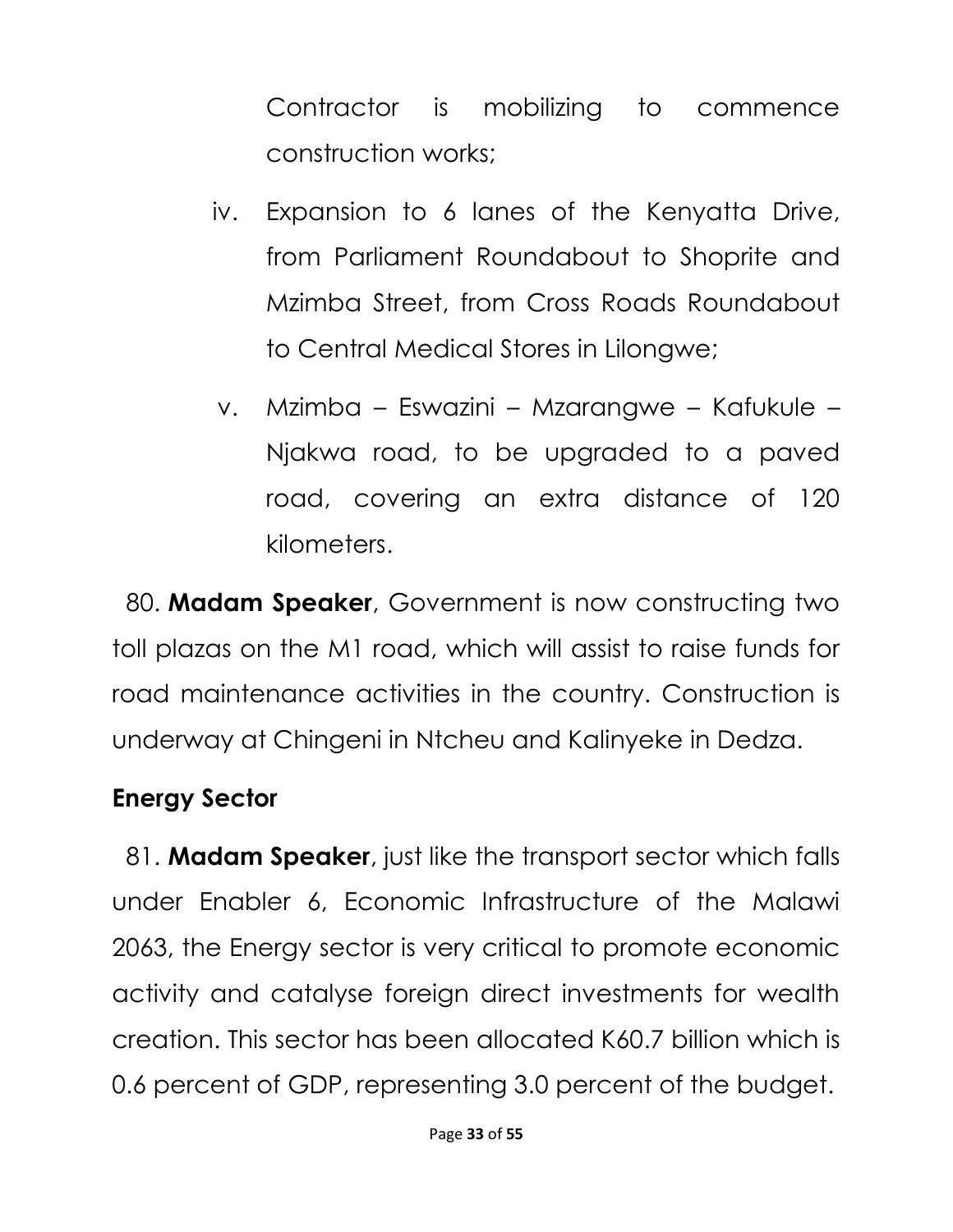82. **Madam Speaker**, Government, working with the private sector aim to increase the country's energy generation capacity by about 1,000 megawatts during the next four years. Focus is also on diversifying the energy sources to include; solar, wind hydro, thermo and geo-thermo. Some of the projects lined up during the 2021/2022 fiscal year include; (i) Development of Mpatamanga Hydropower Plant, (ii) Malawi – Mozambique Interconnector, and (iii) the Malawi Electricity Access which is expected to increase access to electricity in this country.

#### **Industrial Development**

83. **Madam Speaker**, industrialization is the second pillar in the Malawi 2063. Government recognizes the importance of this sector in ensuring economic growth, employment opportunities and wealth creation, hence the establishment of the Ministry of Industry as a stand-alone ministry. Through this Ministry, Government has already commenced implementing programs aiming at developing the country's industrial sector and value addition.

Page **34** of **55** 84. **Madam Speaker**, Government has allocated K2.0 billion for the development of Special Economic Zones in this country. The project entails establishing the Special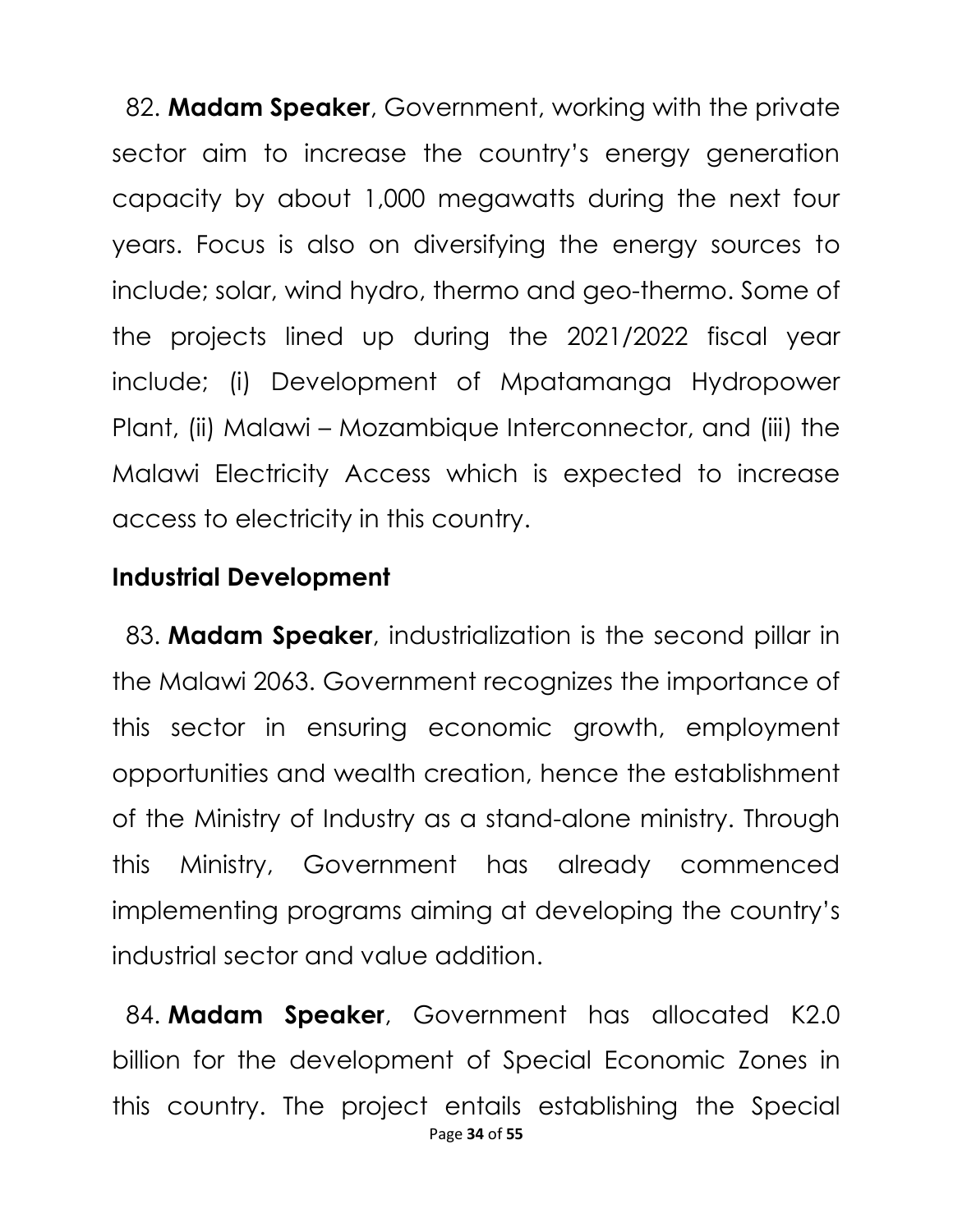Economic zones at Matindi and Chigumula in Blantyre, Area 55 in Lilongwe, and Katoto in Mzuzu. Government has already paid for the land in Chigumula and is currently working with the Export Development Fund to mobilize resources for compensation payments to affected citizens around these areas.

85. **Madam Speaker**, the Special Economic Zones Bill has been developed and is currently with the Ministry of Justice. Implementation and construction of the Special Economic Zones will commence in the 2021/2022 fiscal year.

# **Mining Sector**

86. **Madam Speaker**, the mining sector holds a vital key to the desired transformation of this country. It has an enormous untapped potential to contribute to the national socio-economic development through job creation, foreign exchange earnings and economic empowerment. Government is therefore determined to usher into existence a well regulated mining sector that facilitates participation of all stakeholders in the development, utilisation and management of the mineral and petroleum resources.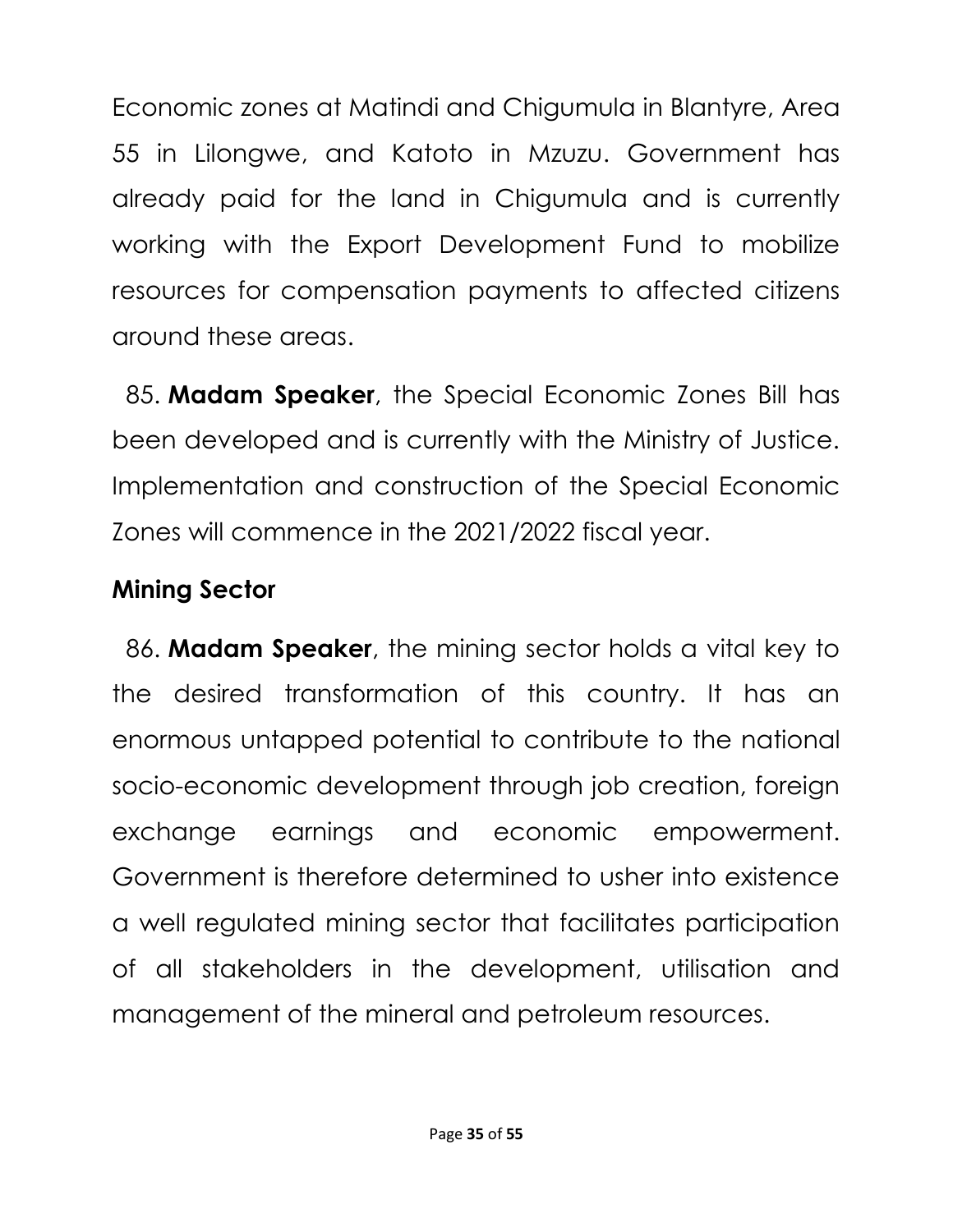87. In view of the foregoing, **Madam Speaker**, during the 2021/2022 financial year, Government will undertake a number of interventions to enhance growth of the mining sector. These include:

- i. Establishing the Mining Regulatory Authority to regulate the sector in developing, managing and utilisation of mineral resources in line with sustainable development principles and practices;
- ii. Establishing Mining Corporation, a Stateowned Company to ensure optimal development of the mining sector and maximization of national mineral revenues and social benefits; and
- iii. Completing construction and rehabilitation works of the Ministry of Mining Headquarter Offices and Mineral Laboratories at Area 4 in Lilongwe.

88. **Madam Speaker**, I am pleased to inform the August House that the Reserve Bank of Malawi established a structured minerals market and commenced buying gold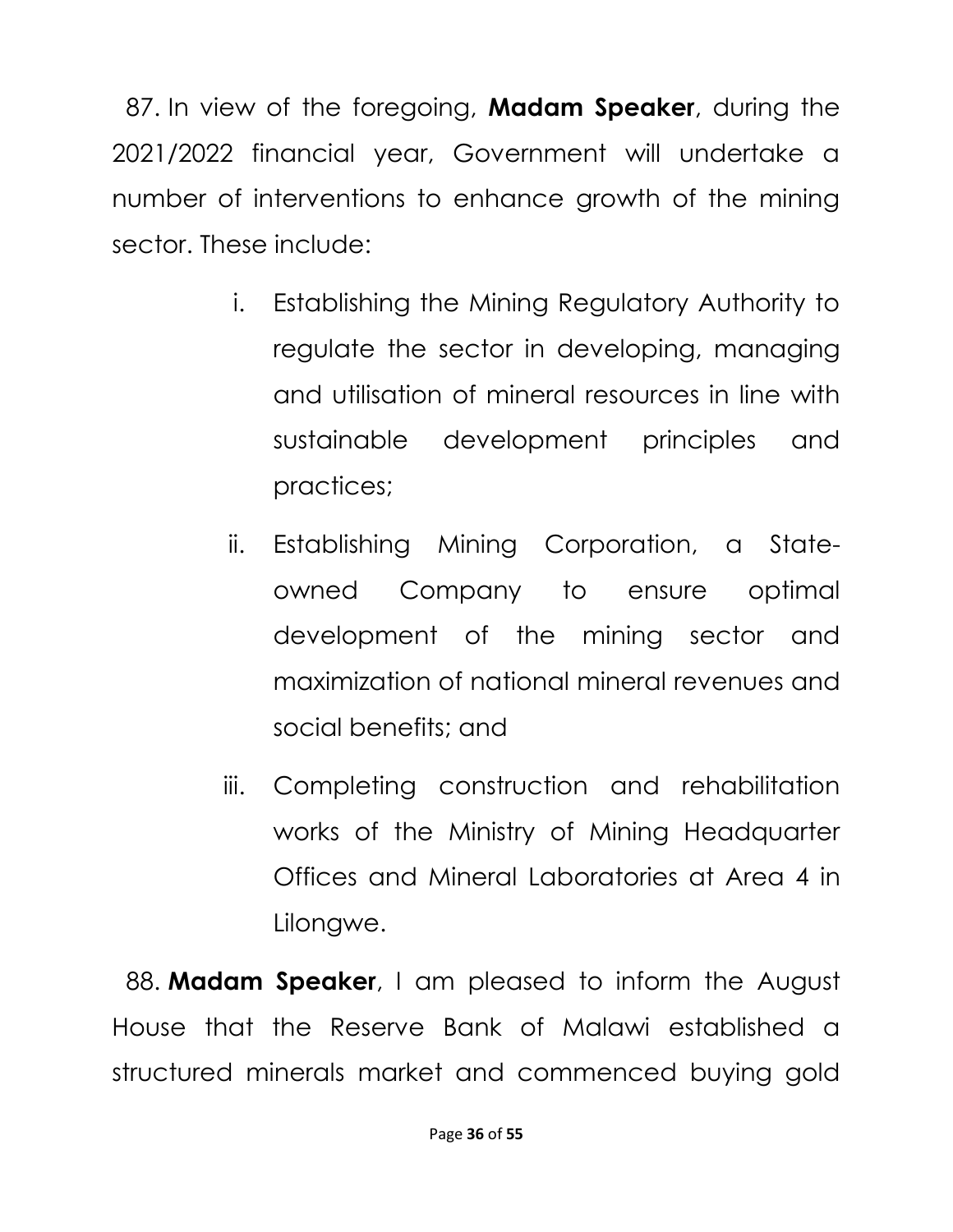on 1st May 2021. To date, gold worth K60.0 million has been purchased by the Bank. This market will go a long way in supporting Artisanal and Small-Scale Miners.

## **Governance and Rule of Law Sector**

89. **Madam Speaker**, the Governance and Rule of Law sector has been allocated K37.9 billion, which is 0.4 percent of GDP and representing 1.9 percent of the entire budget. This provision will cater for wages and salaries in the sector and operations of oversight institutions including the Anti-Corruption Bureau, Office of the Ombudsman, Law Commission and Malawi Human Rights Commission. One of the flagship project in this sector is the construction of the Judicial Complex in Lilongwe.

# **Information and Communication Technology (ICT)**

90. **Madam Speaker**, the Malawi 2063 under the sixth Enabler, highlights the contribution that investments in Information and Communication Technology infrastructure can bring to the country. During the 2021/2022 fiscal year, Government will operationalize 13 telecom towers that were erected under the Last Mile Rural Connectivity Project. So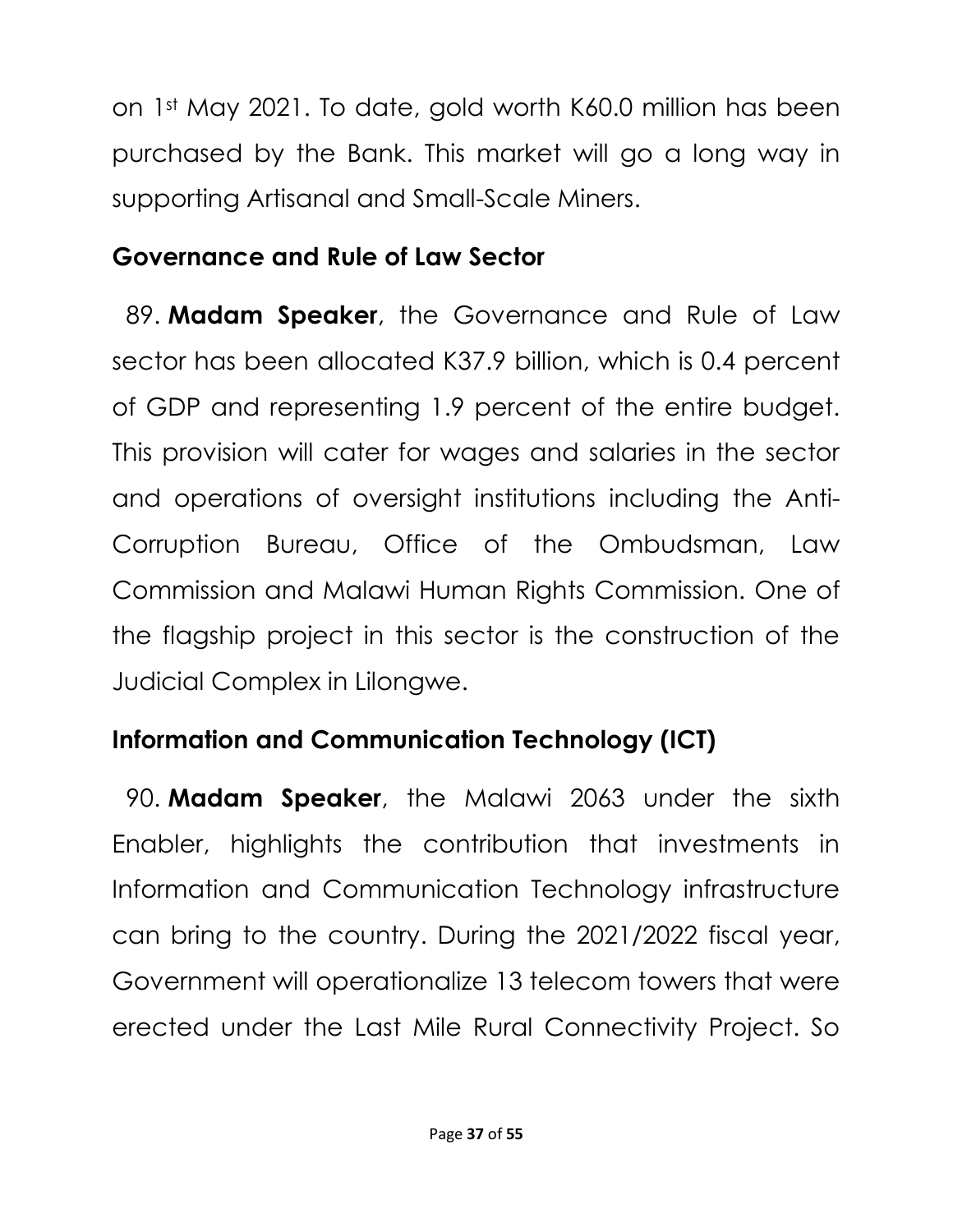far, 26 telecom towers have been erected since the project started, and 15 of them are fully operational.

91. **Madam Speaker**, Government is also implementing the National Fibre Backbone Project. Phase I of this project was completed. Phase II, is currently underway which aims at laying optic fibre network connecting the districts to the high speed network.

#### **Projects under Local Councils**

92. **Madam Speaker**, the 2021/2022 development budget under Local Councils amounts to K30.0 billion, of which K2.8 billion is for the District Development Fund (DDF); K2.3 billion for the construction of water structures; K24.9 billion for Construction of City Roads; K1.0 billion for dualisation of the Chileka – Blantyre Road; and K607.9 million for Infrastructure Development Fund.

93. **Madam Speaker,** the conditions of our city roads, drainage system and street lighting are in very deplorable state. Government has therefore allocated K8.9 billion to the city of Blantyre, K7.8 billion to the city of Lilongwe, K4.1 billion to the city of Mzuzu and another K4.1 billion to the city of Zomba for maintenance and rehabilitation of these city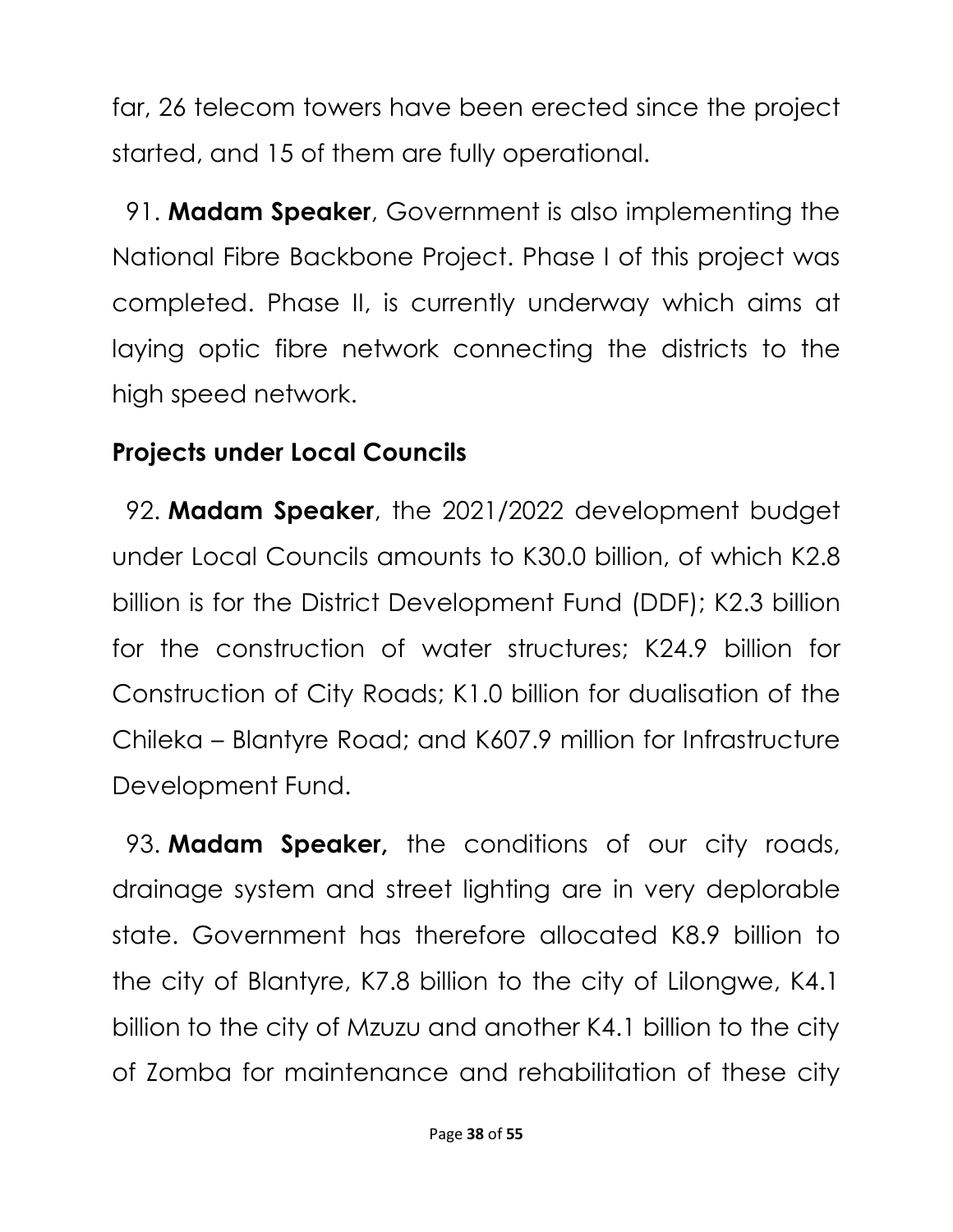facilities. These are substantial amounts and can make a difference in the development of our cities. Government is therefore calling upon management of these city councils to work diligently to ensure that the allocated resources are used efficiently. **Madam Speaker**, Government, through the Treasury will monitor developments in this budget line.

## **International Relations**

# **Chairmanship of SADC**

94. **Madam Speaker**, during the 2020/2021 financial year, Malawi was elected as Vice Chair of the Southern Africa Development Community – SADC. I am pleased to inform the August House that this country will host the SADC Summit here in Lilongwe in August 2021 where His Excellency the President will take over the Chairmanship of SADC.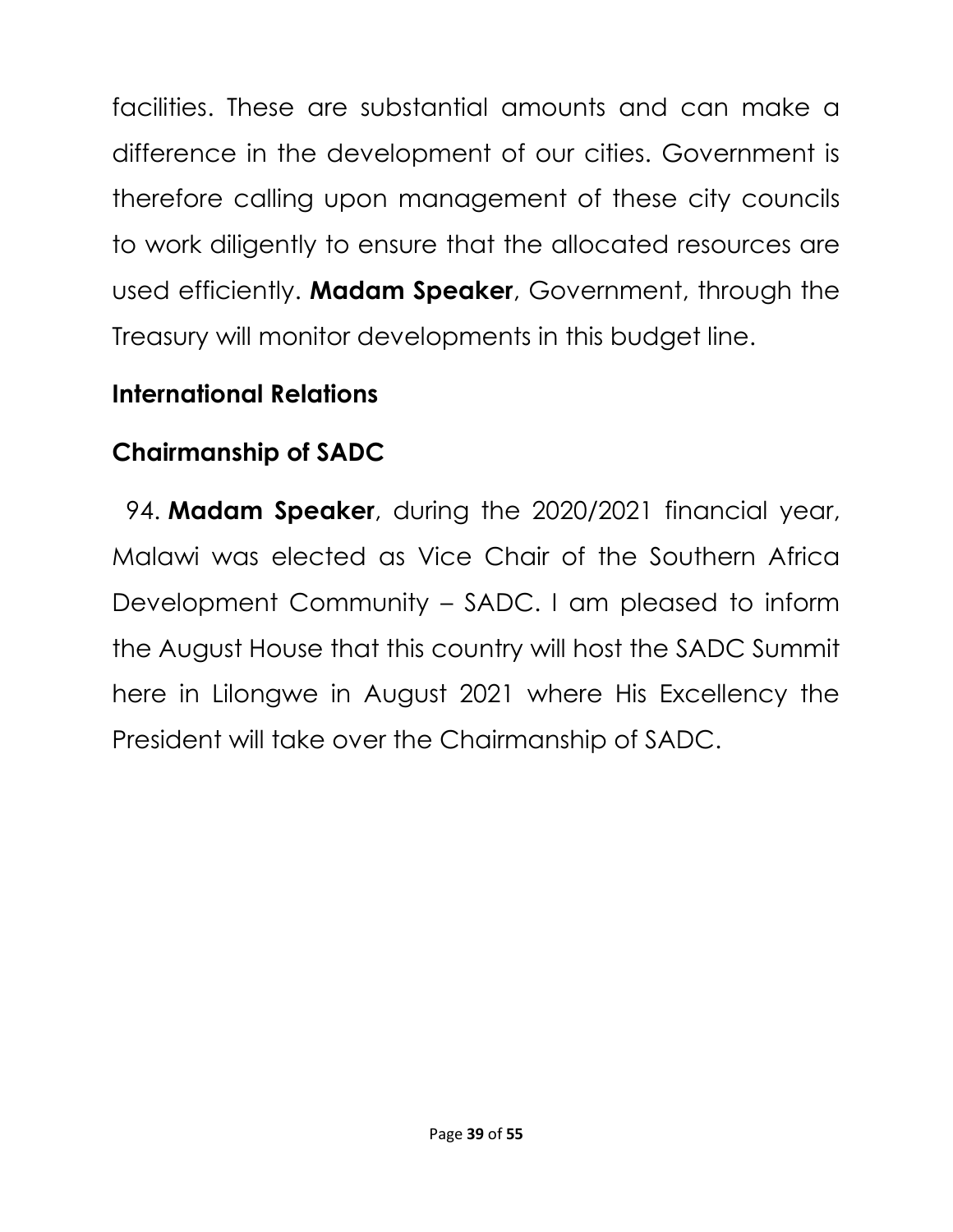# **REVENUE POLICY AND ADMINISTRATIVE MEASURES FOR THE 2021/2022 FISCAL YEAR BUDGET**

95. **Madam Speaker**, Government continued with implementation of policies that propelled mobilisation of resources amidst the fiscal challenges that engulfed the economy due to the impact of Covid-19 pandemic. Going forward, Government, through the Malawi Revenue Authority will intensify taxpayer education, awareness campaigns and regular tax audits. I therefore would like to reiterate my appeal to all citizens to contribute to the national resource envelope by developing a culture of paying taxes so that Government mobilizes enough resources for improved service delivery and achievement of the shared agenda of wealth creation as we pursue the national vision, MW2063.

96. In the same vein, **Madam Speaker**, by December 2021, some of the transactions between MRA and taxpayers will be fully automated thereby curbing revenue leakages and reducing administration costs and compliance costs for taxpayers. The importance of reforms cannot be over emphasised as they would turn around business operations and bring efficiency in the organisations.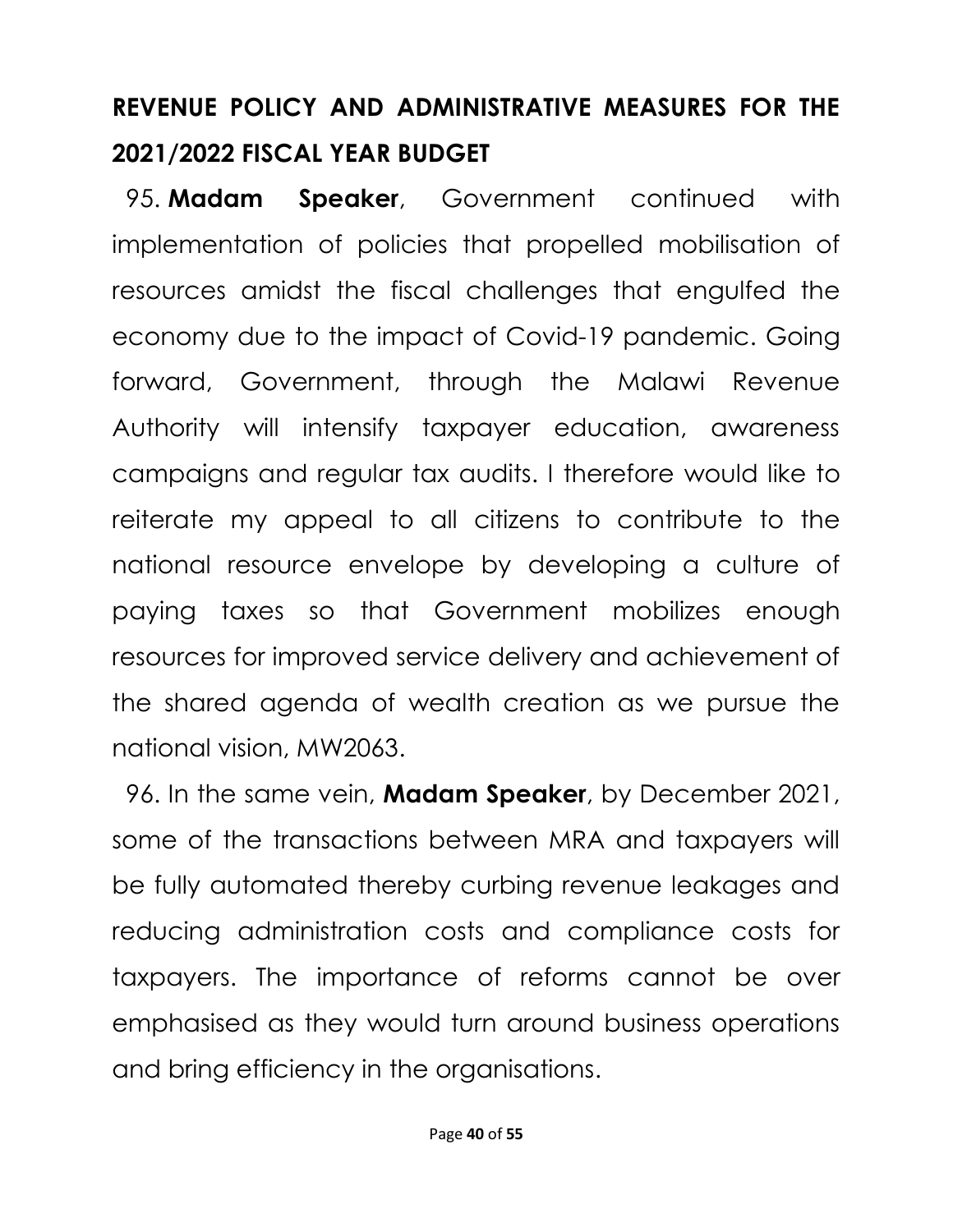97. **Madam Speaker**, the Government will ensure that the policies are rejuvenating the private sector enterprises that are suffering from the effects of the pandemic while promoting local production and job creation to fulfil the Tonse Alliance agenda. The distribution of wealth will be pursued to ensure the progressivity of our tax system.

#### **TAX POLICY MEASURES FOR THE 2021/2022 BUDGET**

98. **Madam Speaker**, let me start with the tax policy measures for the 2021/2022 budget. As you are aware **Madam Speaker**, the Customs and Excise tax measures will be effective from mid night today whereas the Value Added Tax (VAT), Income Tax, and Administrative measures will be effective 1st July, 2021 when the relevant Bills are passed by this August House.

## **Customs Measures**

99. **Madam Speaker**, to boost the growth of small businesses and to reinvigorate the economy suffering from the effects of Covid-19 pandemic, Government is introducing a **duty-free week** for imports not exceeding US\$3,000. Taxpayers will benefit from this facility once a year.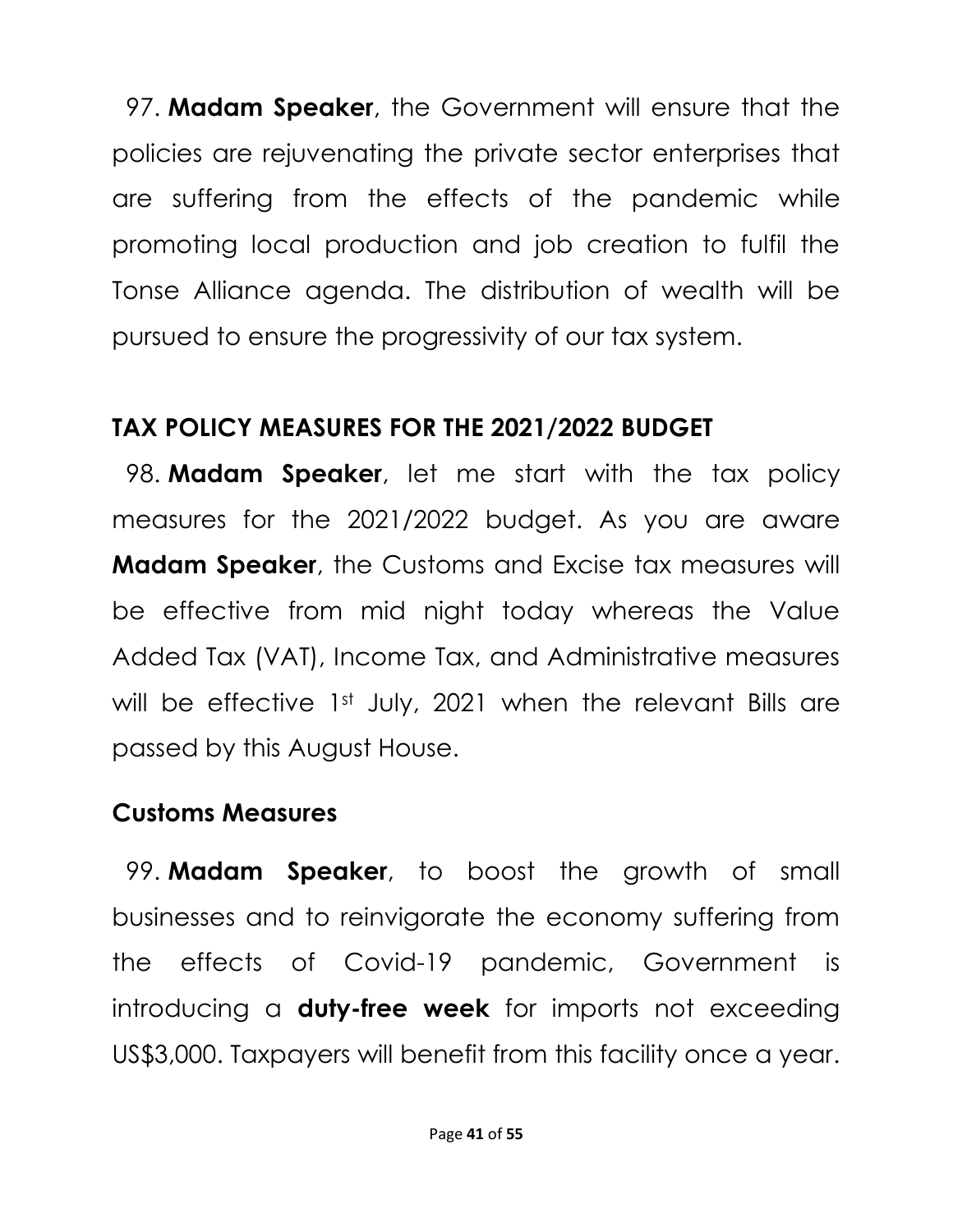The dates for the duty-free week will be gazetted within the year for taxpayers to prepare and benefit from it.

100. **Madam Speaker**, to support growth of small businesses, we are increasing the COMESA Simplified Trade Regime threshold from US\$2,000 to US\$3,000. This is a trade arrangement which allows cross border traders in COMESA region to enjoy duty free status when they import goods originating from other member states. This means that small businesses in the country will now import qualifying items valued up to US\$3,000 without paying import duty. Excise tax and Value Added Tax is however payable where applicable.

101. **Madam Speaker**, Government has considered and granted the request by churches for duty free importation of building materials for construction of churches or mosques. Accordingly, the Customs Procedures Code (CPC) 422, which allows churches to import various items duty free will be amended to include building materials.

102. **Madam Speaker**, in order to encourage importation of modern vessels and improve water transportation and tourism, Government will allow duty free importation of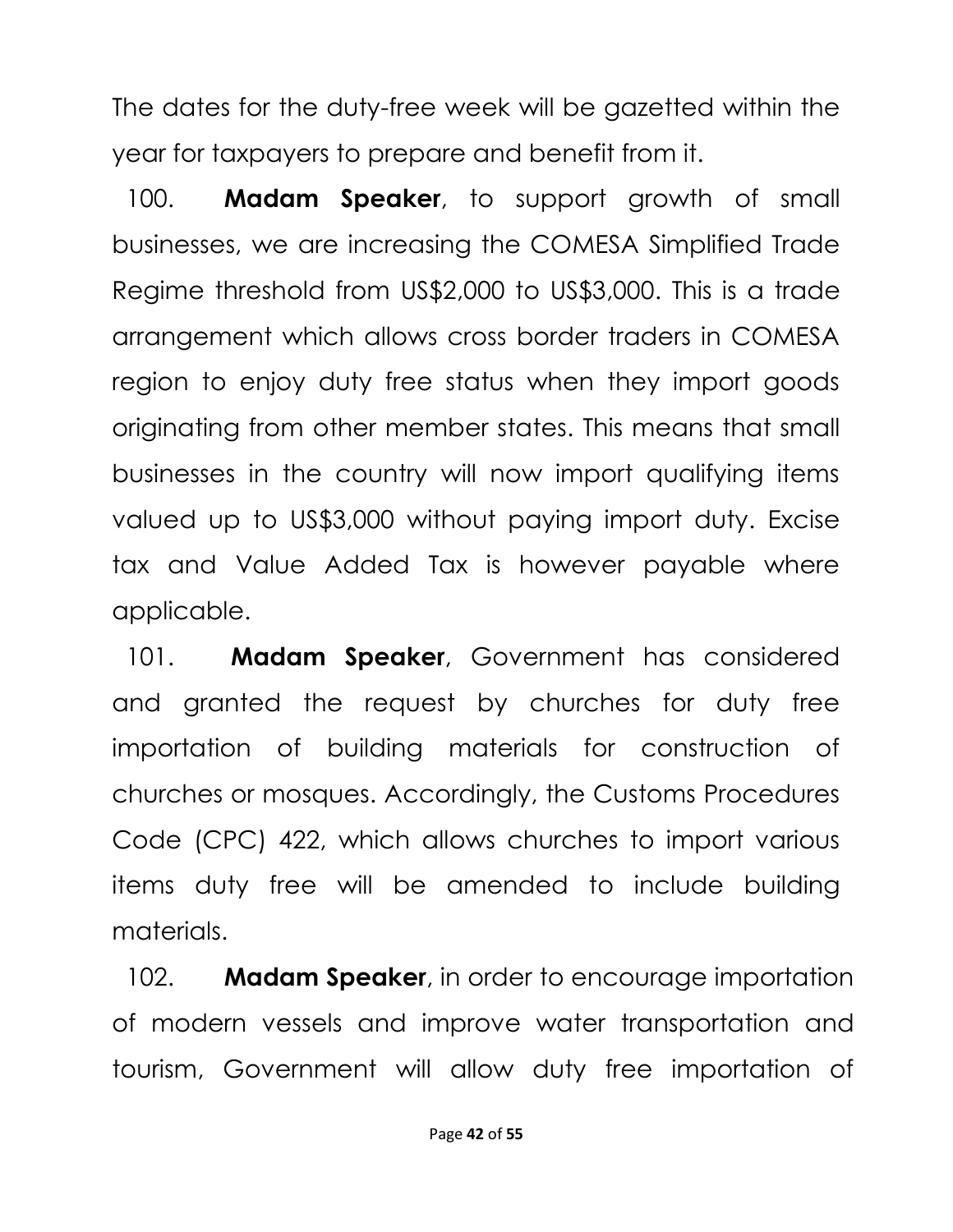vessels for transportation of goods or people under the CPC for the tourism industry.

103. **Madam Speaker**, Government has also removed import VAT on:

- i. Raw materials for use in manufacturing of Medicaments, Pharmaceuticals and Medical Apparatus; and
- ii. Raw materials for use in printing and publishing books.

104. These products, **Madam Speaker** are currently VAT exempted. By subjecting the raw materials for producing them to VAT, the local producers were not able to claim input VAT which was eventually being transferred to the consumers thereby making them expensive and uncompetitive compared to similar imported products.

105. **Madam Speaker**, Malawi submitted its instrument of ratification of the African Continental Free Trade Area (AfCFTA) treaty in January 2021. To fulfil the commitments made under this Treaty, the country will be reducing duty rates for imports from countries within the AfCTA. Government does not expect a huge revenue impact from this move considering that the country already trade with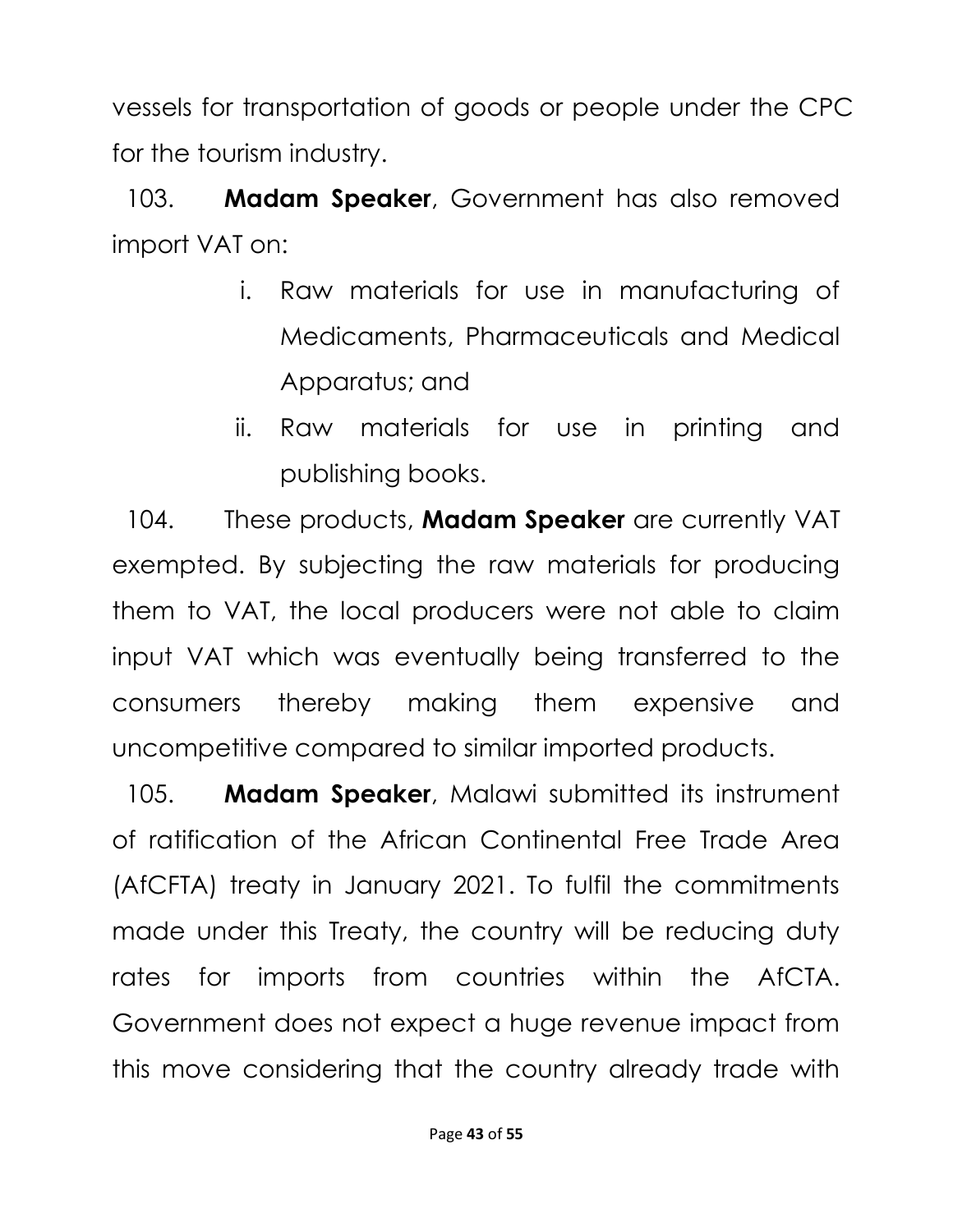most countries in the AfCTA on a duty free basis through the COMESA and SADC treaties. On the other hand, this creates a huge market for Malawi products.

106. **Madam Speaker**, to accommodate some privileges as provided in conditions of service of various public officers, Government has introduced a Customs Procedures Code (CPC) to cater for duty free importation of motor vehicles by the Justices of Appeal and High Court Judges, General Officers of the Malawi Defence Force, Grade A and B under the Civil Service and Malawi Electoral Commission Commissioners in line with their condition of service.

107. **Madam Speaker**, it was not possible for a privileged person or organisation to buy a motor vehicle from another privileged person or organisation using their privilege. Government will now start allowing privileged persons or organisation to buy from other privileged persons or organisation under various CPCs.

108. **Madam Speaker**, realizing that there are various companies manufacturing soap in Malawi, Government is removing the 10 percent import duty on soap noodles, which is the key ingredient in soap manufacturing. This will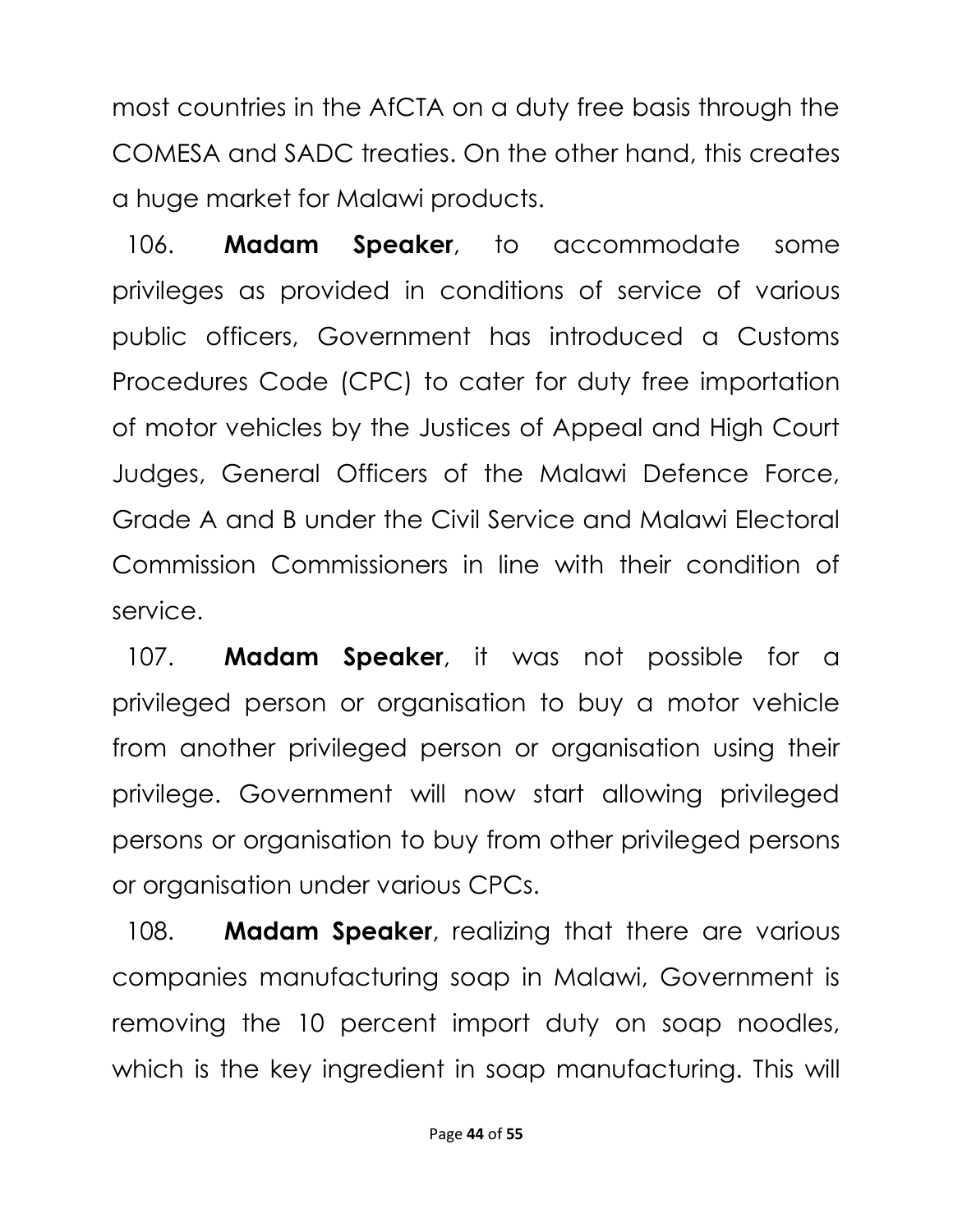allow soap manufacturers in Malawi to produce soap cheaply. Further, to support the soap manufacturing industry, soap will not be imported duty free under any Customs Procedure Code, such as CPC 405.

109. **Madam Speaker**, Government introduced Industrial Rebate Scheme where companies import raw materials duty free and excise free to encourage local manufacturing and value addition. However, it has been noted that some companies prefer to use imported raw materials in favour of locally produced products. Accordingly, to encourage the use of locally produced raw materials, Government is removing some raw materials (such as plastic packaging materials) under the Industrial Rebate Scheme. The materials to be removed are those that are included in the approved lists of materials under various industries if the same are produced in other approved industries under the scheme. This will promote local production by addressing the unfair advantage that these products had over locally produced goods.

110. **Madam Speaker**, there are a variety of sports disciplines in this country, but only football and netball teams had the privilege of importing busses duty free. In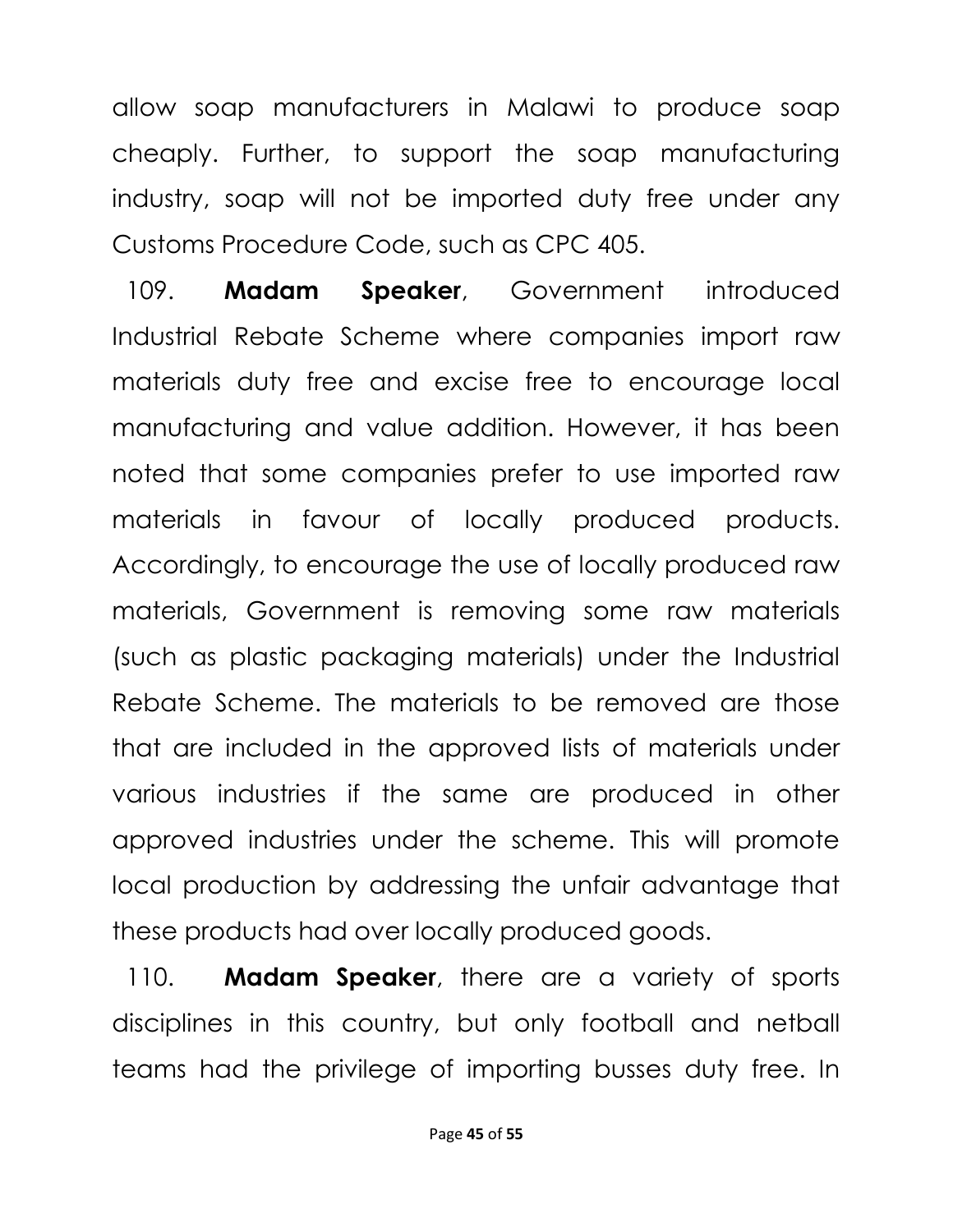order to level the playing field in the sports arena, Government will repeal CPC 482 which covered duty free procurement of buses for football and netball teams.

111. **Madam Speaker**, Government will not allow importation of various items under CPC 445 for personal use by a contractor such as spare parts, stationery, office furniture, protective wear and tools. This measure is to control abuse and remove the market distortions induced by unfair economic advantages. However, this does not apply to priority sector industries which are designated by Government to encourage value addition.

112. In the same vein **Madam Speaker**, third parties will not be allowed to import goods duty free under any CPC without prior approval of the Commissioner General. This is being done to control the abuse that has been noted.

113. **Madam Speaker**, Government has reviewed license fees as prescribed in paragraphs 16 (1) and 16 (2) of the Eighth Schedule to the Customs and Excise (Tariffs) Order from K15,000.00 and K7,500.00 to K150,000.00 and K75,000.00 respectively. This will align the fees to the prevailing market prices and ensure that Government is not subsidizing the services.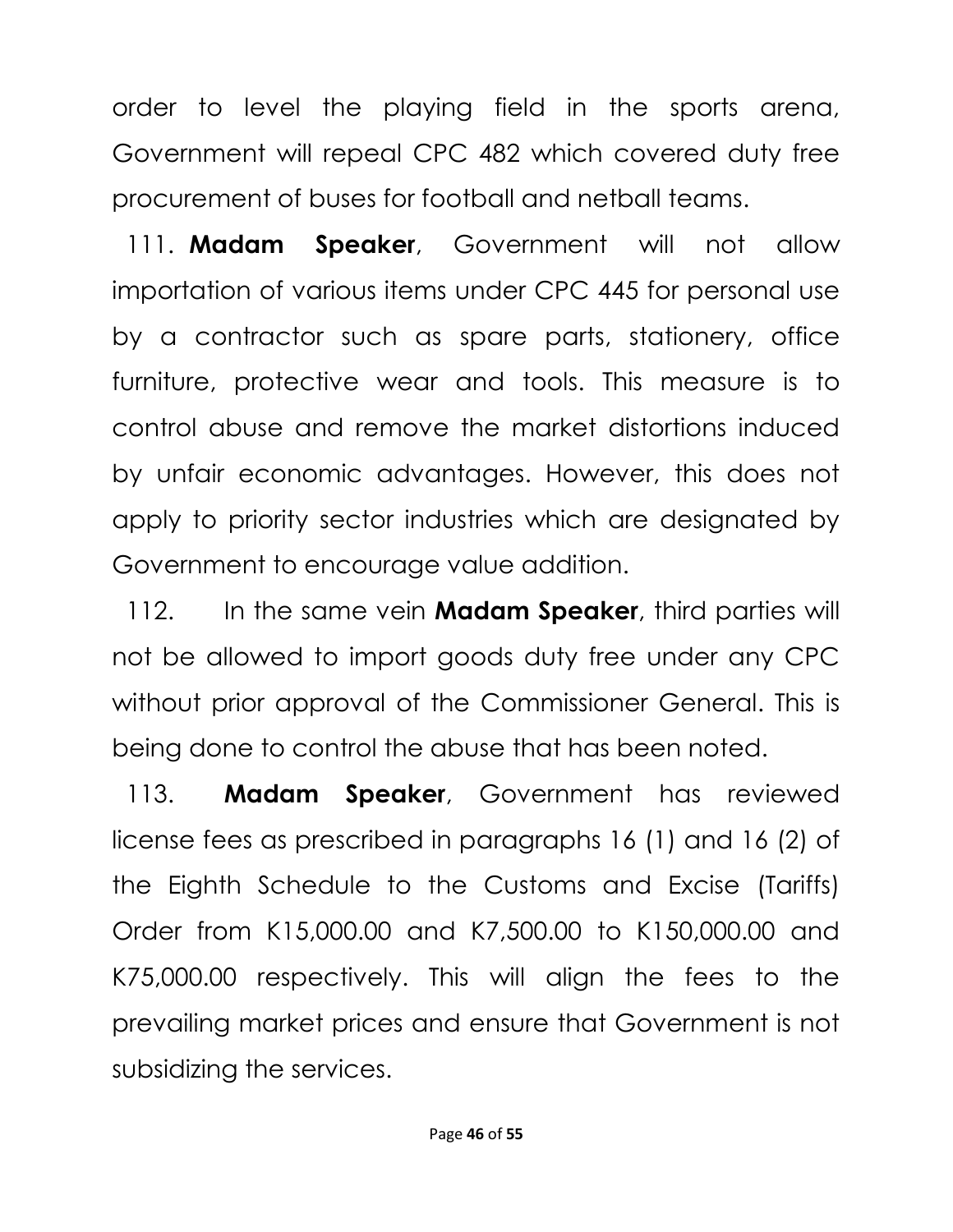114. **Madam Speaker**, Government will increase Processing Fee from MK10,000 to MK15,000 and Destination Inspection Fee from MK30,000 to MK35,000 to reflect the cost recovery. These are fees charged when clearing imported goods thorough the Clearing Agents.

#### **Excise Tax Measures**

115. **Madam Speaker**, to align with excise tax rates on opaque beer and malt beer as applicable within the region, Government is reducing excise tax on opaque beer from 30 percent to 10 percent while excise tax on malt beer will be reduced from 60 percent to 40 percent. This measure will make local products more competitive.

116. **Madam Speaker**, Government is reviewing the base for calculating excise tax in the gaming and betting industries from amount wagered or staked to Gross Gaming Revenue (GGR). The excise tax rate is however being increased from 10 percent to 15 percent. In addition, Government is introducing a threshold of MK100,000 for application of withholding tax on winnings from betting and gambling activities including lotteries. This initiative will reduce compliance costs.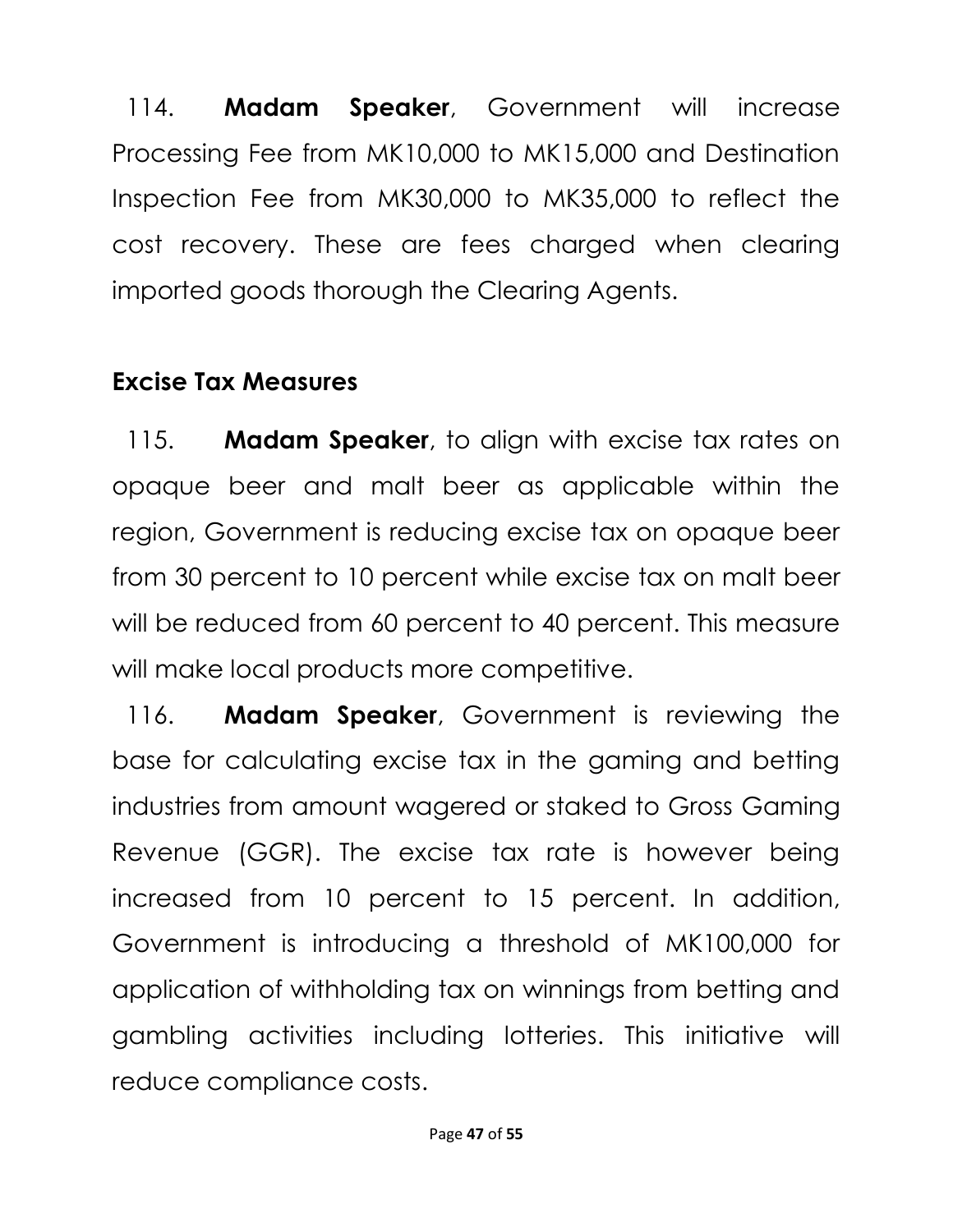117. **Madam Speaker**, smuggling is rampant in this country and affecting producers of various products including alcohol (spirits, whiskey, malt beer, opaque beer), energy drinks, flavored water, carbonated soft drinks, sugar, and opaque non-alcoholic drinks. Government is, therefore, introducing the requirement for affixing or printing of electronic tax stamps on these products to curb smuggling and the influx of counterfeit products on the market.

118. **Madam Speaker**, our Super Markets are flooded with imported food products that are locally produced. In order to encourage local production, Government will review the surcharge rates on various products including vegetables and blankets.

#### **VAT Measures**

119. **Madam Speaker**, in order to enhance management of Value Added Tax (VAT) and align with VAT thresholds prevailing in countries within the SADC region, Government has increased VAT registration threshold from MK10 million to MK25million.

120. **Madam Speaker**, Government realizes the importance of promoting local production of goods to enable the local producers thrive and create jobs.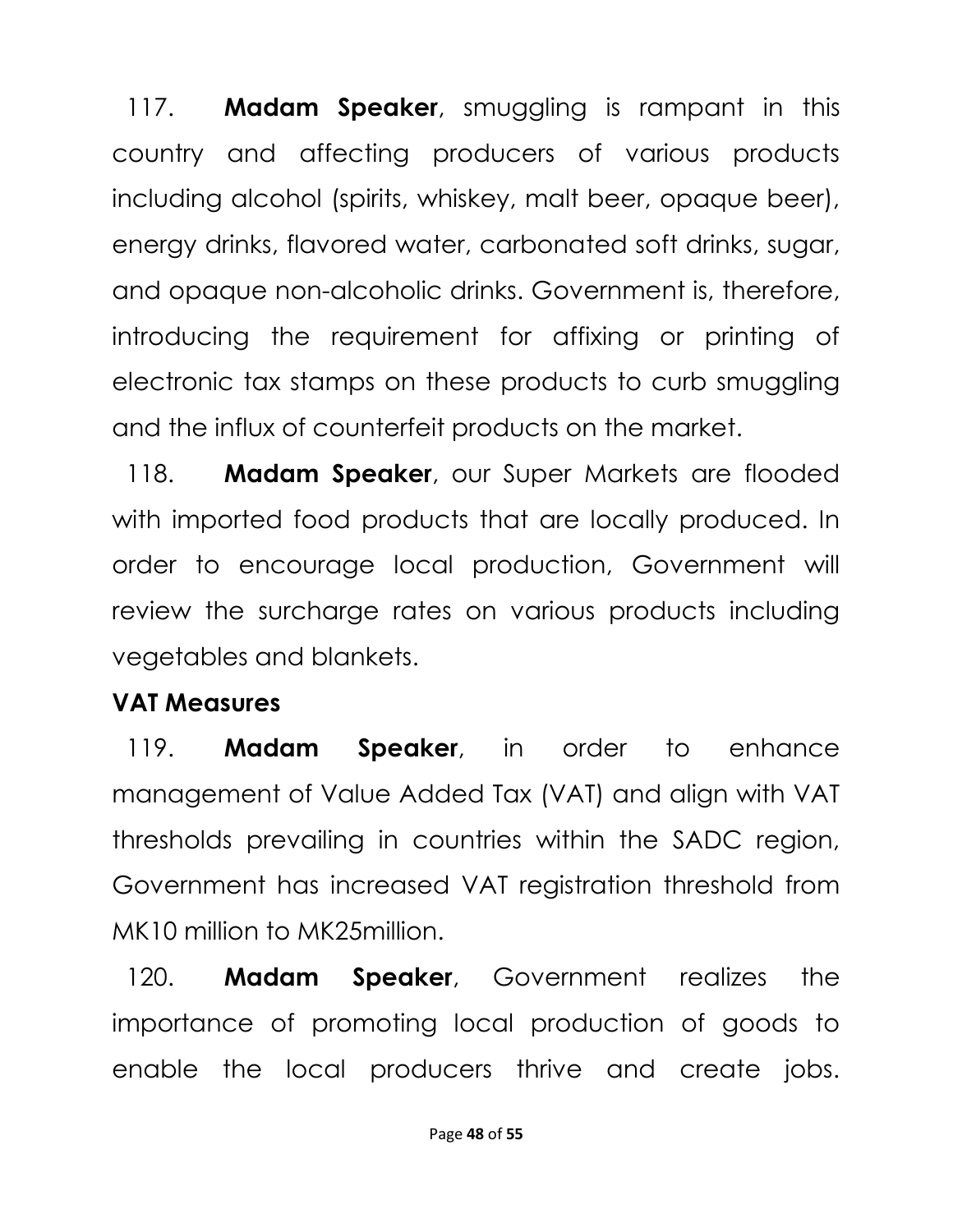Government has therefore Zero rated fuel ethanol, printed books and text books. Fuel ethanol is being zero rated to align with the treatment of other fuel products while printed books and text books are being zero rated to allow the book printing companies to be competitive with imported books and text books.

121. **Madam Speaker**, Government appreciates the development of aquaculture, to enable the local fish breeders improve local production and become competitive, fish feed has been zero rated and machinery specifically for producing fish feed will be exempted from VAT. In this regard, a tariff subheading has been created to provide clarity.

122. **Madam Speaker**, portable sprayers for Agricultural or horticultural are VAT exempt but they do not cover Agricultural or horticultural sprayers mounted on tractors for commercial farming. Government has therefore removed VAT on other Agricultural or horticultural sprayers.

123. **Madam Speaker**, there has been some confusion over certain transaction which are not banking in nature but are treated as banking services hence not subjected to VAT. Government will, therefore, provide clarity on which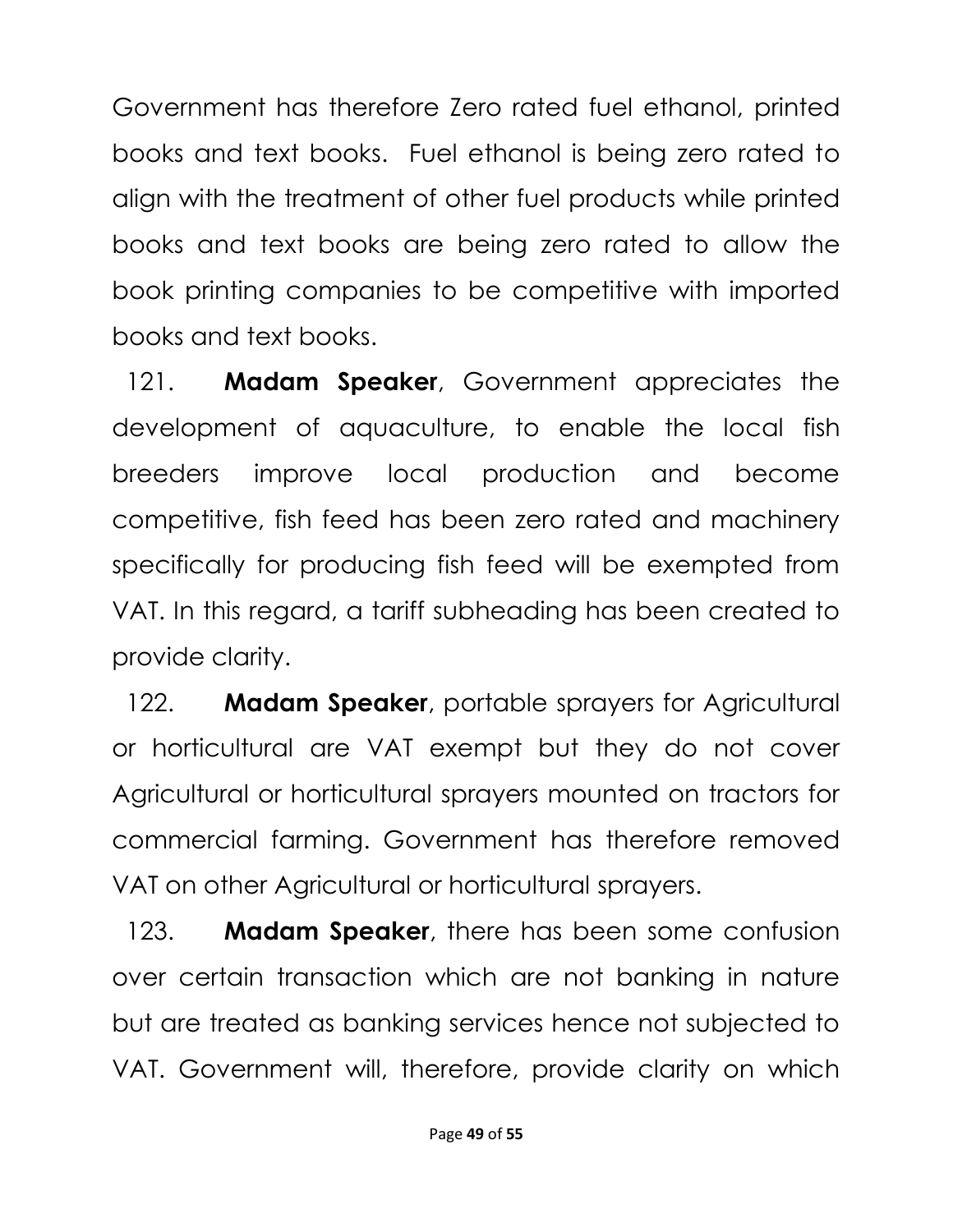transactions are banking so that VAT is charged on the nonbanking services in line with the law.

124. Government is also reducing the validity of invoices for claiming of input VAT by VAT registered taxpayers from 12 months to 6 months. This will reduce abuse of the system.

125. **Madam Speaker**, Government will amend Section 25 of the VAT Act to make uploading of stocks in Electronic Fiscal Devices (EFDs) mandatory. Electronic Fiscal Devices have a stock management module which is very relevant to stock-based audits and inspections. Most taxpayers are not maintaining proper stock records which is perpetuating VAT fraud.

#### **Income Tax Measures**

126. **Madam Speaker**, a good tax system needs to conform to the principles progressivity or vertical equity in that high-income earners should pay more taxes. The Government has therefore introduced two new Pay As You Earn (PAYE) brackets of 25 percent for incomes between K100,000 to K1.0 million per month and of 40 percent for incomes of more than K6.0 million per month. Accordingly, the new monthly PAYE schedule will be K0 to K100,000 at 0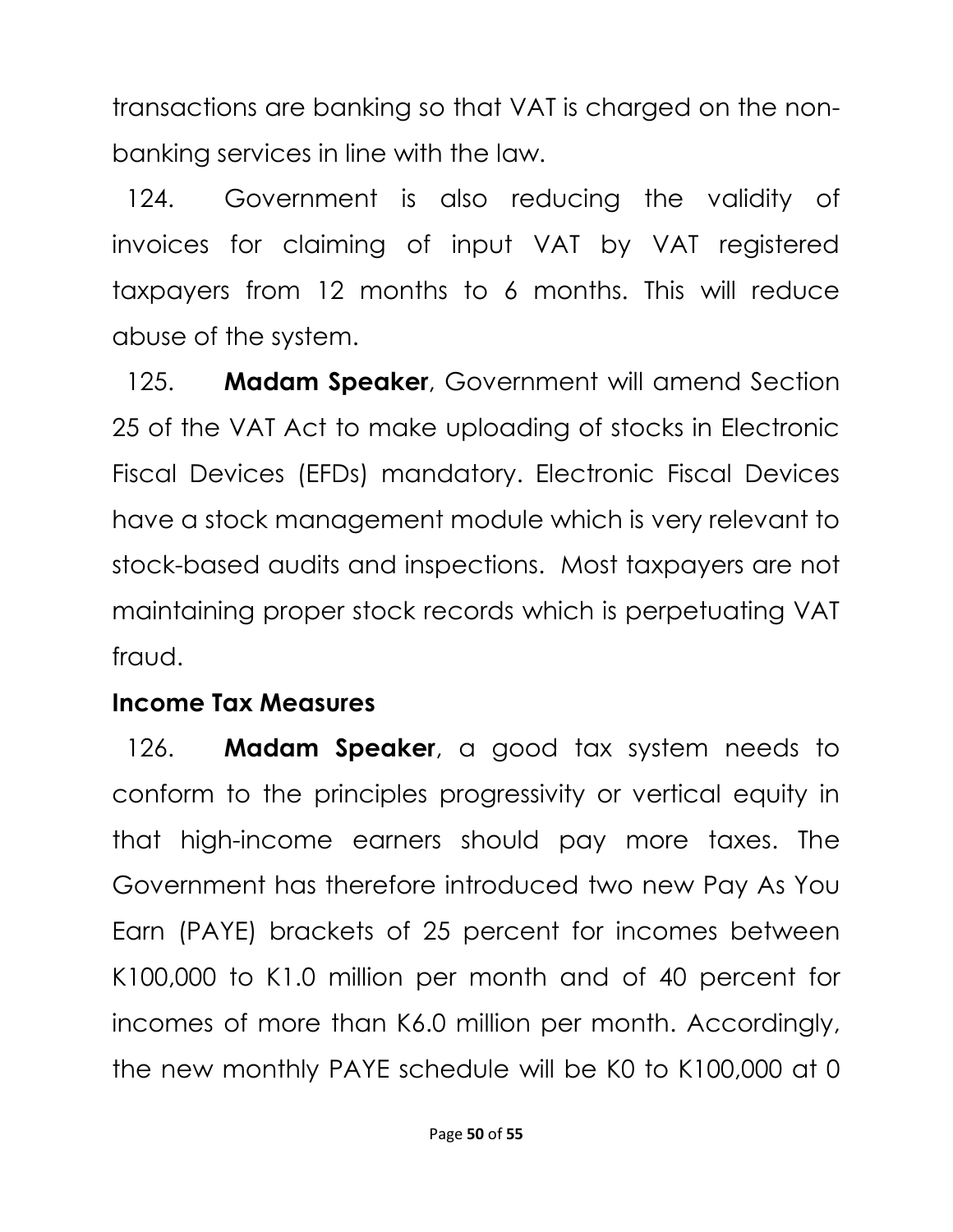percent; between K100,000 to K1.0 million at 25 percent; between K1.0 million to K3.0 million at 30 percent; between K3.0 million to K6.0 million at 35 percent; and from K6.0 million and above at 40 percent. This will promote distribution of wealth in the country and increase disposable income for all low income earners.

127. **Madam Speaker**, the Government is aware of the huge number of businesses in the informal sector that are not yet in the tax net. In order to incorporate the informal sector and widen the tax net, Government has made a number of requirements mandatory. These include the following:

a)Tax Clearance Certificate for the following services and transactions:

- i. for all people vying for elected public offices;
- ii. for all regulated professionals, thereby extending coverage beyond lawyers and medical practitioners who already comply;
- iii. employees in the foreign missions and international organizations;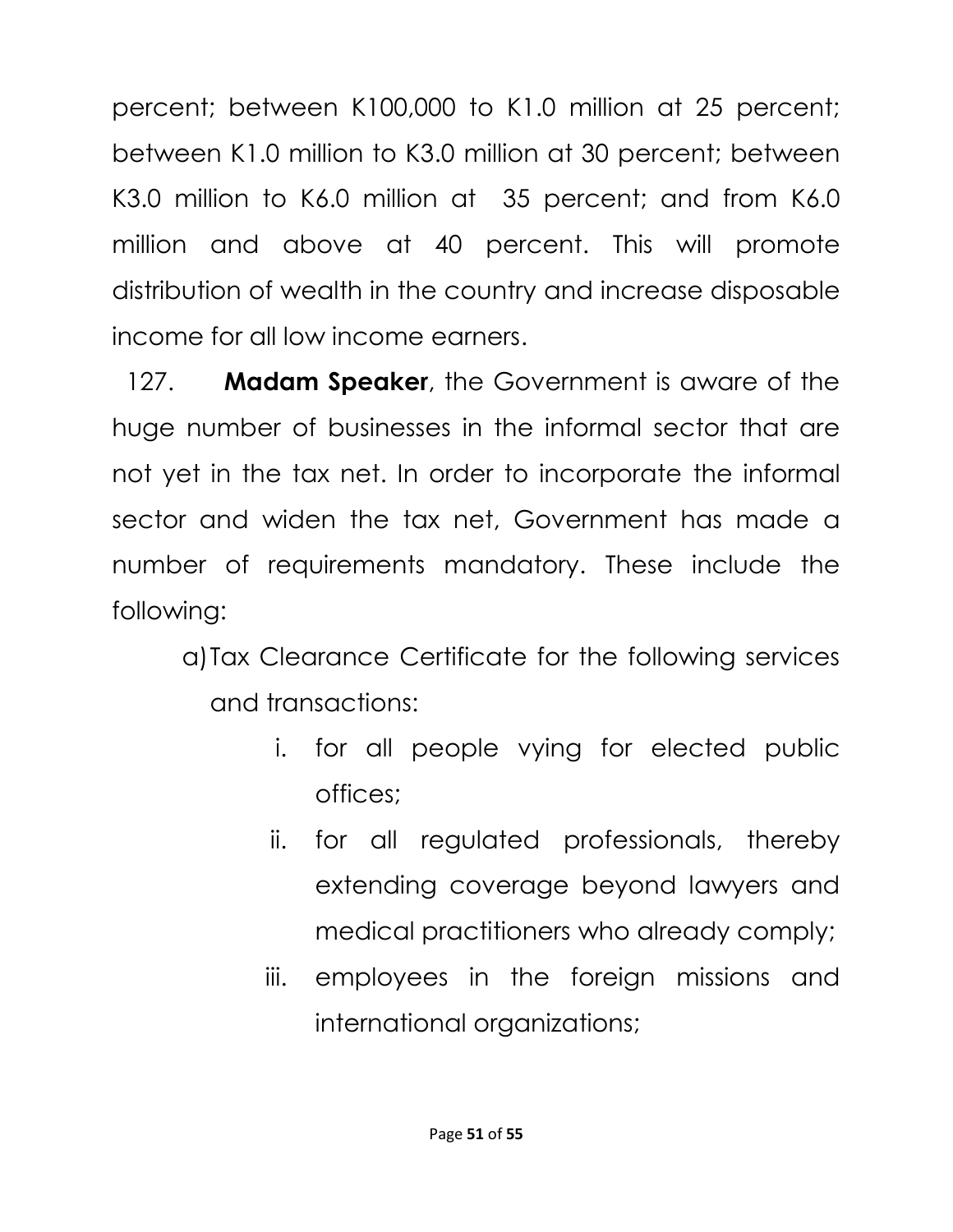- iv. when issuing or renewing Certificate Of Fitness for commercial vehicles; and
- v. before issuing or renewing business license and export license by institutions such as the City Assemblies, Ministry of Trade and Ministry of Lands.
- b)Introduce a requirement for all citizens to have Tax Payer Identification Number (TPIN) and require TPIN when opening bank account; and
- c)Introduction of presumptive tax rates for small businesses whose turnover is less than MK12.5 million to encourage compliance.

128. In addition, the Malawi Revenue Authority shall promote "Block Management" to ensure that all traders, especially in cities and towns, are tax compliant. **Madam Speaker**, these initiatives will ensure that the informal sector and all other small business are paying their share of taxes.

129. **Madam Speaker**, Government has reintroduced Withholding Tax on imports which will be applicable to all commercial importers without a valid Tax Clearance Certificate. This will be called *Advance Income Tax* and it will have an exempt list which will include international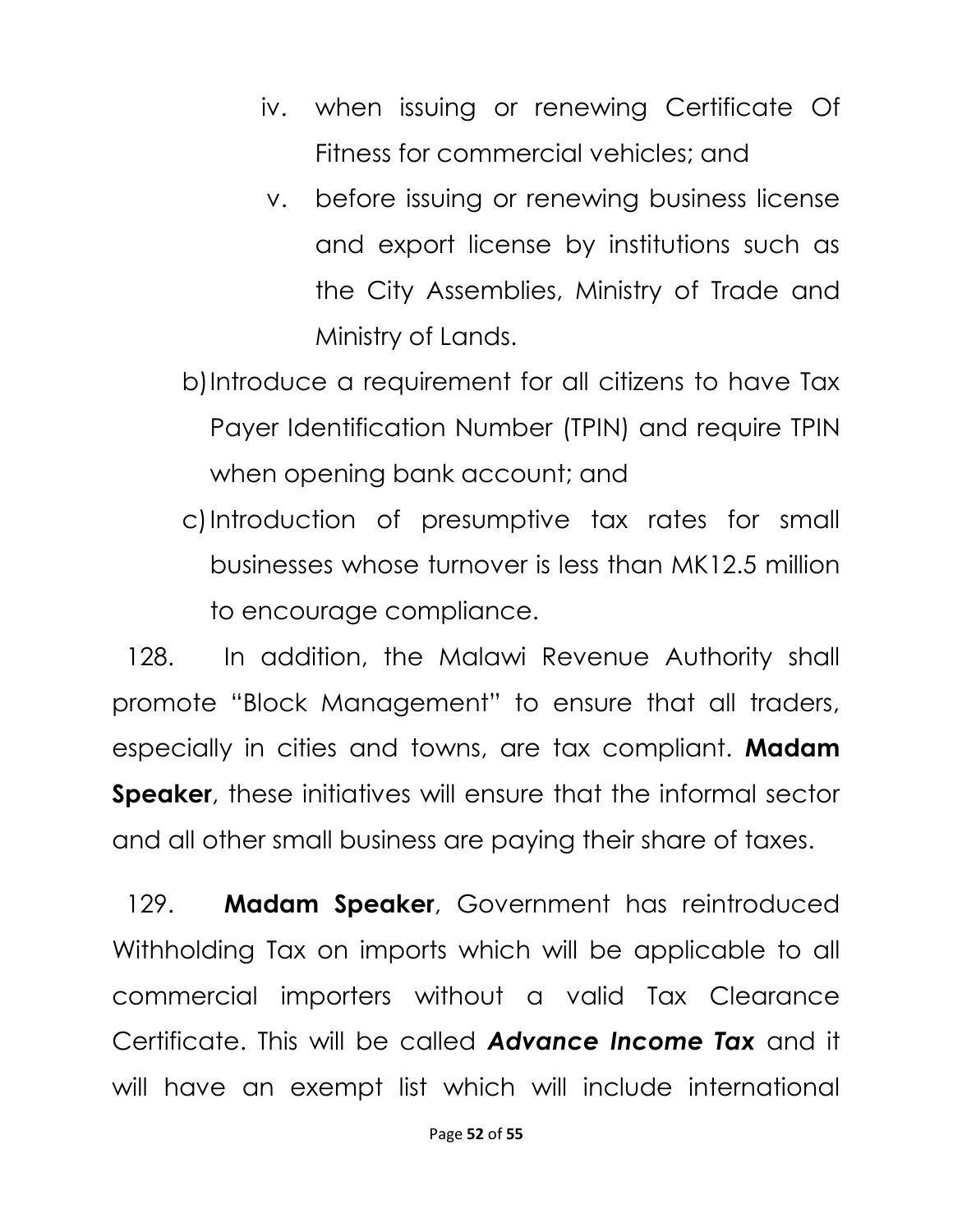organization that are exempt from income tax, government entities, and imports below US\$3,000. This will enhance voluntary compliance and will capture the informal traders that are not yet paying taxes.

## **Non-Tax Measures**

130. **Madam Speaker**, in order to promote tourism in this country and make it more competitive within the region, Government has aligned the multiple entry visa charges with those in our neighbouring countries by reducing the charge from the current US\$150 to US\$80. In the same vein, the single entry visa charge has been reduced from US\$75 to US\$50.

## **Administrative Measures**

131. **Madam Speaker**, there is need to amend a Proviso in Section 105 (5) of the Taxation Act to remove the ambiguity in which the Court has interpreted the 'Tax Expenses' as meaning that they shall only be paid before an appeal is heard, only where the Commissioner General has reasonable suspicion that the Taxpayer is moving out of the jurisdiction and will forever be at large.

132. **Madam Speaker**, let me inform the Honourable Members that the Tax Policy measures that I have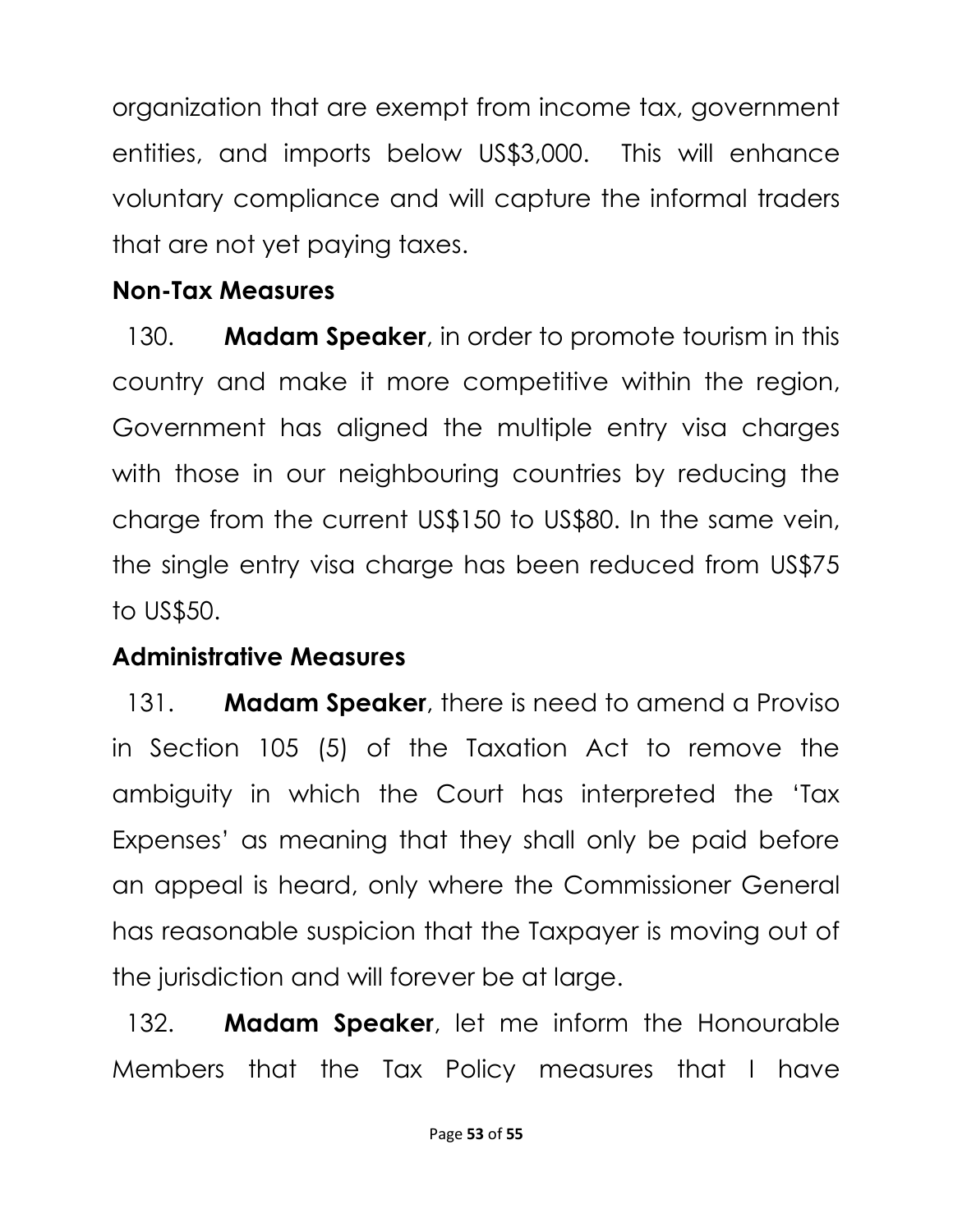announced in this Budget Statement will become effective 1st July 2021 once the relevant Amendment Bills under the Taxation Act and VAT Act are deliberated and passed by this August House.

# **Conclusion**

133. In conclusion, **Madam Speaker**, the 2021/2022 budget is the first under the new National Vision; the Malawi 2063. In many ways, therefore, this budget sets Malawi on the trajectory towards the achievement of the nation's aspirations towards 2063.

134. **Madam Speaker**, as we implement this budget, challenges are inevitable. These can, however be surmounted only if we work together towards the Vision we have set for ourselves. I therefore wish to call upon the Honourable Members to constructively deliberate on this budget and provide to us the necessary guidance, which we always uphold in the highest esteem.

135. **Madam Speaker**, as I conclude, let me take this opportunity to sincerely thank our development partners for the enormous support rendered to the Government of Malawi in its development agenda. **Madam Speaker**,